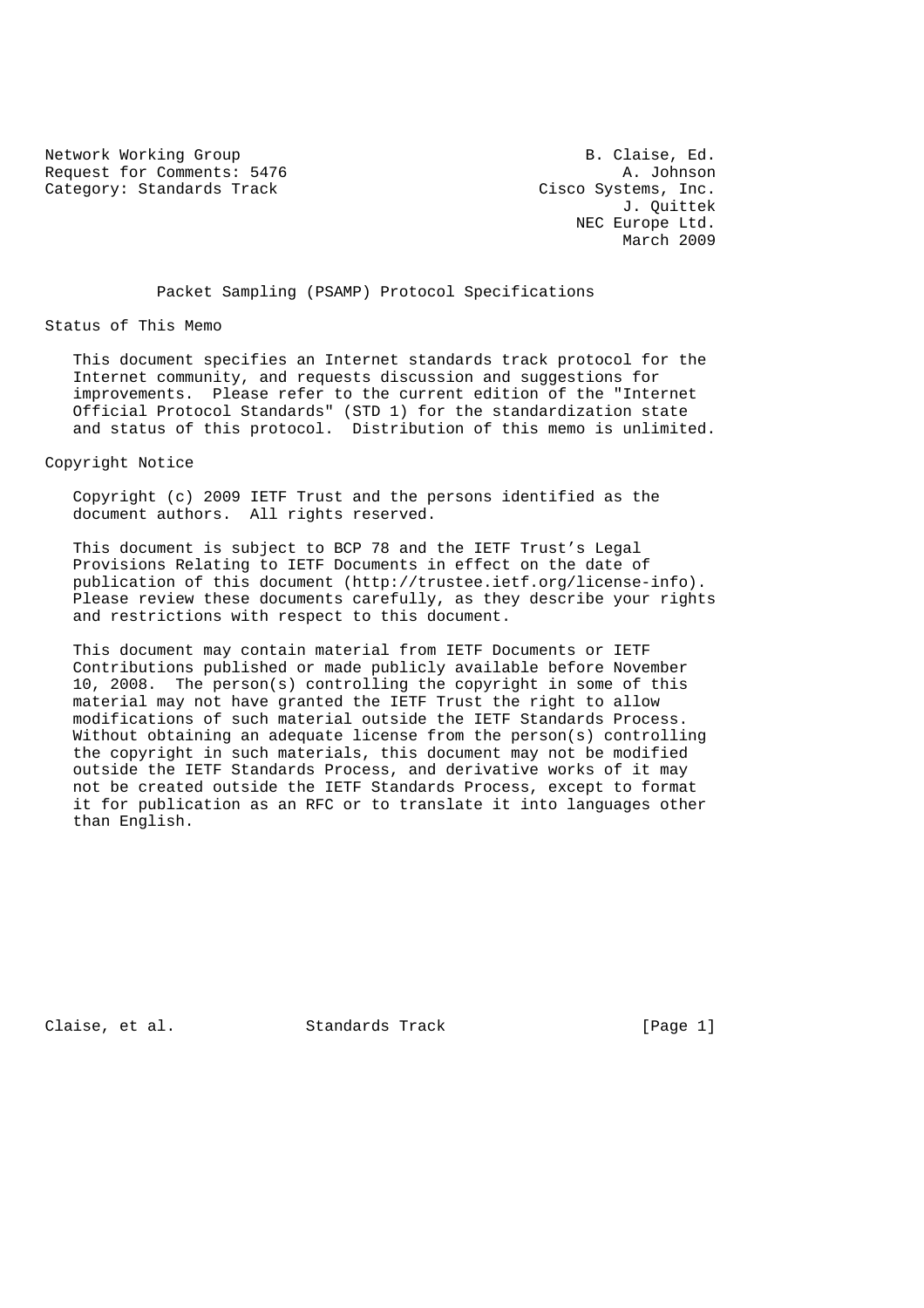## Abstract

 This document specifies the export of packet information from a Packet SAMPling (PSAMP) Exporting Process to a PSAMP Collecting Process. For export of packet information, the IP Flow Information eXport (IPFIX) protocol is used, as both the IPFIX and PSAMP architecture match very well, and the means provided by the IPFIX protocol are sufficient. The document specifies in detail how the IPFIX protocol is used for PSAMP export of packet information.

# Table of Contents

| 1.1. Conventions Used in This Document 3           |  |
|----------------------------------------------------|--|
|                                                    |  |
|                                                    |  |
|                                                    |  |
|                                                    |  |
| 3.2.1. Packet Streams and Packet Content 5         |  |
|                                                    |  |
|                                                    |  |
|                                                    |  |
|                                                    |  |
|                                                    |  |
|                                                    |  |
|                                                    |  |
| 3.3. IPFIX and PSAMP Terminology Comparison 11     |  |
| 3.3.1. IPFIX and PSAMP Processes 11                |  |
| 3.3.2. Packet Report, Packet Interpretation, and   |  |
|                                                    |  |
| 4. Differences between PSAMP and IPFIX 12          |  |
| 4.1. Architecture Point of View 12                 |  |
| 4.3. Information Model Point of View 14            |  |
| 5. PSAMP Requirements versus the IPFIX Solution 14 |  |
| 5.1. High-Level View of the Integration 15         |  |
| 6. Using the IPFIX Protocol for PSAMP 16           |  |
|                                                    |  |
|                                                    |  |
|                                                    |  |
|                                                    |  |
| 6.4.1. Basic Packet Report 17                      |  |
| 6.4.2. Extended Packet Report 21                   |  |
|                                                    |  |
| 6.5.1. Selection Sequence Report Interpretation 23 |  |
| 6.5.2. Selector Report Interpretation 25           |  |
| 6.5.2.1. Systematic Count-Based Sampling 25        |  |
| 6.5.2.2. Systematic Time-Based Sampling 27         |  |

Claise, et al. Standards Track [Page 2]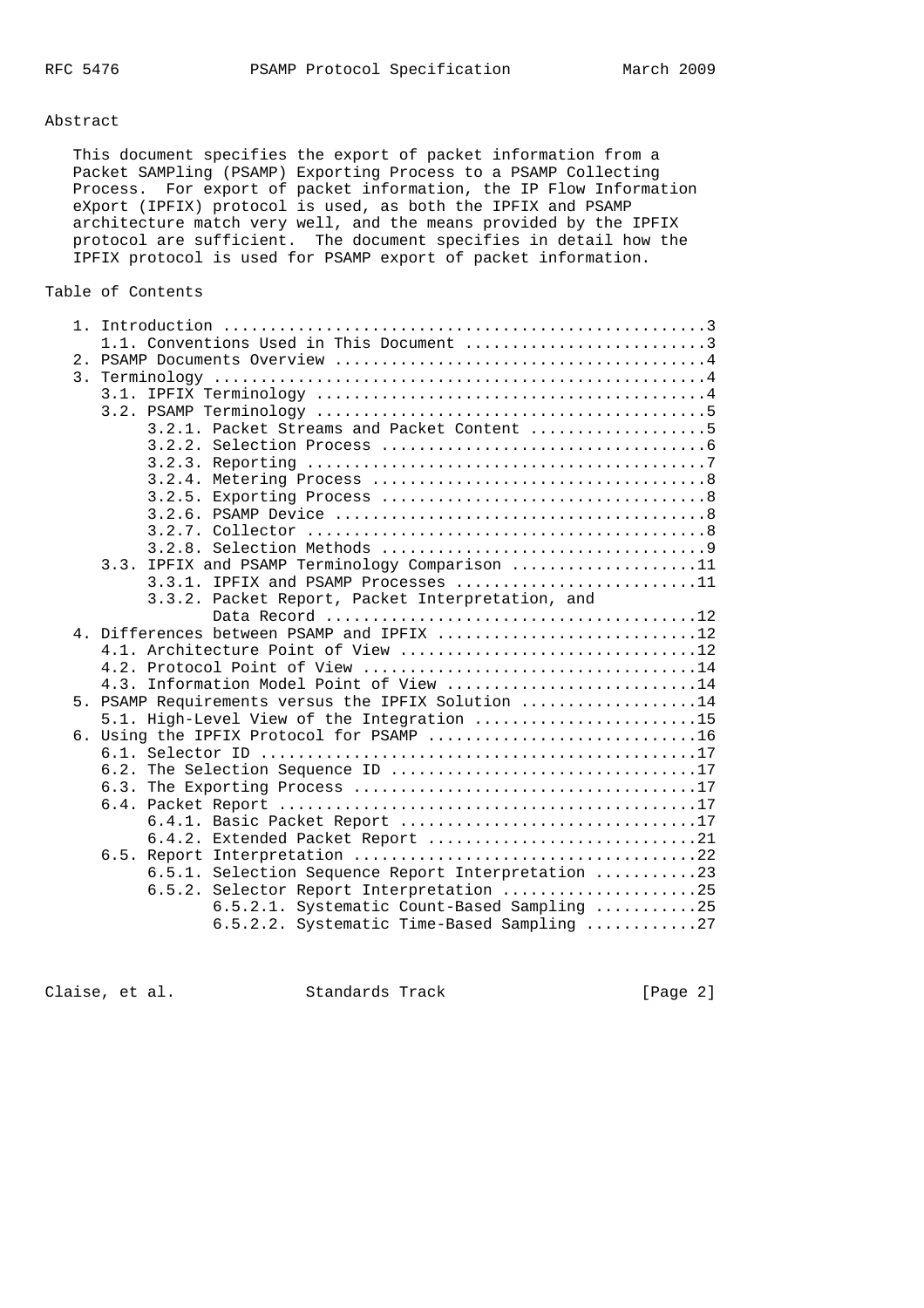| $6.5.2.3.$ Random n-out-of-N Sampling 28      |  |
|-----------------------------------------------|--|
| $6.5.2.4$ . Uniform Probabilistic Sampling 29 |  |
| $6.5.2.5$ . Property Match Filtering 31       |  |
| 6.5.2.6. Hash-Based Filtering 33              |  |
| 6.5.2.7. Other Selection Methods 36           |  |
| 6.5.3. Selection Sequence Statistics Report   |  |
|                                               |  |
| 6.5.4. Accuracy Report Interpretation 39      |  |
|                                               |  |
| 8.                                            |  |
|                                               |  |
|                                               |  |
|                                               |  |
|                                               |  |
|                                               |  |
|                                               |  |

#### 1. Introduction

 The name PSAMP is a contraction of the phrase "Packet Sampling". The word "Sampling" captures the idea that only a subset of all packets passing a network element will be selected for reporting. PSAMP selection operations include random selection, deterministic selection, and deterministic approximations to random selection (Hash-based Selection).

 The IP Flow Information eXport (IPFIX) protocol specified in [RFC5101] exports IP traffic information [RFC5102] observed at network devices. This matches the general protocol requirements outlined in the PSAMP framework [RFC5474]. However, there are some architectural differences between IPFIX and PSAMP in the requirements for an export protocol. While the IPFIX architecture [RFC5470] is focused on gathering and exporting IP traffic flow information, the focus of the PSAMP framework [RFC5474] is on exporting information on individual packets. This basic difference and a set of derived differences in protocol requirements are outlined in Section 4. Despite these differences, the IPFIX protocol is well suited for the PSAMP protocol. Section 5 specifies how the IPFIX protocol is used for the export of packet samples. Required extensions of the IPFIX information model are specified in the PSAMP information model [RFC5477].

1.1. Conventions Used in This Document

 The key words "MUST", "MUST NOT", "REQUIRED", "SHALL", "SHALL NOT", "SHOULD", "SHOULD NOT", "RECOMMENDED", "MAY", and "OPTIONAL" in this document are to be interpreted as described in RFC 2119 [RFC2119].

Claise, et al. Standards Track [Page 3]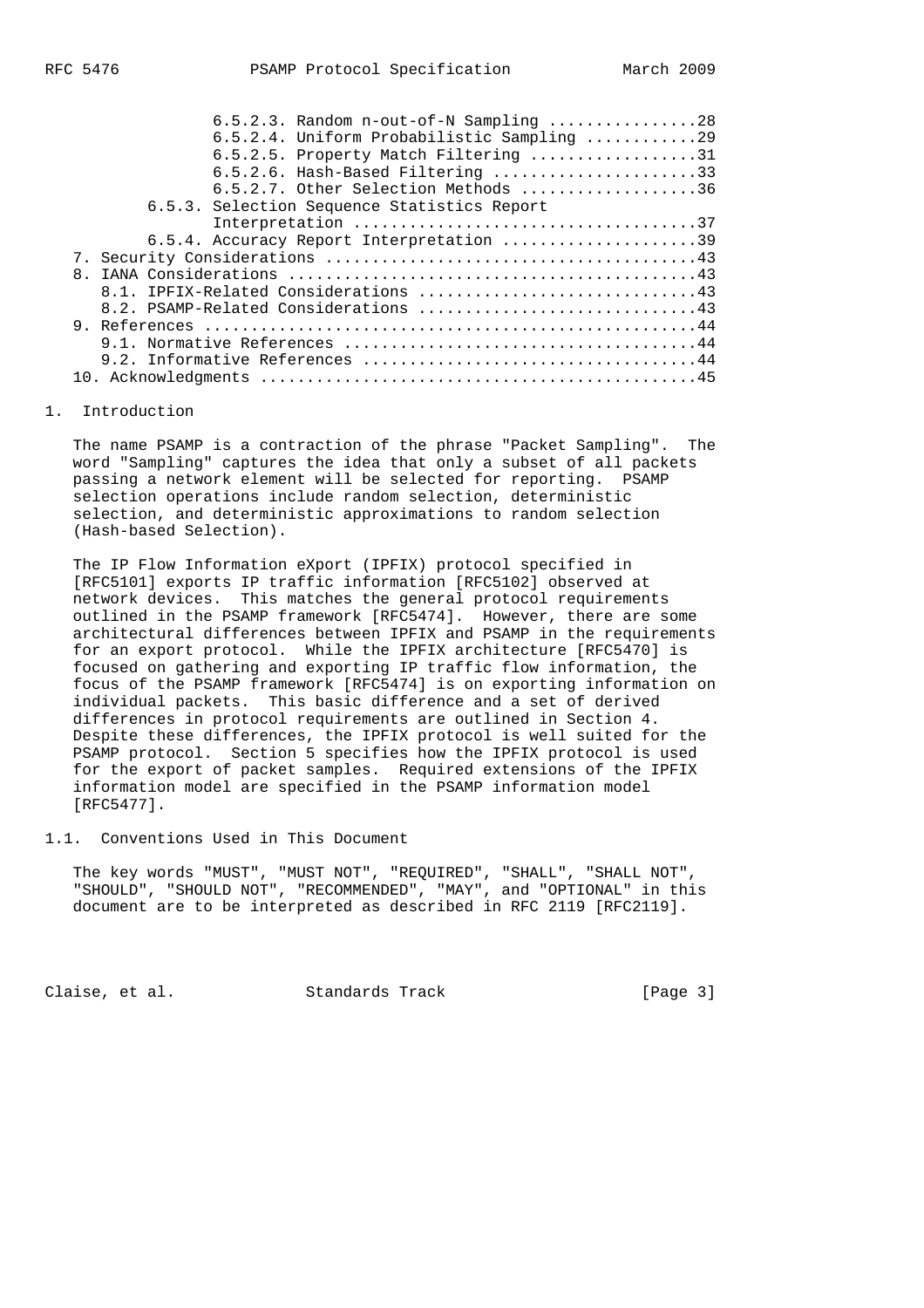## 2. PSAMP Documents Overview

 This document is one out of a series of documents from the PSAMP group.

 [RFC5474]: "A Framework for Packet Selection and Reporting" describes the PSAMP framework for network elements to select subsets of packets by statistical and other methods, and to export a stream of reports on the selected packets to a Collector.

 [RFC5475]: "Sampling and Filtering Techniques for IP Packet Selection" describes the set of packet selection techniques supported by PSAMP.

 RFC 5476 (this document): "Packet Sampling (PSAMP) Protocol Specifications" specifies the export of packet information from a PSAMP Exporting Process to a PSAMP Collecting Process.

 [RFC5477]: "Information Model for Packet Sampling Exports" defines an information and data model for PSAMP.

# 3. Terminology

 As the IPFIX export protocol is used to export the PSAMP information, the relevant IPFIX terminology from [RFC5101] is copied over in this document. All terms defined in this section have their first letter capitalized when used in this document. The terminology summary table in Section 3.1 gives a quick overview of the relationships between the different IPFIX terms. The PSAMP terminology defined here is fully consistent with all terms listed in [RFC5475] and [RFC5474], but only definitions that are relevant to the PSAMP protocol appear here. Section 3.3 applies the PSAMP terminology to the IPFIX protocol terminology.

# 3.1. IPFIX Terminology

 IPFIX-specific terminology used in this document is defined in Section 2 of [RFC5101]. The only exceptions are the Metering Process, Exporting Process, and the Collector terms, which are defined more precisely in the PSAMP terminology section. In this document, as in [RFC5101], the first letter of each IPFIX-specific term is capitalized.

Claise, et al. Standards Track [Page 4]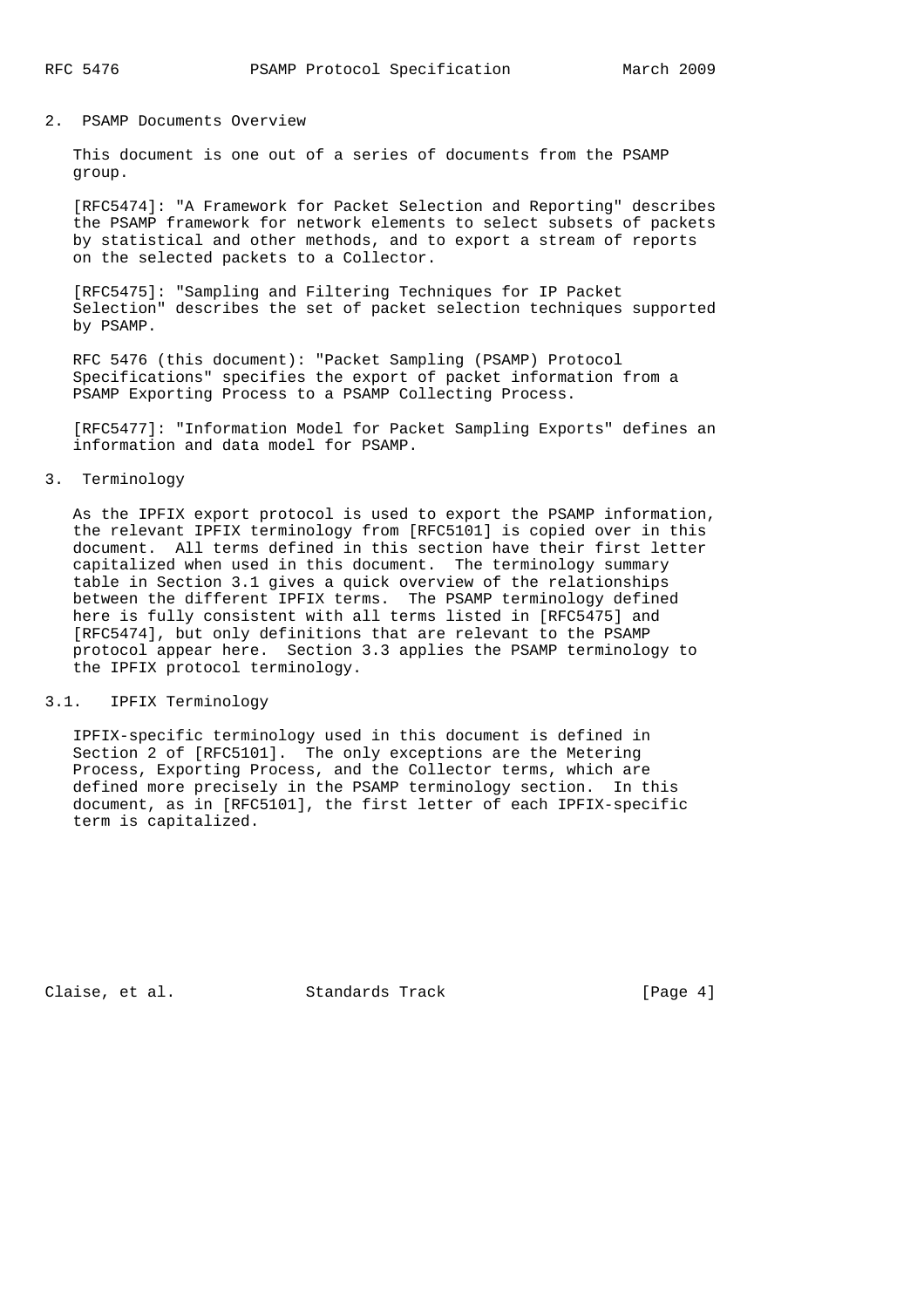|                                            | contents           |                   |  |  |  |
|--------------------------------------------|--------------------|-------------------|--|--|--|
| Set                                        | Template           | record            |  |  |  |
| Data Set                                   |                    | Data Record $(s)$ |  |  |  |
| Template Set                               | Template Record(s) |                   |  |  |  |
| Options Template   Options Template<br>Set | Record(s)          |                   |  |  |  |

Figure A: Terminology Summary Table

## 3.2. PSAMP Terminology

The PSAMP terminology section has been copied from [RFC5475].

- 3.2.1. Packet Streams and Packet Content
	- \* Observed Packet Stream

 The Observed Packet Stream is the set of all packets observed at the Observation Point.

\* Packet Stream

 A Packet Stream denotes a set of packets from the Observed Packet Stream that flows past some specified point within the Metering Process. An example of a Packet Stream is the output of the Selection Process. Note that packets selected from a stream, e.g., by Sampling, do not necessarily possess a property by which they can be distinguished from packets that have not been selected. For this reason, the term "stream" is favored over "flow", which is defined as a set of packets with common properties [RFC3917].

\* Packet Content

 The Packet Content denotes the union of the packet header (which includes link layer, network layer, and other encapsulation headers) and the packet payload. Note that, depending on the Observation Point, the link layer information might not be available.

Claise, et al. Standards Track [Page 5]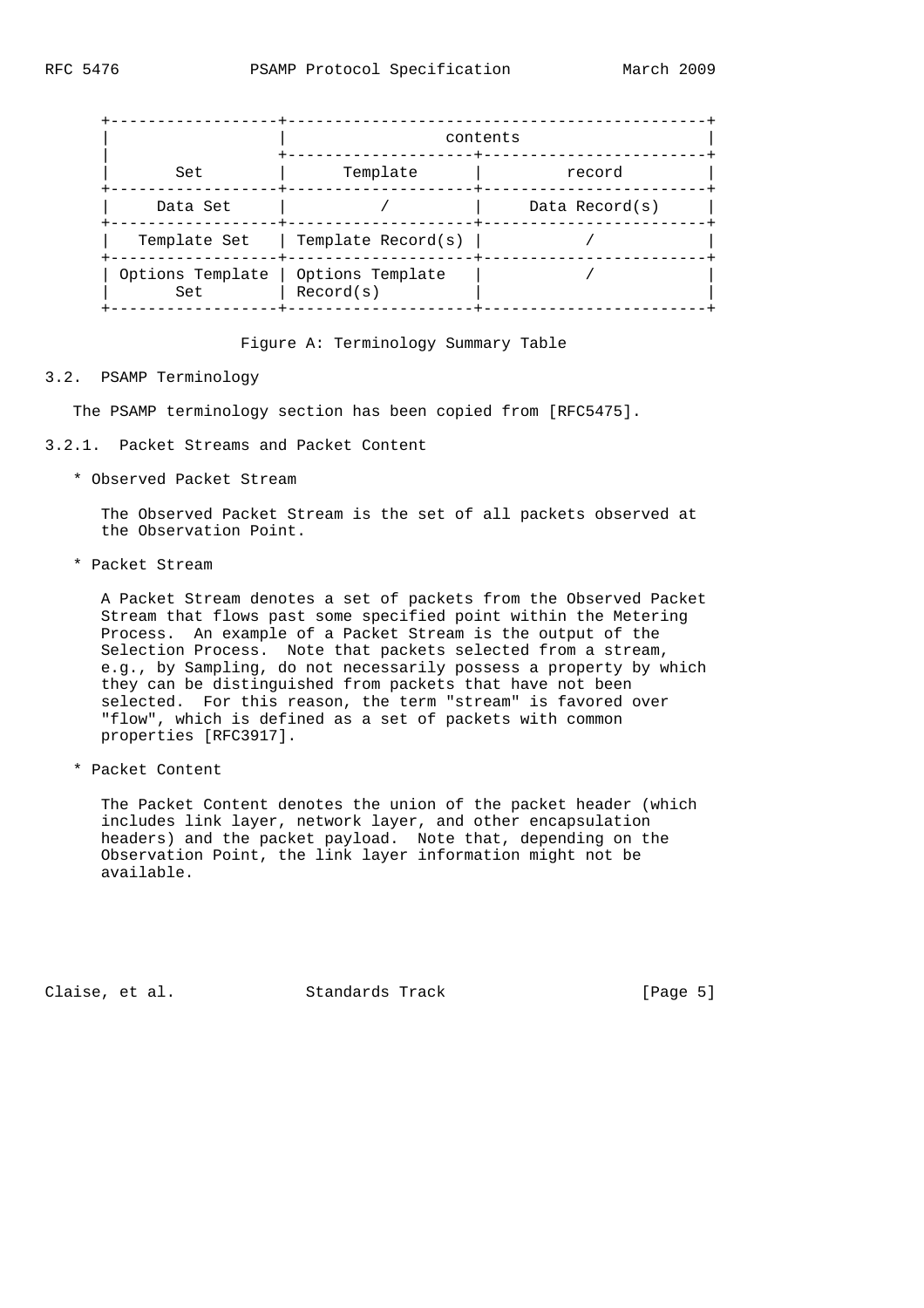- 3.2.2. Selection Process
	- \* Selection Process

 A Selection Process takes the Observed Packet Stream as its input and selects a subset of that stream as its output.

\* Selection State

 A Selection Process may maintain state information for use by the Selection Process. At a given time, the Selection State may depend on packets observed at and before that time, and other variables. Examples include:

- (i) sequence numbers of packets at the input of Selectors;
- (ii) a timestamp of observation of the packet at the Observation Point;
- (iii) iterators for pseudorandom number generators;
- (iv) hash values calculated during selection;
- (v) indicators of whether the packet was selected by a given Selector.

 Selection Processes may change portions of the Selection State as a result of processing a packet. Selection state for a packet is to reflect the state after processing the packet.

\* Selector

 A Selector defines the action of a Selection Process on a single packet of its input. If selected, the packet becomes an element of the output Packet Stream.

 The Selector can make use of the following information in determining whether a packet is selected:

- (i) the Packet Content;
- (ii) information derived from the packet's treatment at the Observation Point;
- (iii) any selection state that may be maintained by the Selection Process.

Claise, et al. Standards Track [Page 6]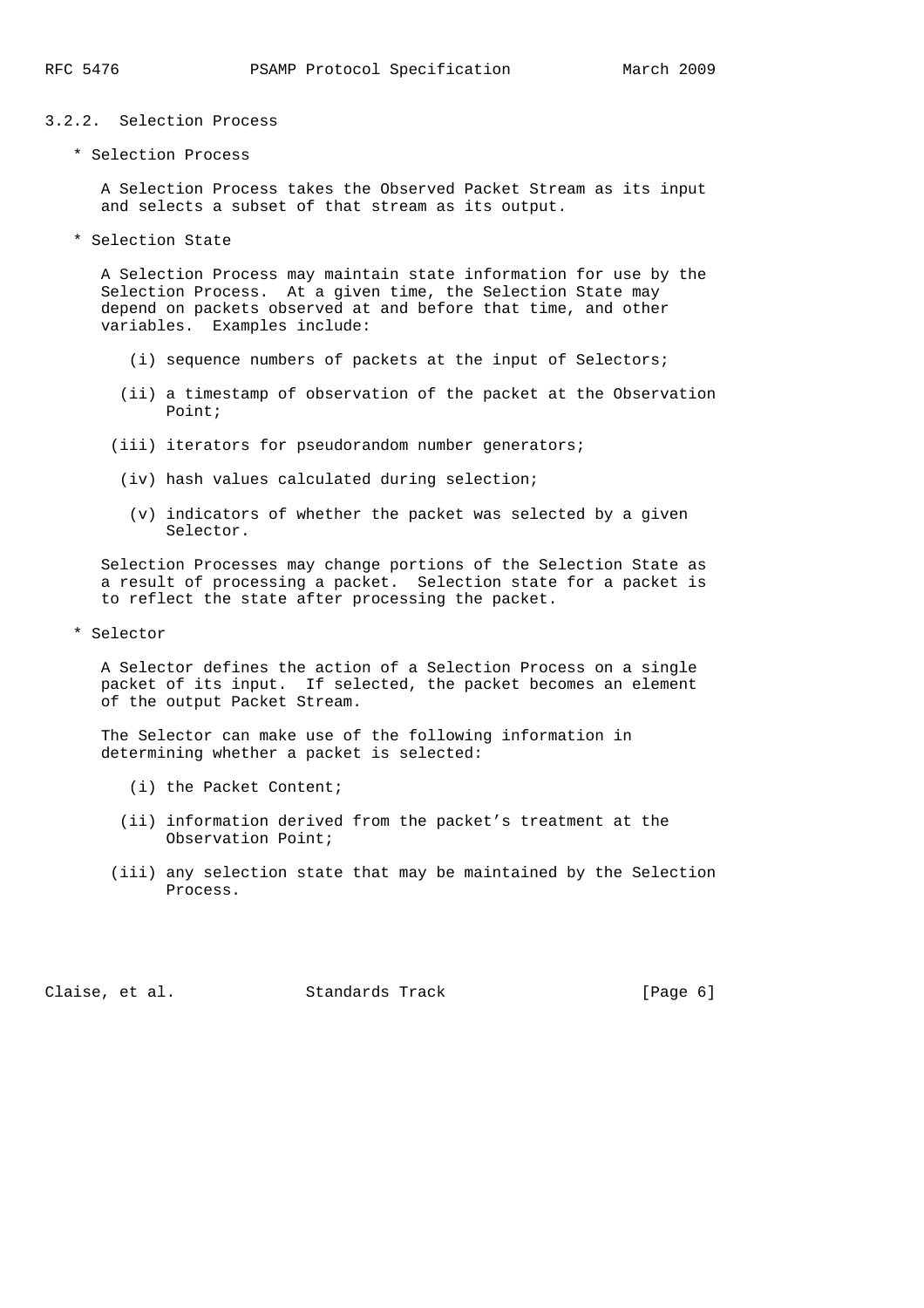\* Composite Selector

 A Composite Selector is an ordered composition of Selectors, in which the output Packet Stream issuing from one Selector forms the input Packet Stream to the succeeding Selector.

\* Primitive Selector

A Selector is primitive if it is not a Composite Selector.

\* Selector ID

 The Selector ID is the unique ID identifying a Primitive Selector. The ID is unique within the Observation Domain.

\* Selection Sequence

 From all the packets observed at an Observation Point, only a few packets are selected by one or more Selectors. The Selection Sequence is a unique value per Observation Domain describing the Observation Point and the Selector IDs through which the packets are selected.

3.2.3. Reporting

\* Packet Reports

 Packet Reports comprise a configurable subset of a packet's input to the Selection Process, including the Packet Content, information relating to its treatment (for example, the output interface), and its associated selection state (for example, a hash of the Packet Content).

\* Report Interpretation

 Report Interpretation comprises subsidiary information, relating to one or more packets, that is used for interpretation of their Packet Reports. Examples include configuration parameters of the Selection Process.

\* Report Stream

 The Report Stream is the output of a Metering Process, comprising two distinguished types of information: Packet Reports and Report Interpretation.

Claise, et al. Standards Track [Page 7]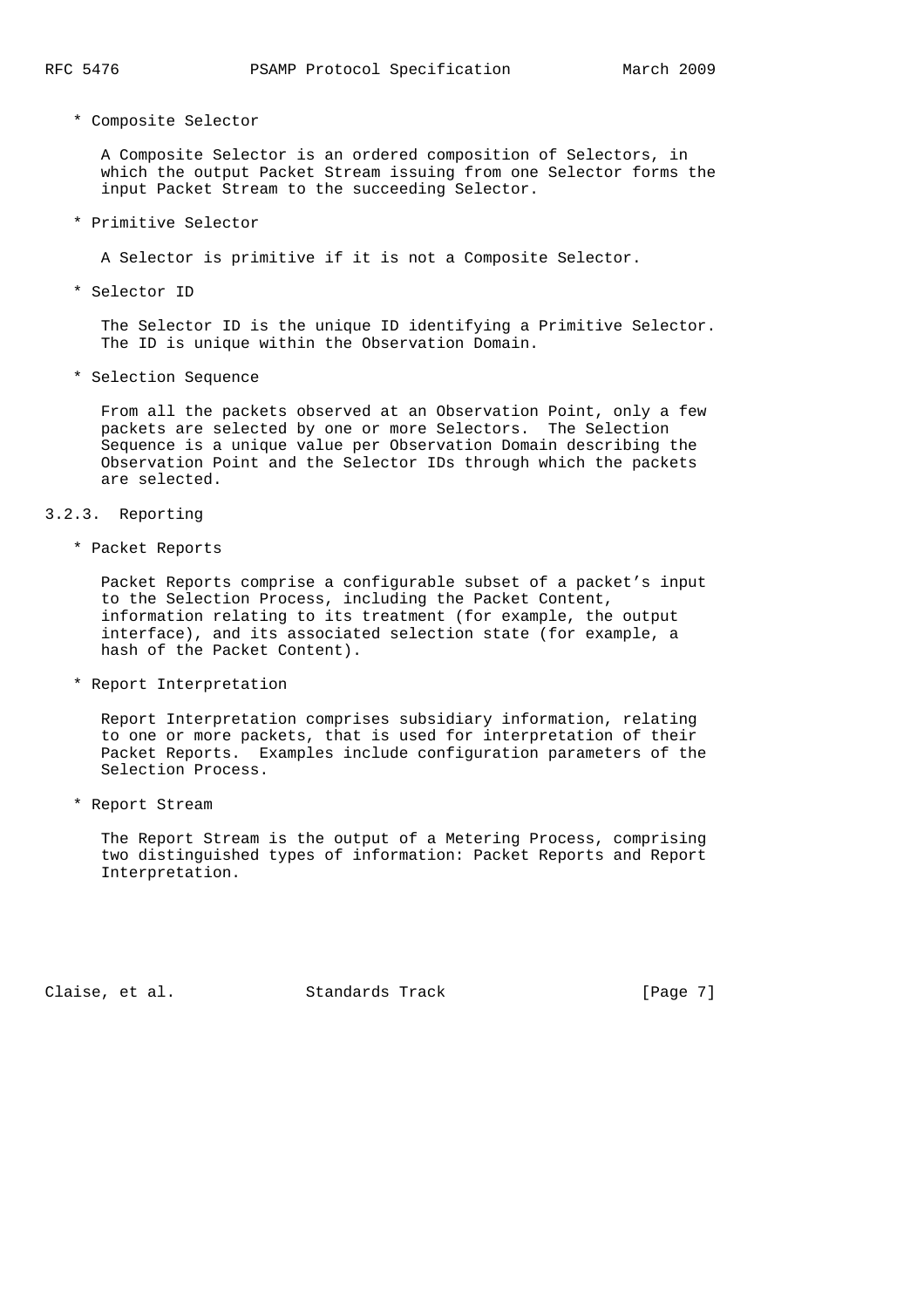# 3.2.4. Metering Process

\* Metering Process

 A Metering Process selects packets from the Observed Packet Stream using a Selection Process, and produces as output a Report Stream concerning the selected packets.

 The PSAMP Metering Process can be viewed as analogous to the IPFIX Metering Process [RFC5101], which produces Flow Records as its output, with the difference that the PSAMP Metering Process always contains a Selection Process. The relationship between PSAMP and IPFIX is further described in [RFC5477] and [RFC5474].

#### 3.2.5. Exporting Process

\* Exporting Process

 An Exporting Process sends, in the form of Export Packets, the output of one or more Metering Processes to one or more Collectors.

\* Export Packet

 An Export Packet is a combination of Report Interpretation(s) and/or one or more Packet Reports that are bundled by the Exporting Process into an Export Packet for exporting to a Collector.

- 3.2.6. PSAMP Device
	- \* PSAMP Device

 A PSAMP Device is a device hosting at least an Observation Point, a Selection Process, and an Exporting Process. Typically, corresponding Observation Point(s), Selection Process(es), and Exporting Process(es) are co-located at this device, for example, at a router.

## 3.2.7. Collector

\* Collector

 A Collector receives a Report Stream exported by one or more Exporting Processes. In some cases, the host of the Metering and/or Exporting Processes may also serve as the Collector.

Claise, et al. Standards Track [Page 8]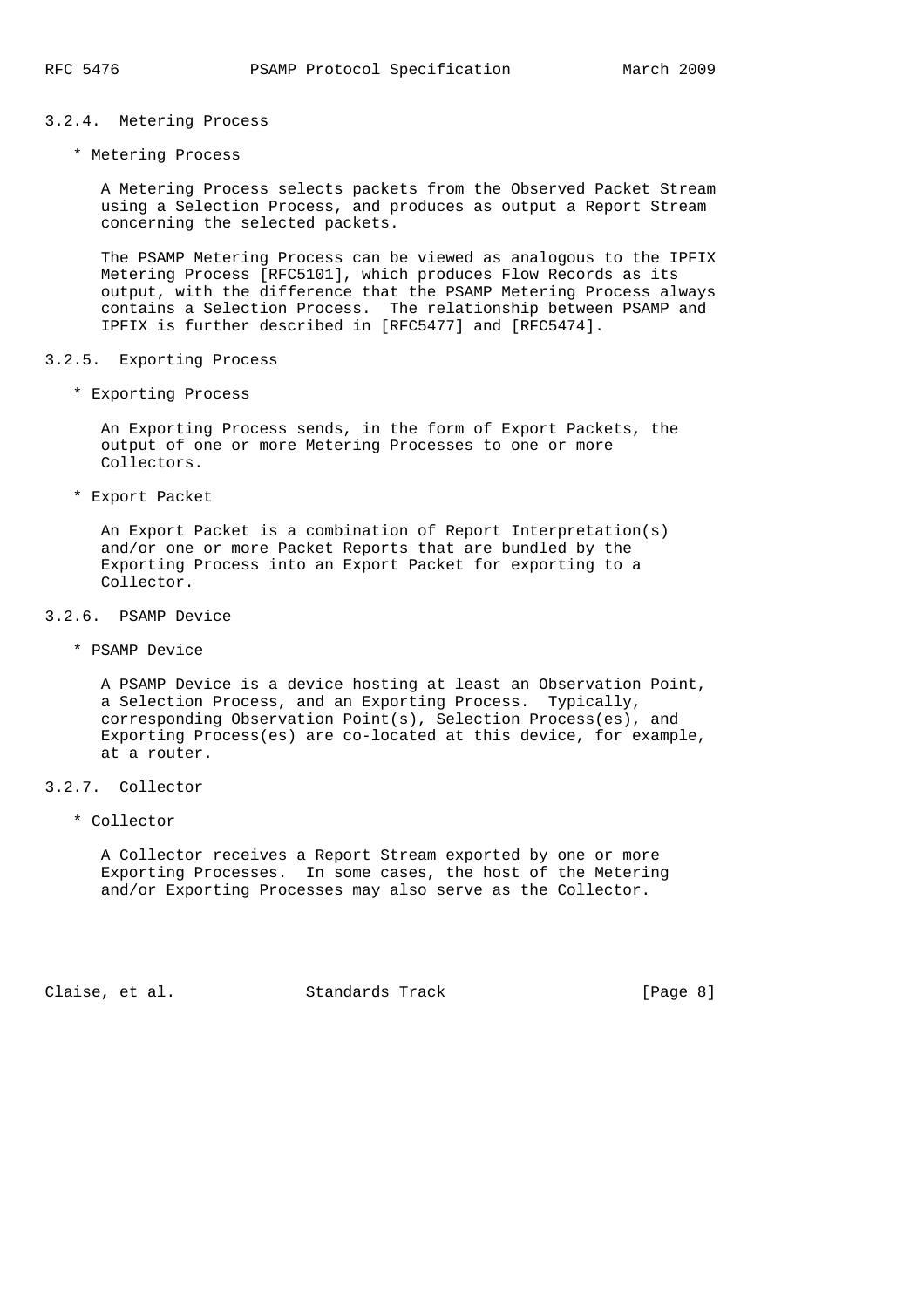## 3.2.8. Selection Methods

\* Filtering

 A filter is a Selector that selects a packet deterministically based on the Packet Content, or its treatment, or functions of these occurring in the Selection State. Two examples are:

- (i) Property Match Filtering: A packet is selected if a specific field in the packet equals a predefined value.
- (ii) Hash-based Selection: A Hash Function is applied to the Packet Content, and the packet is selected if the result falls in a specified range.
- \* Sampling

 A Selector that is not a filter is called a Sampling operation. This reflects the intuitive notion that if the selection of a packet cannot be determined from its content alone, there must be some type of Sampling taking place.

\* Content-Independent Sampling

 A Sampling operation that does not use Packet Content (or quantities derived from it) as the basis for selection is called a Content-independent Sampling operation. Examples include systematic Sampling, and uniform pseudorandom Sampling driven by a pseudorandom number whose generation is independent of Packet Content. Note that in Content independent Sampling, it is not necessary to access the Packet Content in order to make the selection decision.

\* Content-Dependent Sampling

 A Sampling operation where selection is dependent on Packet Content is called a Content-dependent Sampling operation. An example is pseudorandom selection according to a probability that depends on the contents of a packet field. Note that this is not a filter, because the selection is not deterministic.

\* Hash Domain

 A Hash Domain is a subset of the Packet Content and the packet treatment, viewed as an N-bit string for some positive integer N.

Claise, et al. Standards Track [Page 9]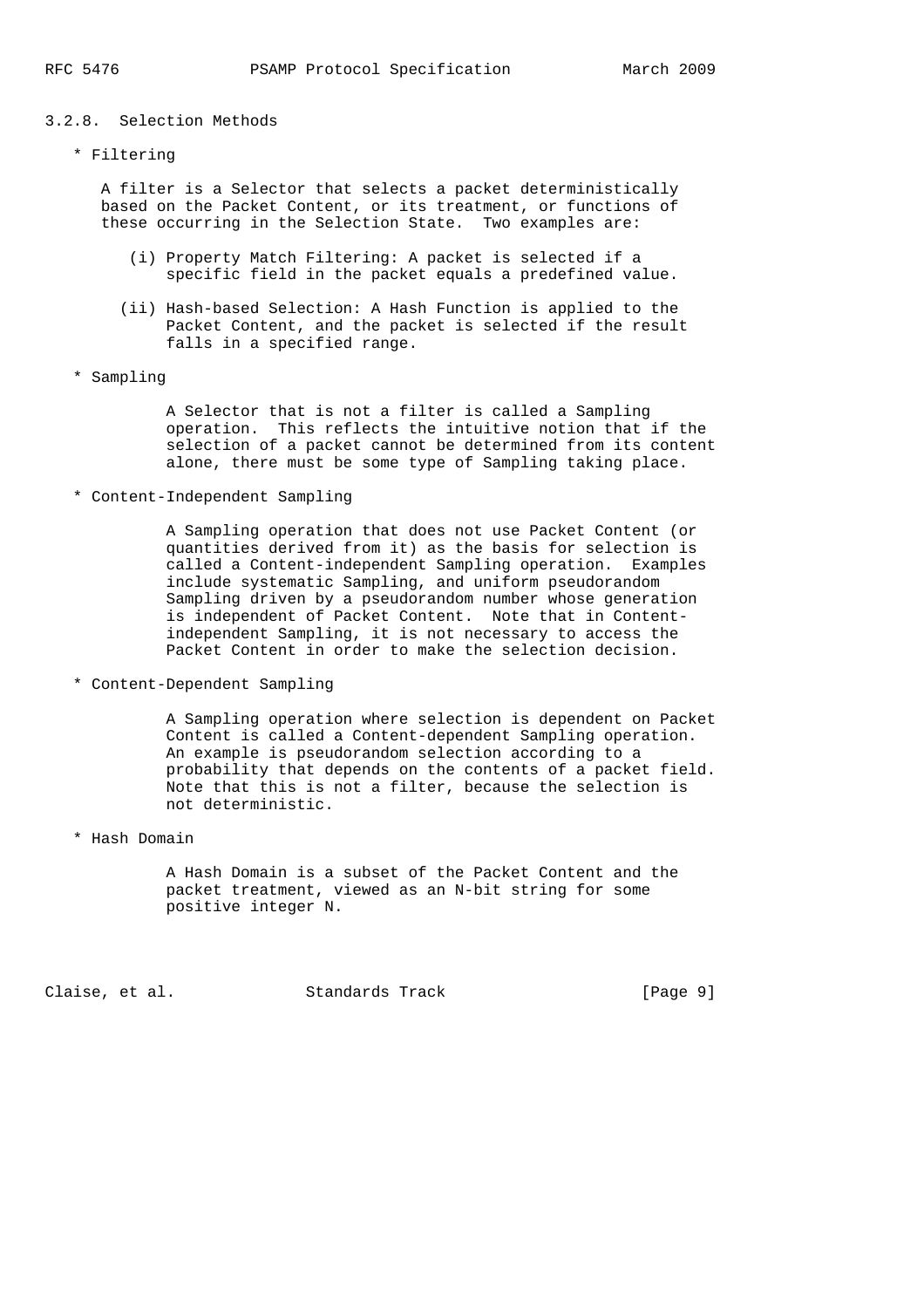\* Hash Range

 A Hash Range is a set of M-bit strings for some positive integer M that define the range of values the result of the hash operation can take.

\* Hash Function

 A Hash Function defines a deterministic map from the Hash Domain into the Hash Range.

\* Hash Selection Range

 A Hash Selection Range is a subset of the Hash Range. The packet is selected if the action of the Hash Function on the Hash Domain for the packet yields a result in the Hash Selection Range.

\* Hash-based Selection

 A Hash-based Selection is Filtering specified by a Hash Domain, a Hash Function, a Hash Range, and a Hash Selection Range.

\* Approximative Selection

 Selectors in any of the above categories may be approximated by operations in the same or another category for the purposes of implementation. For example, uniform pseudorandom Sampling may be approximated by Hash-based Selection, using a suitable Hash Function and Hash Domain. In this case, the closeness of the approximation depends on the choice of Hash Function and Hash Domain.

\* Population

 A Population is a Packet Stream, or a subset of a Packet Stream. A Population can be considered as a base set from which packets are selected. An example is all packets in the Observed Packet Stream that are observed within some specified time interval.

\* Population Size

 The Population Size is the number of all packets in the Population.

Claise, et al. Standards Track [Page 10]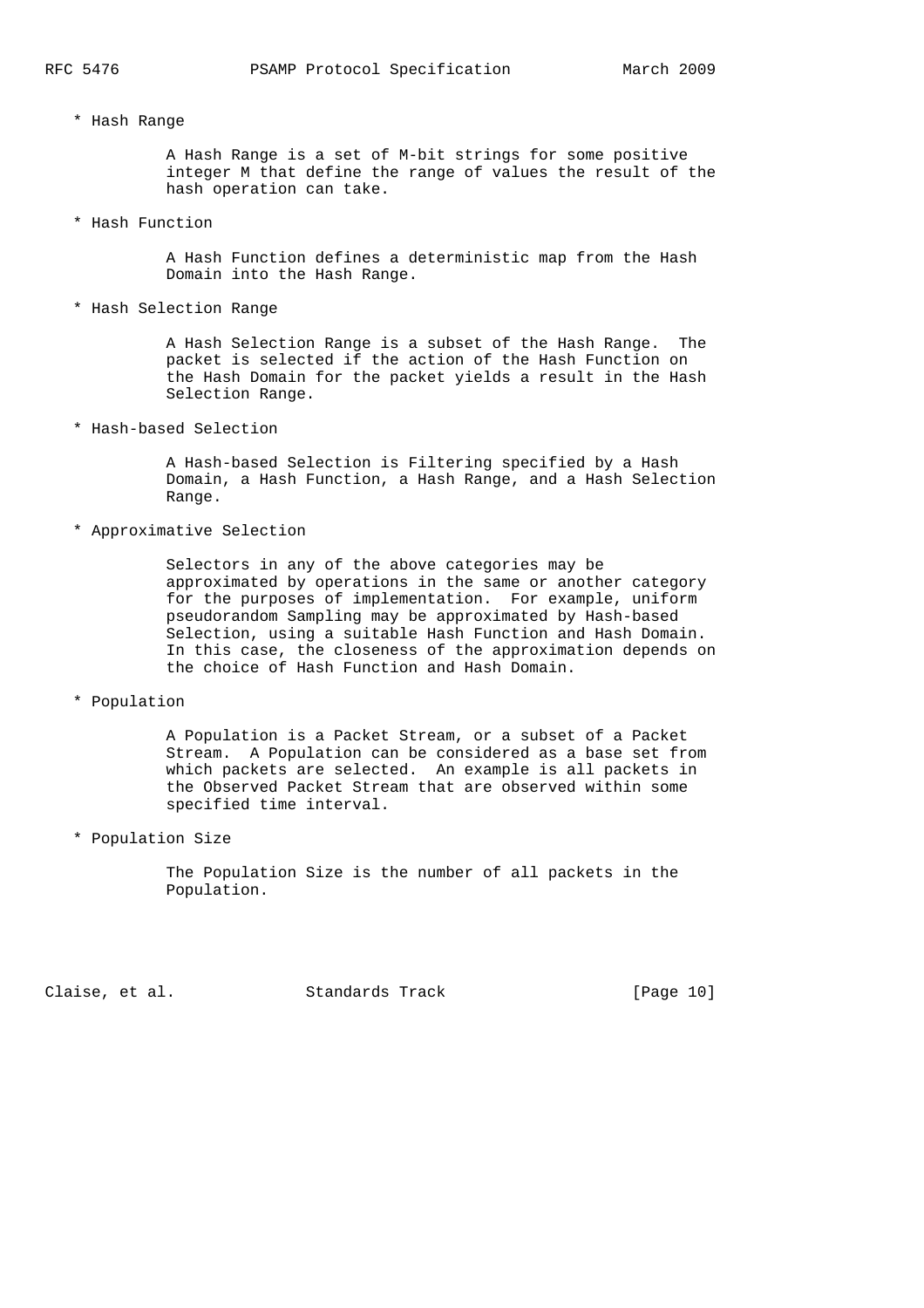\* Sample Size

 The Sample Size is the number of packets selected from the Population by a Selector.

\* Configured Selection Fraction

 The Configured Selection Fraction is the expected ratio of the Sample Size to the Population Size, as based on the configured selection parameters.

\* Attained Selection Fraction

 The Attained Selection Fraction is the ratio of the actual Sample Size to the Population Size. For some Sampling methods, the Attained Selection Fraction can differ from the Configured Selection Fraction due to, for example, the inherent statistical variability in Sampling decisions of probabilistic Sampling and Hash-based Selection. Nevertheless, for large Population Sizes and properly configured Selectors, the Attained Selection Fraction usually approaches the Configured Selection Fraction.

3.3. IPFIX and PSAMP Terminology Comparison

 The PSAMP terminology has been specified with an IPFIX background, as PSAMP and IPFIX have similar terms. However, this section clarifies the terms between the IPFIX and PSAMP terminology.

3.3.1. IPFIX and PSAMP Processes

 Figure B indicates the sequence of the IPFIX processes (Metering and Exporting) within the PSAMP Device.



# Figure B: PSAMP Processes

 The Selection Process, which takes an Observed Packet Stream as its input, is an integral part of the Metering Process. The Selection Process chooses which packets from its input Packet Stream will be

Claise, et al. Standards Track [Page 11]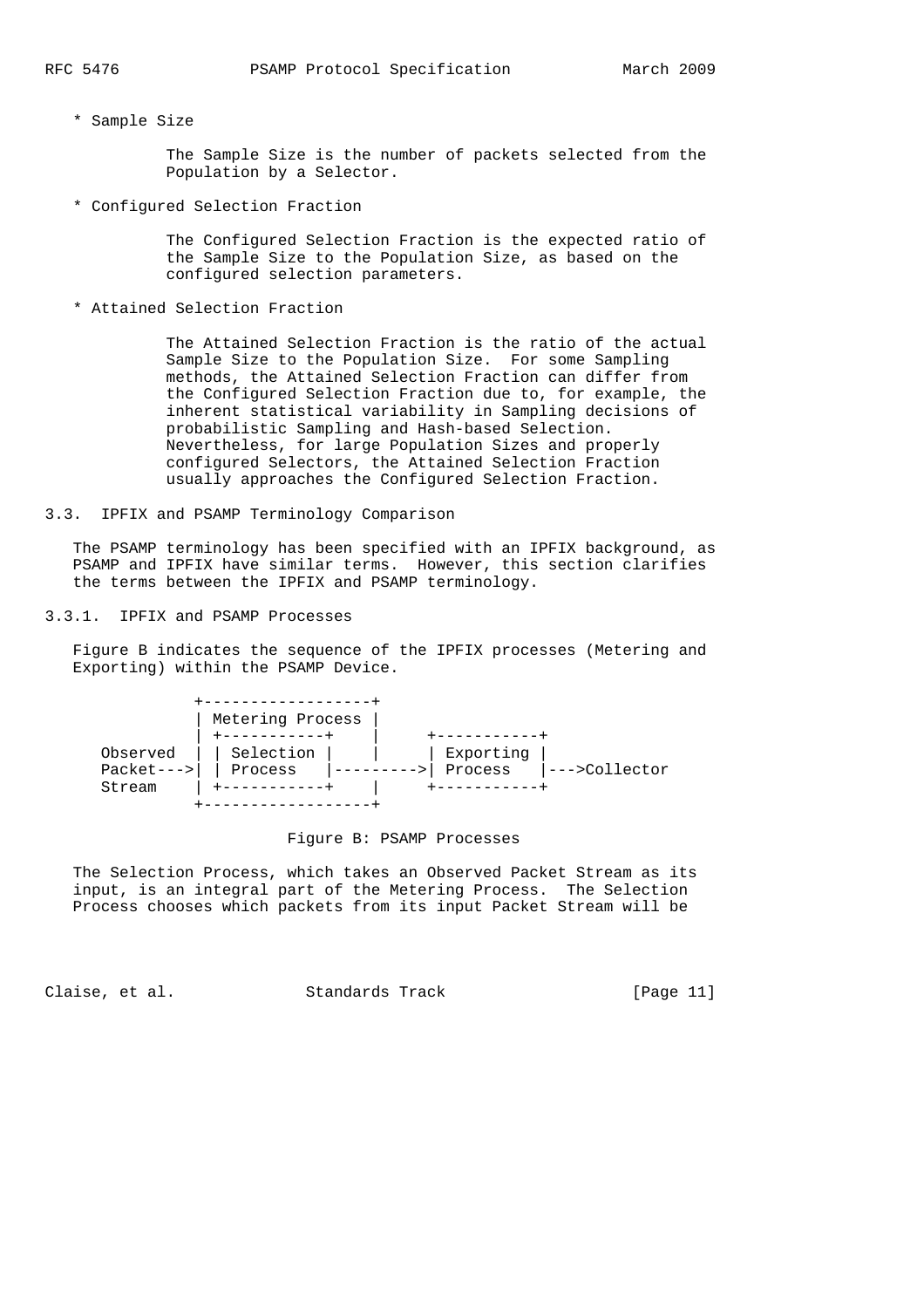reported on by the rest of the Metering Process. Note that a "Process" is not necessarily implemented as a separate CPU thread.

3.3.2. Packet Report, Packet Interpretation, and Data Record

 The PSAMP terminology speaks of Packet Report and Packet Interpretation, while the IPFIX terminology speaks of Data Record and (Options) Template Record. The PSAMP Packet Report, which comprises information about the observed packet, can be viewed as analogous to the IPFIX Data Record defined by a Template Record. The PSAMP Report Interpretation, which comprises subsidiary information used for the interpretation of the Packet Reports, can be viewed as analogous to the IPFIX Data Record defined by an Options Template Record. This Options Template Record contains subsidiary information, applicable to the observed packet sent into the PSAMP Packet Report.

4. Differences between PSAMP and IPFIX

 The output of the IPFIX working group relevant for this document is structured into three documents:

- IP Flow information architecture [RFC5470]
- IPFIX protocol specifications [RFC5101]
- IP Flow information export information model [RFC5102]

 In the following sections, we investigate the differences between IPFIX and PSAMP for each of those aspects.

4.1. Architecture Point of View

 Traffic Flow measurement as described in the IPFIX requirements [RFC3917] and the IPFIX architecture [RFC5470] can be separated into two stages: packet processing and Flow processing. Figure C illustrates these stages.

 In stage 1, all processing steps act on packets. Packets are captured, timestamped, selected by one or more selection steps, and finally forwarded to packet classification that maps packets to Flows. The packets' selection steps may include Filtering and Sampling functions.

 In stage 2, all processing steps act on Flows. After packets are classified (mapped to Flows), Flows are generated (or updated if they exist already). Flow generation and update steps may be performed repeatedly for aggregating Flows. Finally, Flows are exported.

Claise, et al. Standards Track [Page 12]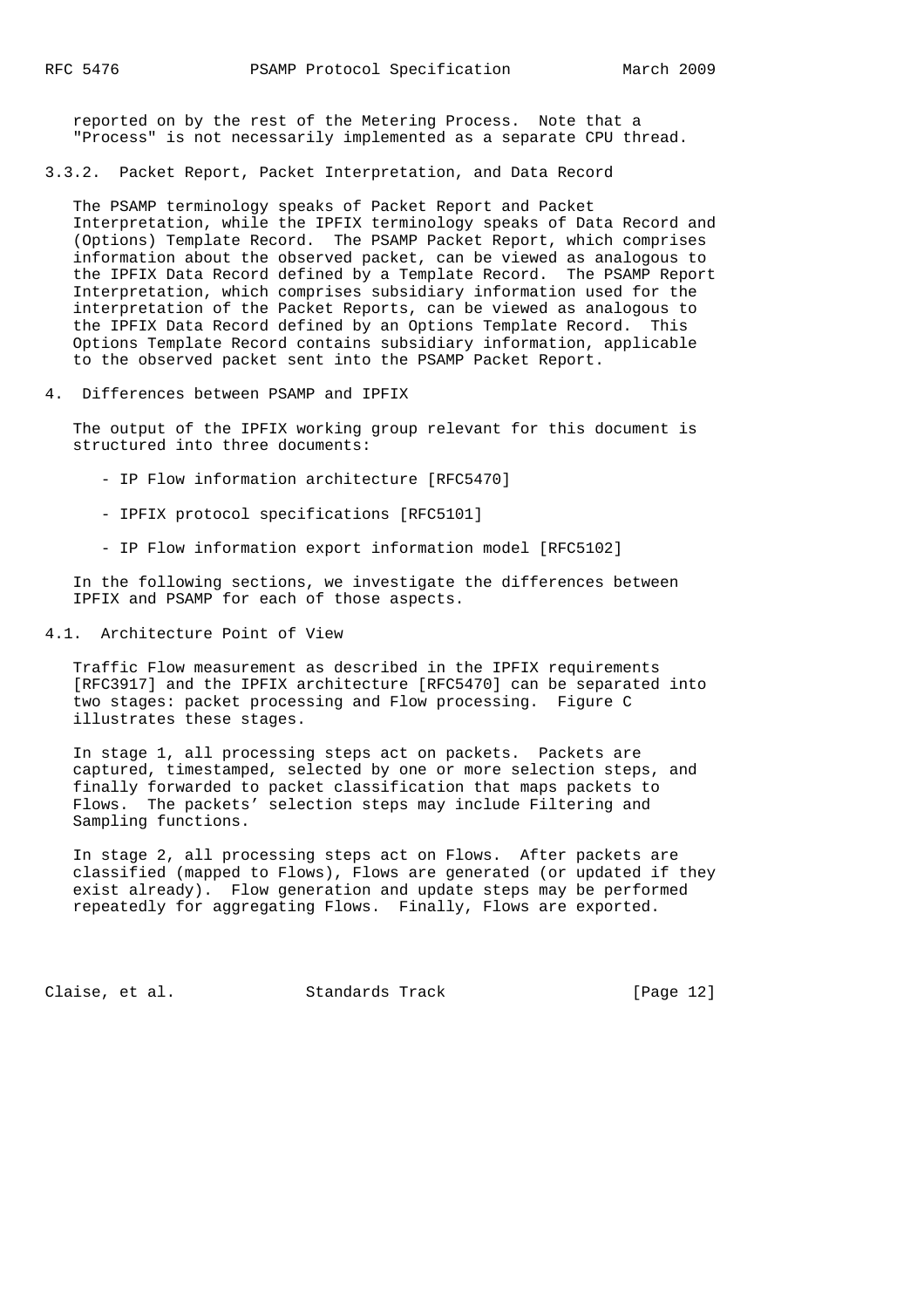Packet Sampling as described in the PSAMP framework [RFC5474] covers only stage 1 of the IPFIX architecture with the packet classification replaced by Packet Report export, while IPFIX covers stage 2 also, as it generates Flow Records out of the selected packets.



Figure C: Comparison of IPFIX Architecture and PSAMP Framework

Claise, et al. Standards Track [Page 13]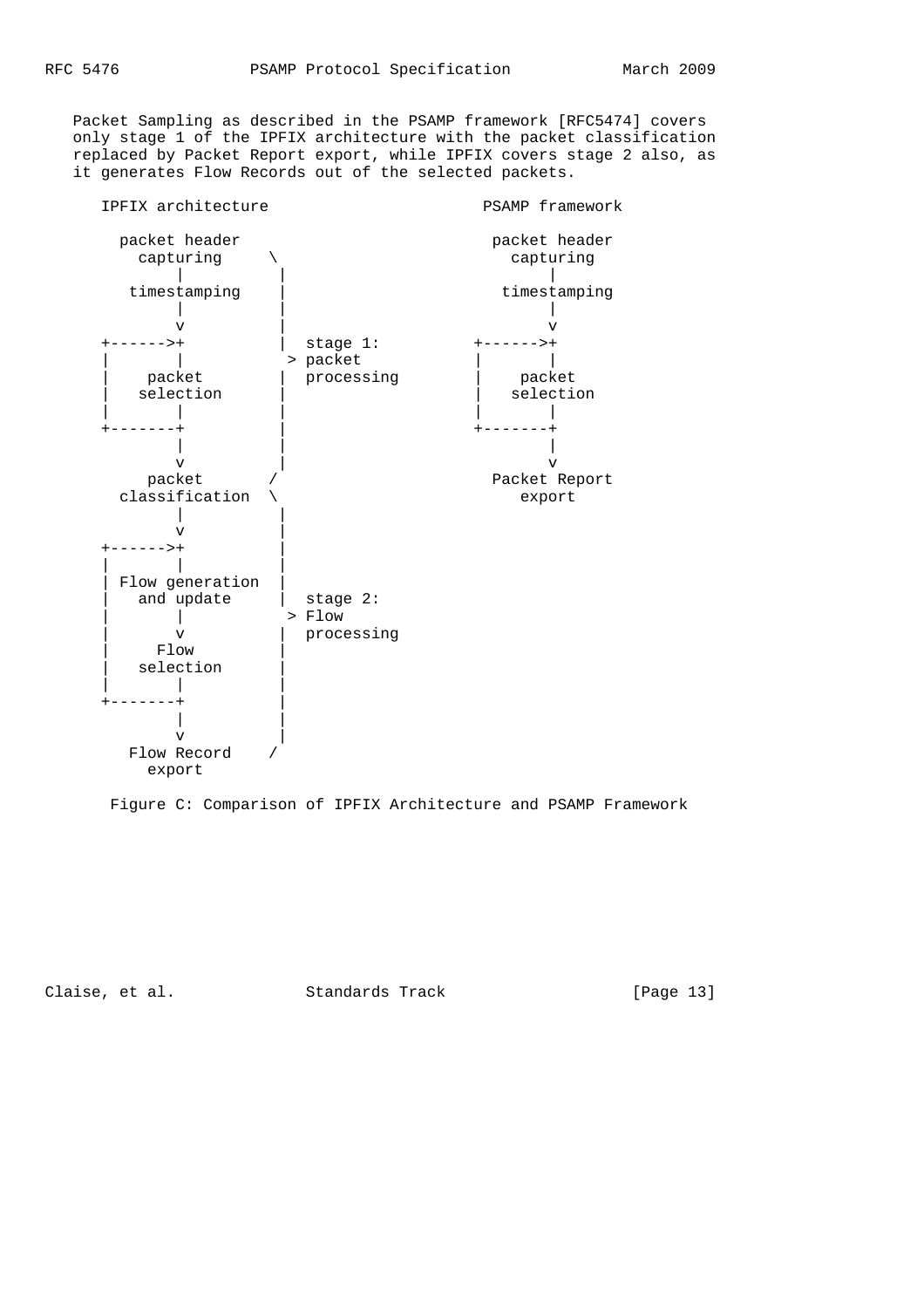## 4.2. Protocol Point of View

 Concerning the protocol, the major difference between IPFIX and PSAMP is that the IPFIX protocol exports Flow Records while the PSAMP protocol exports Packet Reports. From a pure export point of view, IPFIX will not distinguish a Flow Record composed of several packets aggregated together from a Flow Record composed of a single packet.

 So the PSAMP export can be seen as a special IPFIX Flow Record containing information about a single packet.

 All extensions of the IPFIX protocol that are required to satisfy the PSAMP requirements have already been incorporated in the IPFIX protocol [RFC5101], which was developed in parallel with the PSAMP protocol. An example is the need for a data type for protocol fields that have flexible length, such as an octet array. This was added to the IPFIX protocol specification in order to meet the requirement of the PSAMP protocol to report content of captured packets, for example, the first octets of a packet.

#### 4.3. Information Model Point of View

 From the information model point of view, the overlap between both the IPFIX and PSAMP protocols is quite large. Most of the Information Elements in the IPFIX protocol are also relevant for exporting packet information, for example, all fields reporting packet header properties. Only a few Information Elements, such as observedFlowTotalCount (whose value will always be 1 for PSAMP), etc., cannot be used in a meaningful way by the PSAMP protocol. Also, IPFIX protocol requirements concerning stage 2 of Figure C do not apply to the PSAMP Metering Process.

 Further required extensions apply to the information model. Even if the IPFIX charter speaks of Sampling, no Sampling-related Information Elements are specified in [RFC5102]. The task of specifying them was intentionally left for the PSAMP information model [RFC5477]. A set of several additional fields is required for satisfying the requirements for the PSAMP information model [RFC5475].

 Exploiting the extensibility of the IPFIX information model, the required extension is covered by the PSAMP information model specified in [RFC5477].

5. PSAMP Requirements versus the IPFIX Solution

 The [RFC5474] contains PSAMP protocol requirements throughout the document, with a special focus in Section 4, "Generic Requirements for PSAMP", and its subsections.

Claise, et al. Standards Track [Page 14]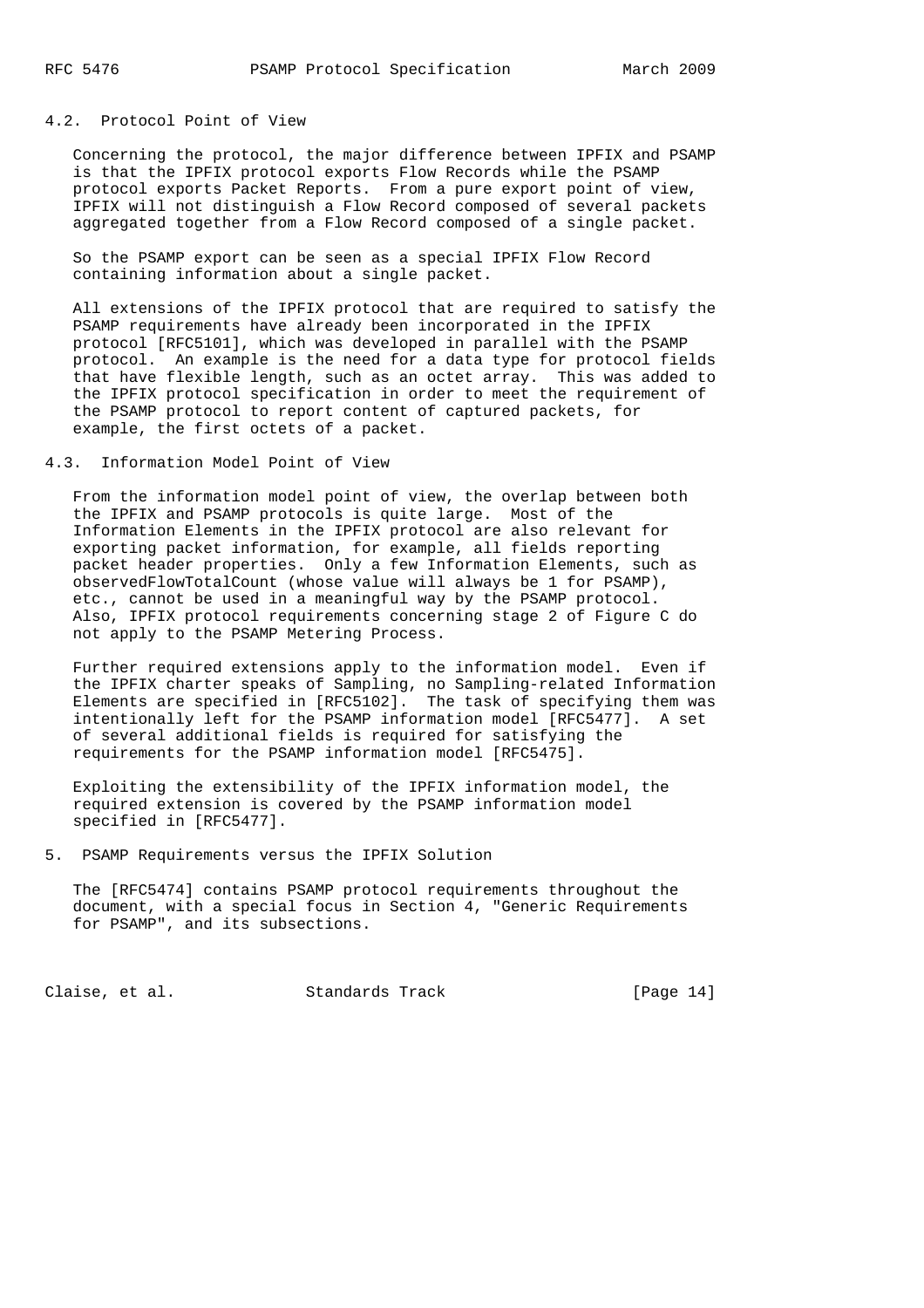Section 4 of [RFC5474] describes one requirement that, if not directly related to the export protocol, will put some constraints on it. Parallel Measurements: multiple independent Selection Processes at the same entity.

 [RFC5474] also describes a series of requirements specifying the different Information Elements that MUST and SHOULD be reported to the Collector. Nevertheless, IPFIX, being a generic export protocol, can export any Information Elements as long as they are described in the information model. So these requirements are mainly targeted for [RFC5477].

 The PSAMP protocol specification meets almost all the protocol requirements stated in the PSAMP framework document [RFC5474]:

- \* Extensibility
- \* Parallel selection processes
- \* Encrypted packets
- \* Indication of information loss
- \* Accuracy
- \* Privacy
- \* Timeliness
- \* Congestion avoidance
- \* Secure export
- \* Export rate limit
- \* Microsecond timestamp resolution

 The only requirement that is not met is Export Packet compression. With the choice of IPFIX as the PSAMP export protocol, the Export Packet compression option mentioned in the Section 8.5 of the framework document [RFC5474] is not addressed.

5.1. High-Level View of the Integration

 The Template Record in the Template Set is used to describe the different PSAMP Information Elements that will be exported to the Collector. The Collector decodes the Template Record in the Template Set and knows which Information Elements to expect when it receives

Claise, et al. Standards Track [Page 15]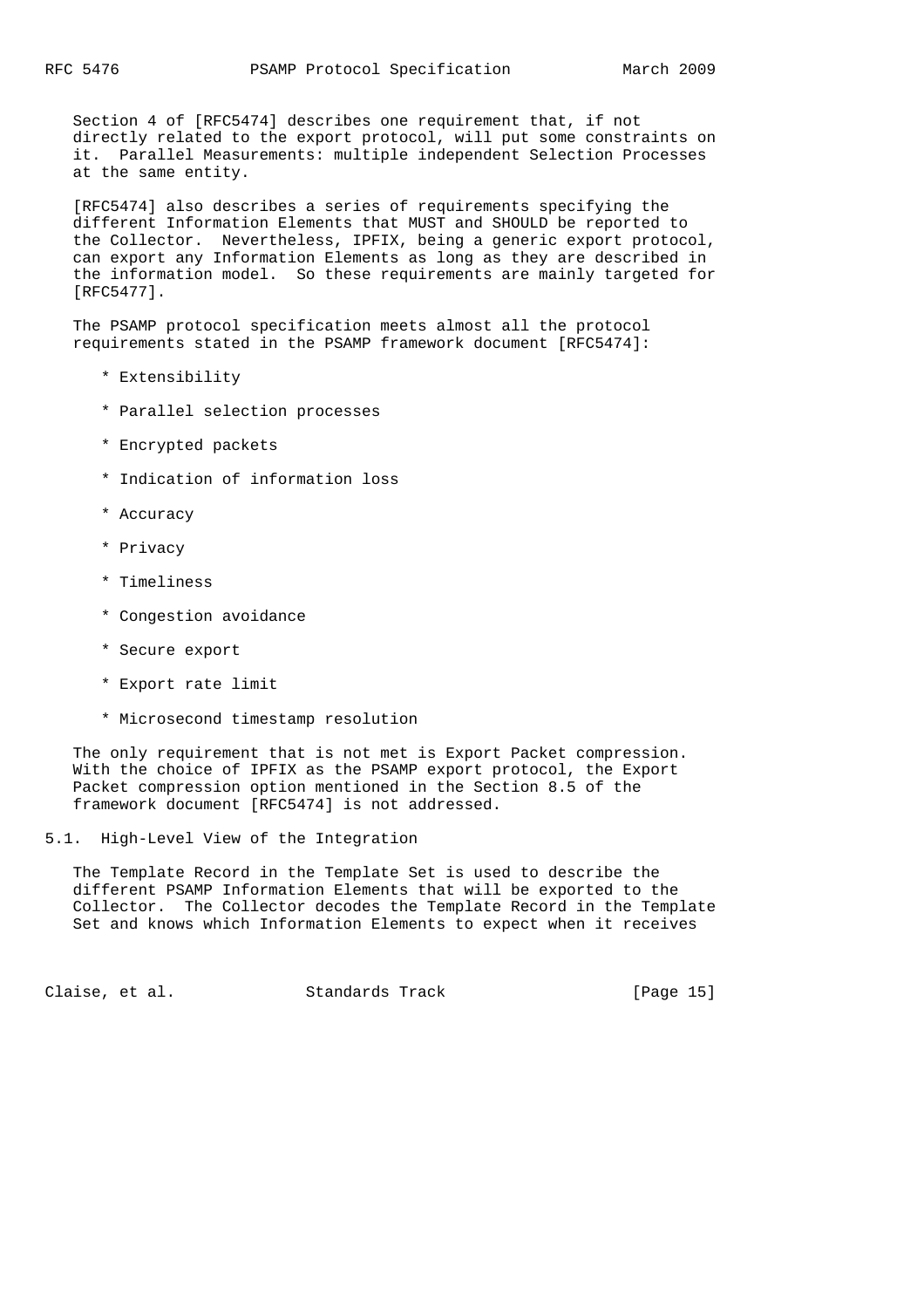the Data Records in the PSAMP Packet Report Data Set. Typically, in the base level of the PSAMP functionality, the Template Set will contain the input sequence number, the packet fragment (some number of contiguous bytes from the start of the packet or from the start of the payload), and the Selection Sequence.

 The Options Template Record in the Options Template Set is used to describe the different PSAMP Information Elements that concern the Metering Process itself: Sampling and/or Filtering functions, and the associated parameters. The Collector decodes the Options Template Records in the Options Template Set and knows which Information Elements to expect when it receives the Data Records in the PSAMP Report Interpretation Data Set. Typically, the Options Template would contain the Selection Sequence, the Sampling or Filtering functions, and the Sampling or Filtering associated parameters.

 PSAMP requires all the different possibilities of the IPFIX protocol specifications [RFC5101], that is, the three types of Sets (Data Set, Template Set, and Options Templates Set) with the two types of Template Records (Template Record and Options Template Record), as described in Figure A. As a consequence, PSAMP can't rely on a subset of the IPFIX protocol specifications described in [RFC5101]. The entire IPFIX protocol specifications [RFC5101] MUST be implemented for the PSAMP protocol.

6. Using the IPFIX Protocol for PSAMP

 In this section, we describe the usage of the IPFIX protocol for PSAMP. We describe the record formats and the additional requirements that must be met. PSAMP uses two different types of messages:

- Packet Reports
- Report Interpretation

 The format of Packet Reports is defined in IPFIX Template Records. The PSAMP data is transferred as Information Elements in IPFIX Data Records as described by the Template Record. There are two different types of Packet Reports. Basic Packet Reports contain only the basic Information Elements required for PSAMP reporting. Extended Packet Reports MAY contain other Information Elements, and do not necessarily include Packet Content (See section 6.4.2).

 The format of Report Interpretations is defined in the IPFIX Options Template Record. The Information Elements are transferred in IPFIX Data Records as described by the Options Template Record. There are four different types of Report Interpretation messages:

Claise, et al. Standards Track [Page 16]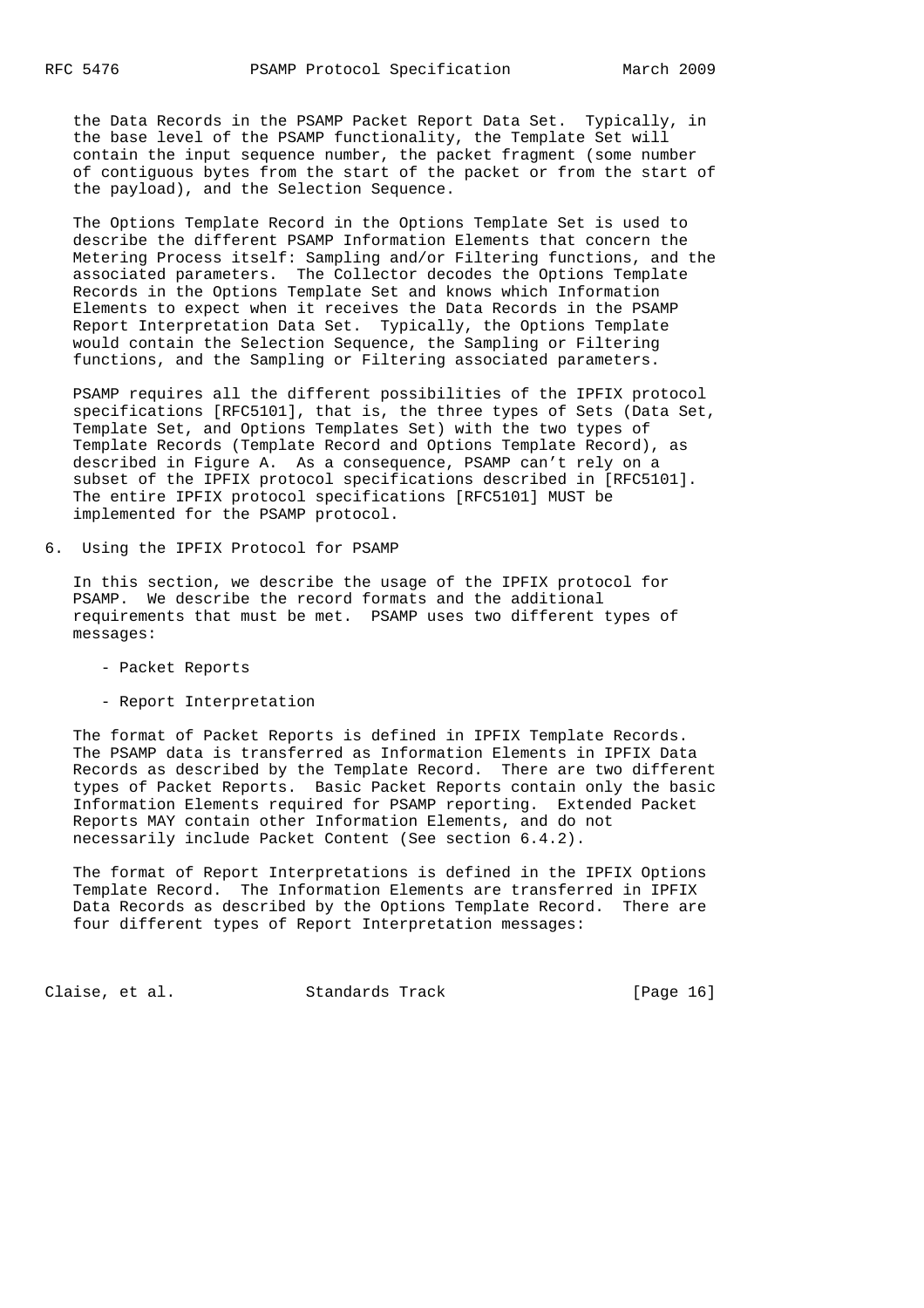- Selection Sequence Report Interpretation
- Selector Report Interpretation
- Selection Sequence Statistics Report Interpretation
- Accuracy Report Interpretation

 A description and examples about the usage of those reports are given below.

6.1. Selector ID

 The Selector ID is the unique ID identifying a Primitive Selector. Each Primitive Selector MUST have a unique ID within the Observation Domain. The Selector ID is represented by the selectorId Information Element [RFC5477].

#### 6.2. The Selection Sequence ID

 From all the packets observed at an Observation Point, a subset of packets is selected by one or more Selectors. The Selection Sequence is the combination of an Observation Point and one or more  $S^{elector}(s)$  through which the packets are selected. The Selection Sequence ID is a unique value representing that combination. The Selection Sequence ID is represented by the selectionSequenceId Information Element [RFC5477].

# 6.3. The Exporting Process

 An Exporting Process MUST be able to limit the export rate according to a configurable value. The Exporting Process MAY limit the export rate on a per Collecting Process basis.

6.4. Packet Report

 For each Selection Sequence, for each selected packet, a Packet Report MUST be created. The format of the Packet Report is specified in a Template Record contained in a Template Set.

 There are two types of Packet Report, as described in [RFC5474]: the basic Packet Report and the extended Packet Report.

6.4.1. Basic Packet Report

 For each selected packet, the Packet Report MUST contain the following information:

Claise, et al. Standards Track [Page 17]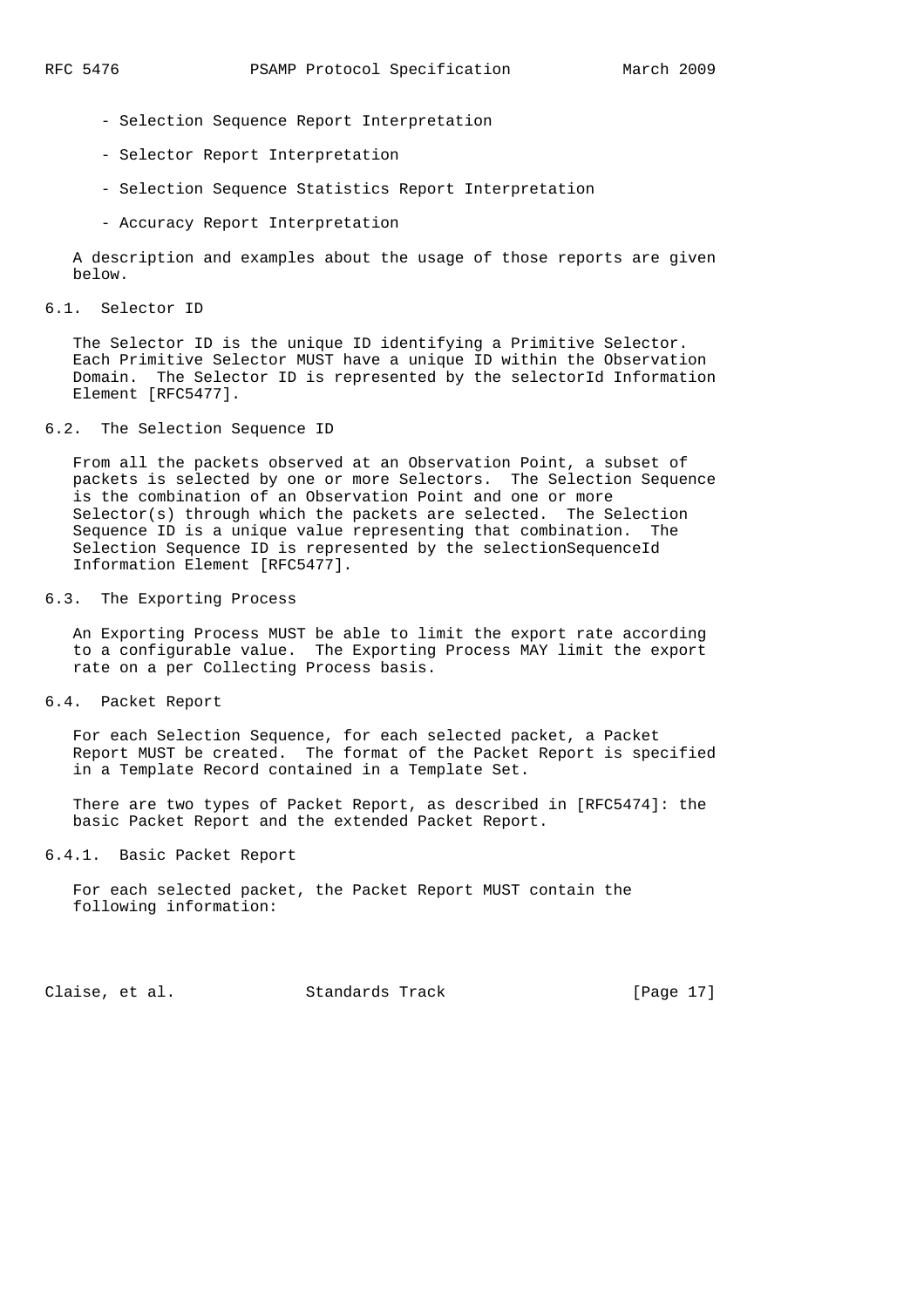- The selectionSequenceId Information Element If there is a digest function in the Selection Sequence, the Packet Report MUST contain the hash value (digestHashValue Information Element) generated by the digest Hash Function for each selected packet. If there is more than one digest function, then each hash value MUST be included in the same order as they appear in the Selection Sequence. If there are no digest functions in the Selection Sequence, no element for the digest needs to be sent.
- Some number of contiguous bytes from the start of the packet, including the packet header (which includes link layer, network layer, and other encapsulation headers) and some subsequent bytes of the packet payload. Alternatively, the number of contiguous bytes may start at the beginning of the payload. The dataLinkFrameSection, mplsLabelStackSection, mplsPayloadPacketSection, ipPacketSection, and ipPayloadPacketSection PSAMP Information Elements are available for this use.

 For each selected packet, the Packet Report SHOULD contain a time related Information Element that matches the Metering Process time accuracy. Typically, the observationTimeMicroseconds Information Element. Other possible Information Elements are the observationTimeSeconds, the observationTimeMilliseconds, or the observationTimeNanoseconds.

 In the Packet Report, the PSAMP Device MUST be capable of exporting the number of observed packets and the number of packets selected by each instance of its Primitive Selectors (as described by the non-scope Information Elements of the Selection Sequence Statistics Report Interpretation), although it MAY be a configurable option not to include them. If exported, the Attained Selection Fraction may be calculated precisely for the Observed Packet Stream. The Packet Report MAY include only the final selector packetSelected, to act as an index for that Selection Sequence in the Selection Sequence Statistics Report Interpretation, which also allows the calculation of the Attained Selection Fraction.

 The contiguous Information Elements (dataLinkFrameSection, mplsLabelStackSection, mplsPayloadPacketSection, ipPacketSection, and ipPayloadPacketSection) MAY be encoded with a fixed-length field or with a variable-sized field. If one of these Information Elements is encoded with a fixed-length field whose length is too long for the number of contiguous bytes in the selected packet, padding MUST NOT be used. In this case, the Exporting Process MUST export the information either in a new Template Record with the correct fixed length field or in a new Template Record with a variable-length field.

Claise, et al. Standards Track [Page 18]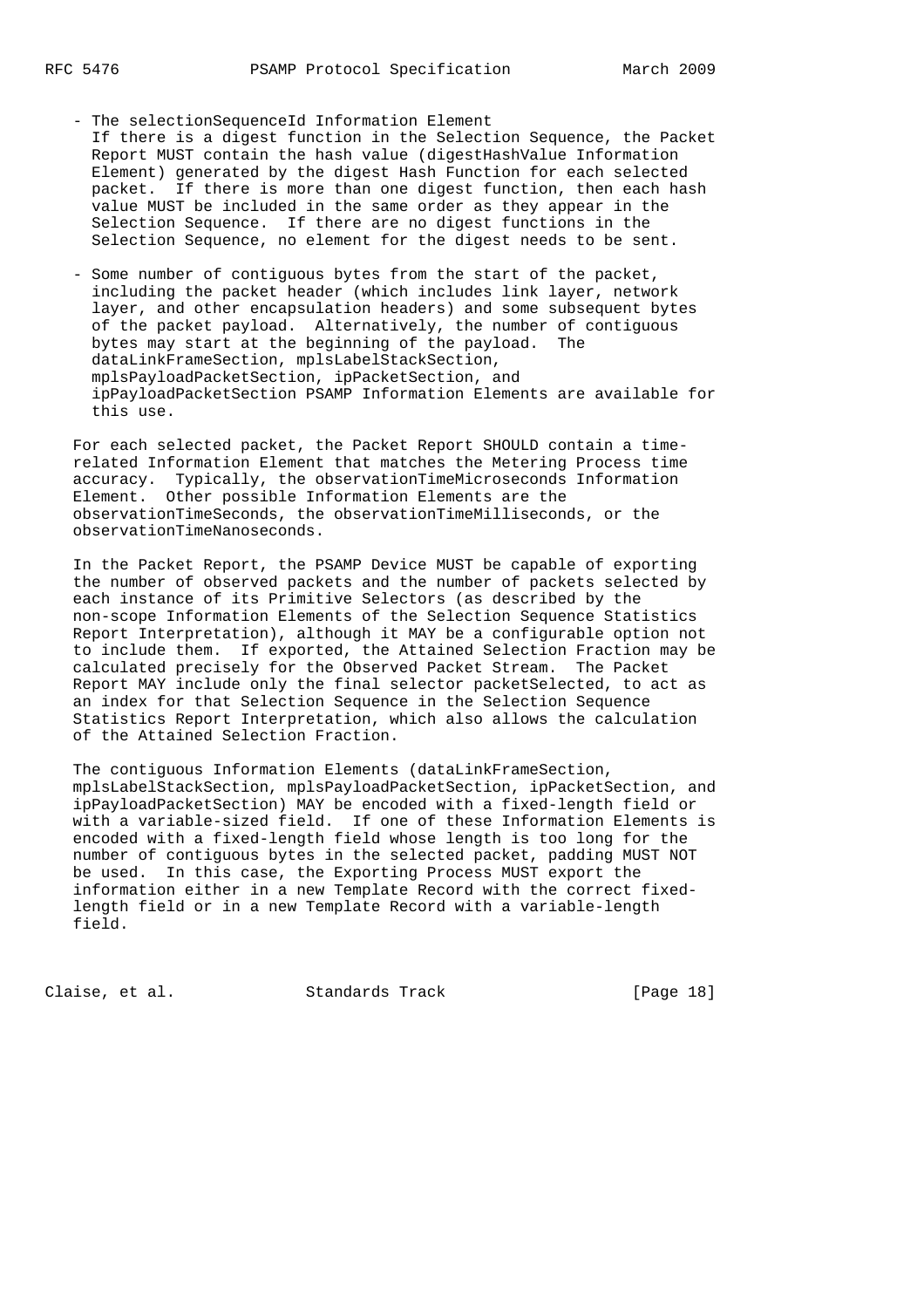Here is an example of a basic Packet Report, with a SelectionSequenceId value of 9 and dataLinkFrameSection Information Element of 12 bytes, 0x4500 005B A174 0000 FF11 832E, encoded with a fixed-length field.

IPFIX Template Record:

 $0$  1 2 3 0 1 2 3 4 5 6 7 8 9 0 1 2 3 4 5 6 7 8 9 0 1 2 3 4 5 6 7 8 9 0 1 +-+-+-+-+-+-+-+-+-+-+-+-+-+-+-+-+-+-+-+-+-+-+-+-+-+-+-+-+-+-+-+-+ | Set ID = 2 | Length = 24 | +-+-+-+-+-+-+-+-+-+-+-+-+-+-+-+-+-+-+-+-+-+-+-+-+-+-+-+-+-+-+-+-+ | Template ID = 260 | Field Count = 4 | +-+-+-+-+-+-+-+-+-+-+-+-+-+-+-+-+-+-+-+-+-+-+-+-+-+-+-+-+-+-+-+-+ | selectionSequenceId = 301 | Field Length = 4 +-+-+-+-+-+-+-+-+-+-+-+-+-+-+-+-+-+-+-+-+-+-+-+-+-+-+-+-+-+-+-+-+ | digestHashValue = 326 | Field Length = 4 +-+-+-+-+-+-+-+-+-+-+-+-+-+-+-+-+-+-+-+-+-+-+-+-+-+-+-+-+-+-+-+-+ | dataLinkFrameSection =  $315$  | Field Length =  $12$  | +-+-+-+-+-+-+-+-+-+-+-+-+-+-+-+-+-+-+-+-+-+-+-+-+-+-+-+-+-+-+-+-+ |observationTimeMicroseconds=324| Field Length = 4 | +-+-+-+-+-+-+-+-+-+-+-+-+-+-+-+-+-+-+-+-+-+-+-+-+-+-+-+-+-+-+-+-+

The associated IPFIX Data Record:

| 1 2 3             | 4 5 6 7 8 9 0 1 2 3 4 5 6 7 8 9 0 1 2 3 4 5 6 7 8 9          |  |  |                                |  |                                      |                      |               |  |        |  |  |  |
|-------------------|--------------------------------------------------------------|--|--|--------------------------------|--|--------------------------------------|----------------------|---------------|--|--------|--|--|--|
|                   | Set ID = $260$                                               |  |  |                                |  | -+-+-+-+-+-+<br>-+-+-+-+-+-+-+-+-+-+ |                      | Length = $32$ |  | -+-+-+ |  |  |  |
|                   |                                                              |  |  |                                |  |                                      |                      |               |  |        |  |  |  |
| +-+-+-+-+-+-+-+-+ |                                                              |  |  | 0x9123 0613                    |  |                                      | -+-+-+-+-+-+-+-+-+-+ |               |  |        |  |  |  |
|                   |                                                              |  |  | 0x4500005B<br>-+-+-+-+-+       |  |                                      |                      |               |  |        |  |  |  |
|                   |                                                              |  |  | 0xA1740000<br>-+-+-+-+-+-+-+-+ |  |                                      |                      |               |  |        |  |  |  |
|                   |                                                              |  |  | 0xFF11832E                     |  |                                      |                      |               |  |        |  |  |  |
|                   |                                                              |  |  | observation time               |  |                                      |                      |               |  |        |  |  |  |
|                   | encoded as dateTimeMicroSeconds [RFC5101]<br>-+-+-+-+-+-+-+- |  |  |                                |  | -+-+-+-+-+-+-+-+-+-+-+-+-+-+-+-+-+-+ |                      |               |  |        |  |  |  |
|                   |                                                              |  |  |                                |  |                                      |                      |               |  |        |  |  |  |

Figure D: Example of a Basic Packet Report

Claise, et al. Standards Track [Page 19]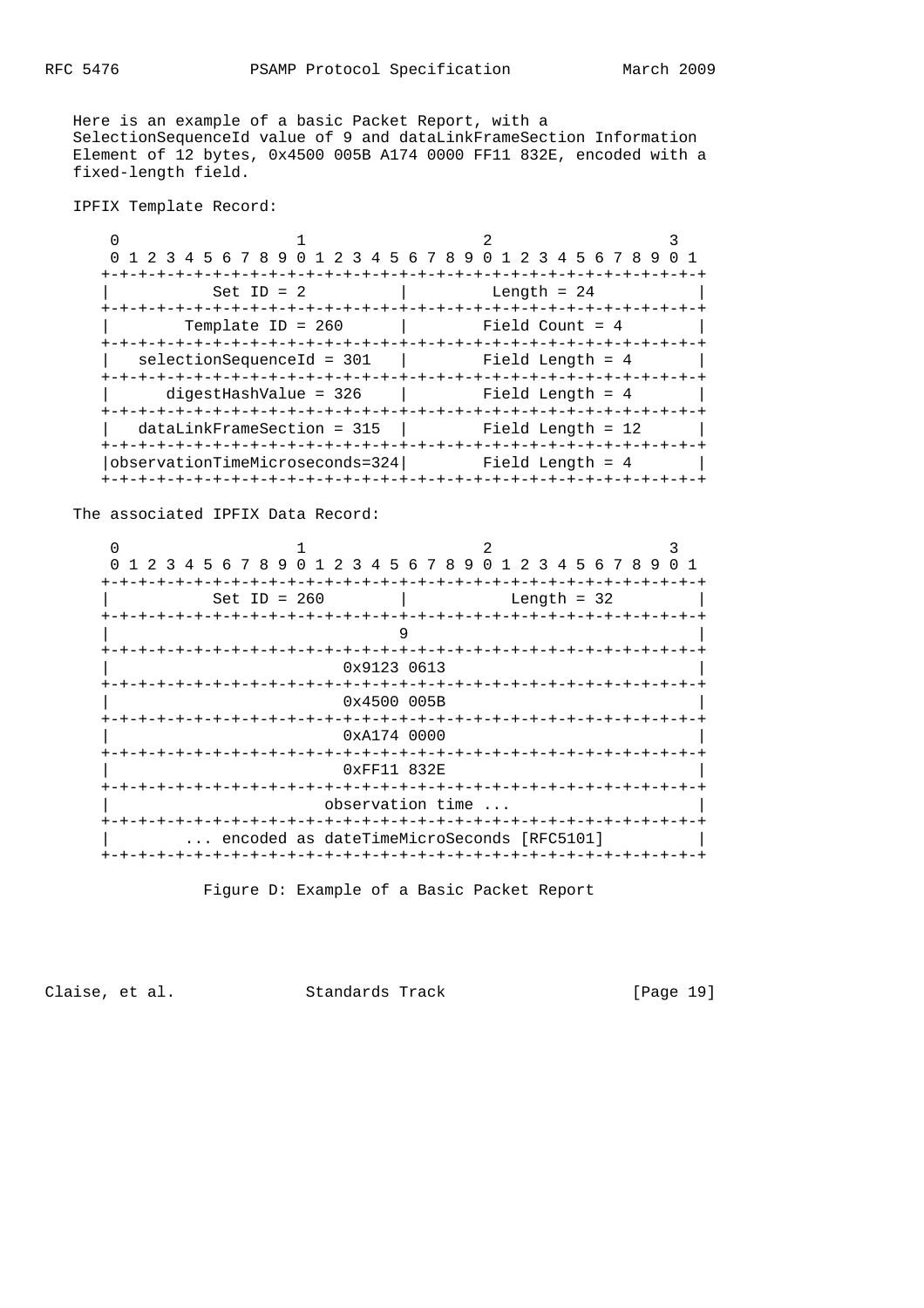Here is an example of a basic Packet Report, with a SelectionSequenceId value of 9 and ipHeaderPacketSection Information Element of 12 bytes, 0x4500 005B A174 0000 FF11 832E, encoded with a variable-sized field.

IPFIX Template Record:

| 0 1 2 3 4 5 6 7 8 9 0 1 2 3 4 5 6 7 8 9 0 1 2 3 4 5 6 7 8 9 |                                 |  |
|-------------------------------------------------------------|---------------------------------|--|
|                                                             |                                 |  |
| Set ID = $2$                                                | Length = $16$                   |  |
|                                                             |                                 |  |
| Template ID = $261$                                         | Field Count = $2$               |  |
|                                                             | -+-+-+-+-+-+-+-+-+-+-+-+-+-+-+- |  |
| selectionSequenceId = 301                                   | Field Length = $4$              |  |
|                                                             |                                 |  |
| ipHeaderPacketSection = 313                                 | Field Length = $65535$          |  |
|                                                             |                                 |  |

The associated IPFIX Data Record:

|                   | 1 2 3 4 5 6 7 8 9 0 1 2 3 4 5 6 7 8 9 0 1 2 3 4 5 6 7 8 9 0 1 |                    |  |
|-------------------|---------------------------------------------------------------|--------------------|--|
|                   | -+-+-+-+-+-+-+-+-+-+                                          | -+-+-+-+-+-+-+-+-+ |  |
| Set ID = $261$    |                                                               | Length = $21$      |  |
|                   |                                                               |                    |  |
|                   |                                                               |                    |  |
| Length = $12$     | 0x4500                                                        |                    |  |
|                   |                                                               |                    |  |
| $\ldots$ 005B     | 0xA174                                                        |                    |  |
| $\ldots$ 0000     | $0 \times \mathrm{FF11}$                                      |                    |  |
|                   |                                                               |                    |  |
| $\ldots$ 832E     |                                                               |                    |  |
| +-+-+-+-+-+-+-+-+ |                                                               |                    |  |

 Figure E: Example of a Basic Packet Report with a Variable-Sized Field

Claise, et al. Standards Track [Page 20]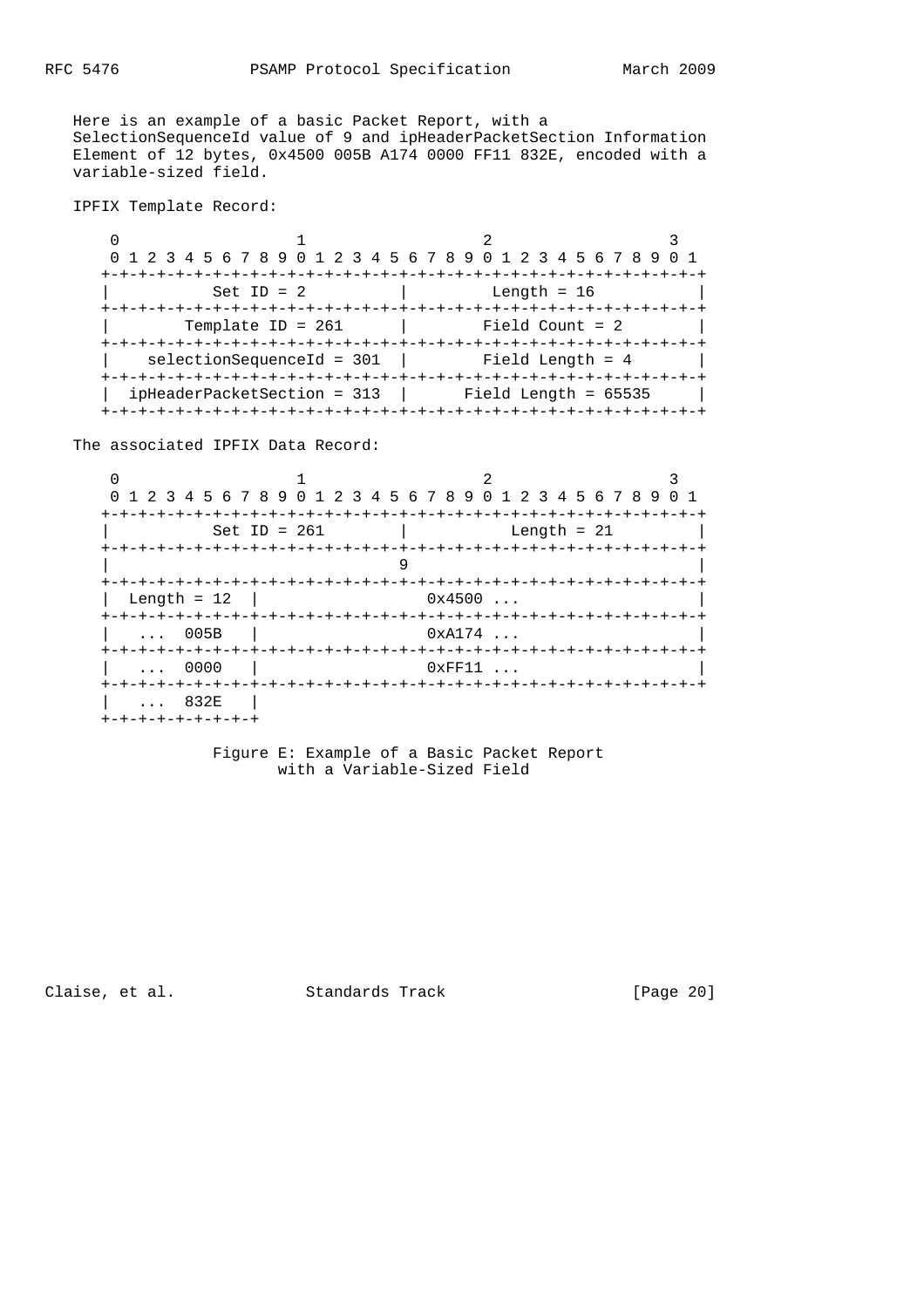### 6.4.2. Extended Packet Report

 Alternatively to the basic Packet Report, the extended Packet Report MAY contain other Information Elements related to the protocols used in the packet (such as source and destination IP addresses), related to the packet treatment (such as output interface, destination BGP autonomous system [RFC4271]), or related to the Selection State associated with the packet (such as timestamp, hash value).

 It is envisaged that selection of fields for extended Packet Reports may be used to reduce reporting bandwidth, in which case the option to report some number of contiguous bytes from the start of the packet, mandatory in the basic Packet Report, may not be exercised. In this case, the Packet Content MAY be omitted. Note this configuration is quite similar to an IPFIX Device for which a Template Record containing information about a single packet is reported.

Example of a detailed Extended Packet Report:

#### IPFIX Template Record:

|                                           | 1 2 3 4 5 6 7 8 9 0 1 2 3 4 5 6 7 8 9 0 1 2 3 4 5 6 7 8 9 |                      |                   |
|-------------------------------------------|-----------------------------------------------------------|----------------------|-------------------|
|                                           |                                                           | -+-+-+-+-+-+-+-+-+-+ | -+-+-+-+-+-+-+-+  |
|                                           | Set ID = $2$                                              |                      | Length = $32$     |
|                                           |                                                           |                      |                   |
| Template ID = $261$                       |                                                           |                      | Field Count = $6$ |
|                                           |                                                           |                      |                   |
| 0 I                                       | selectionSequenceId = 301                                 |                      | Field Length = 4  |
|                                           |                                                           |                      |                   |
| $sourceIPv4Address = 8$<br>0 <sup>1</sup> |                                                           |                      | Field Length = 4  |
|                                           |                                                           |                      |                   |
|                                           | $destinationIPv4Address = 12$                             |                      | Field Length = 4  |
|                                           |                                                           |                      |                   |
| 0 <sup>1</sup>                            | $totalLengthIPv4 = 190$                                   |                      | Field Length = 2  |
|                                           |                                                           |                      |                   |
| 0 <sup>1</sup>                            | $tcpSourcePort = 182$                                     |                      | Field Length = 2  |
|                                           |                                                           |                      |                   |
| $t$ cpDestinationPort = 183<br>0          |                                                           |                      | Field Length = 2  |
|                                           |                                                           |                      |                   |

Claise, et al. Standards Track [Page 21]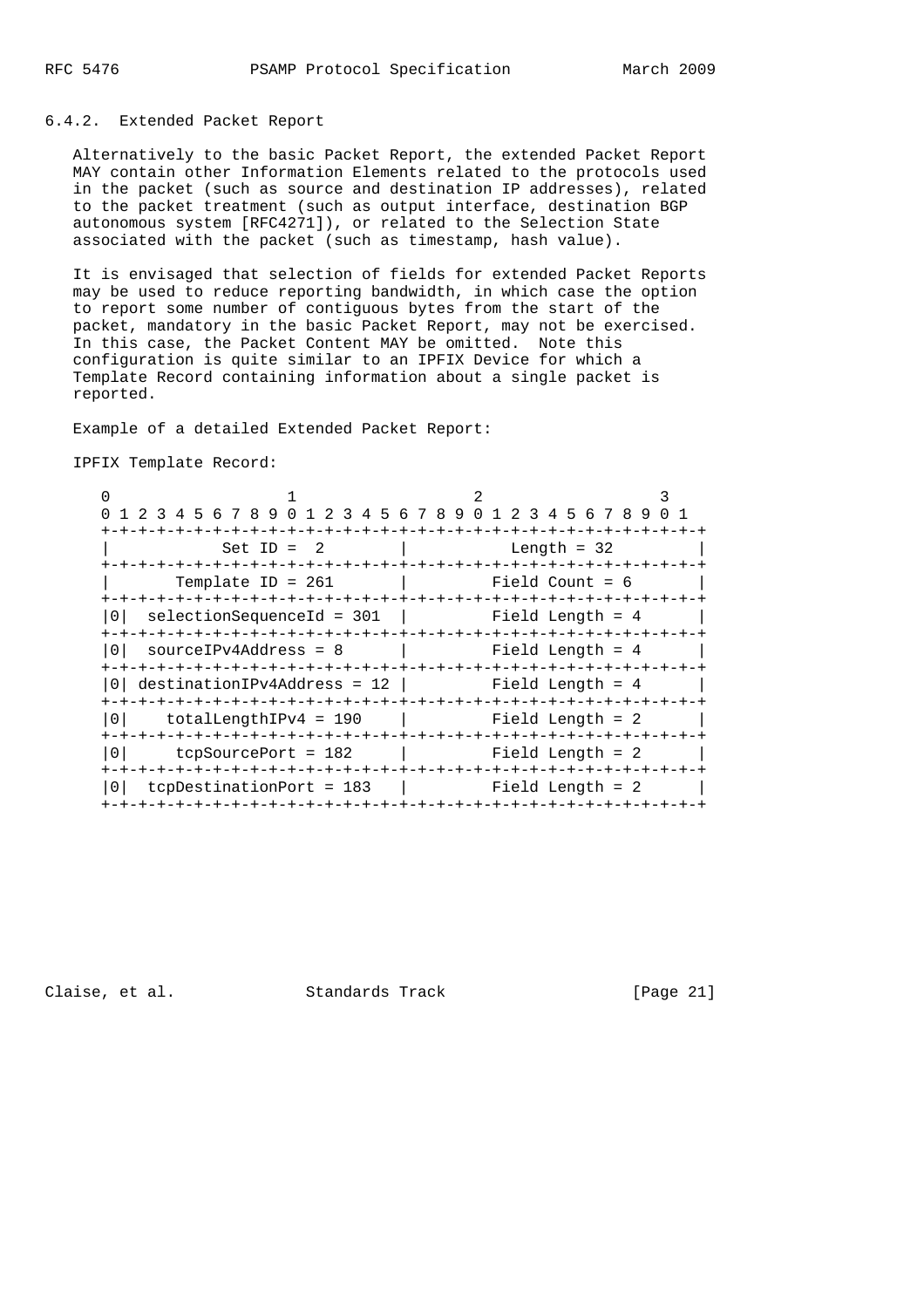The associated IPFIX Data Record:



Figure F: Example of an Extended Packet Report

# 6.5. Report Interpretation

 To make full sense of the Packet Reports, there are a number of additional pieces of information that must be communicated to the Collector:

- The details about which Selectors and Observation Points are being used within a Selection Sequence MUST be provided using the Selection Sequence Report Interpretation.
- The configuration details of each Selector MUST be provided using the Selector Report Interpretation.
- The Selector ID statistics MUST be provided using the Selection Sequence Statistics Report Interpretation.
- The accuracies of the reported fields MUST be provided using the Accuracy Report Interpretation.

Claise, et al. Standards Track [Page 22]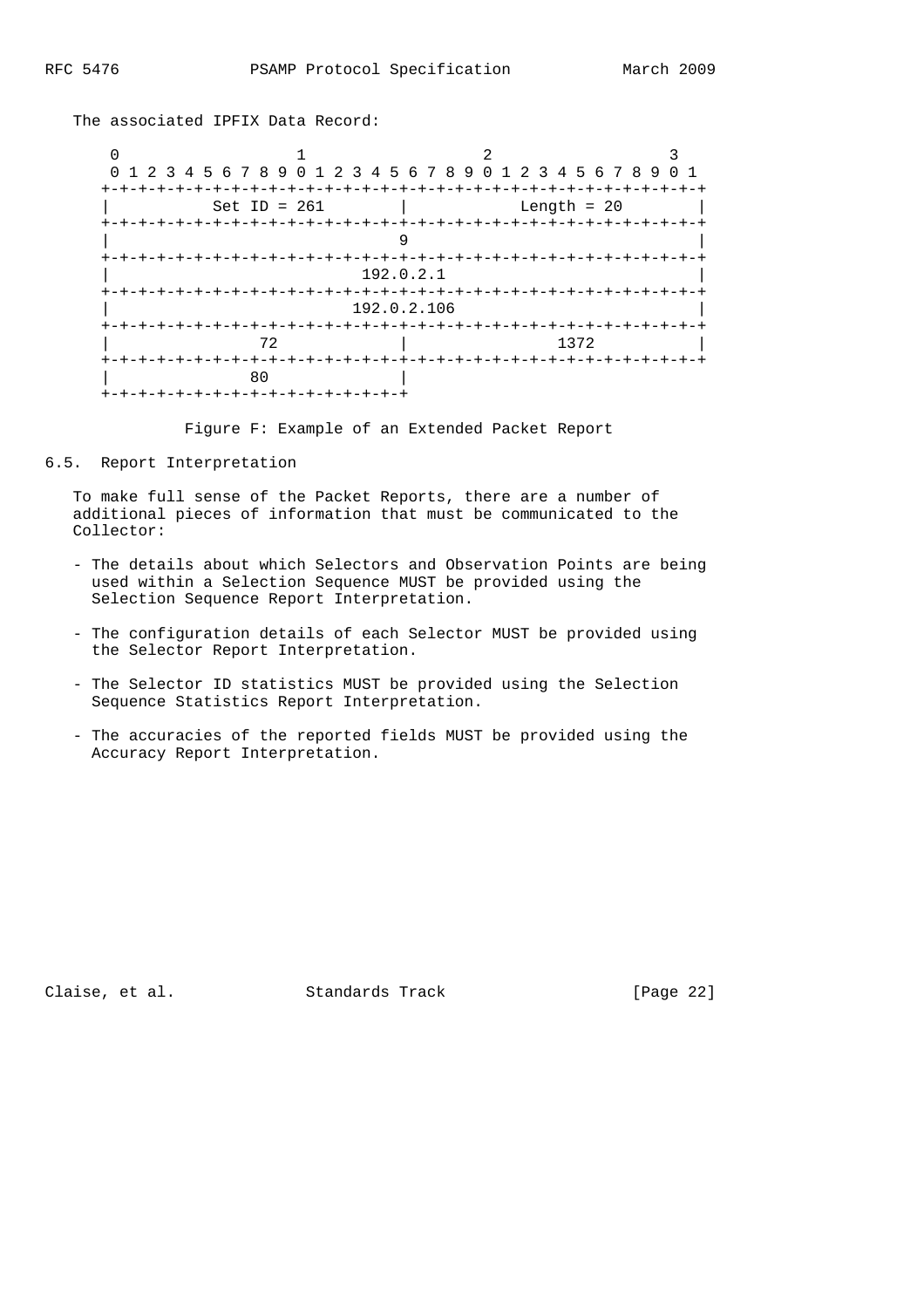#### 6.5.1. Selection Sequence Report Interpretation

 Each Packet Report contains a selectionSequenceId Information Element that identifies the particular combination of Observation Point and Selector(s) used for its selection. For every selectionSequenceId Information Element in use, the PSAMP Device MUST export a Selection Sequence Report Interpretation using an Options Template with the following Information Elements:

 Scope: selectionSequenceId Non-Scope: one Information Element mapping the Observation Point selectorId (one or more)

 An Information Element representing the Observation Point would typically be taken from the ingressInterface, egressInterface, lineCardId, exporterIPv4Address, or exporterIPv6Address Information Elements (specified in [RFC5102]), but is not limited to those: any Information Element specified in [RFC5102] or [RFC5477] can potentially be used. In case of more complex Observation Points (such as a list of interfaces, a bus, etc.), a new Information Element describing the new type of Observation Point must be specified, along with an Options Template Record describing it in more detail (if necessary).

 If the packets are selected by a Composite Selector, the Selection Sequence is composed of several Primitive Selectors. In such a case, the Selection Sequence Report Interpretation MUST contain the list of all the Primitive Selector IDs in the Selection Sequence. If multiple Selectors are contained in the Selection Sequence Report Interpretation, the selectorId's MUST be identified in the order they are used.

Example of two Selection Sequences:

| Selection Sequence 7 (Filter->Sampling):                        |   |                                                                                    |  |
|-----------------------------------------------------------------|---|------------------------------------------------------------------------------------|--|
| ingressInterface<br>selectorId                                  | 5 | 5 (Filter, match IPV4SourceAddress 192.0.2.1)                                      |  |
| selectorId                                                      |   | 10 (Sampler, Random 1 out-of ten)                                                  |  |
| Selection Sequence 9 (Sampling->Filtering):<br>ingressInterface | 5 |                                                                                    |  |
| selectorId<br>selectorId                                        |   | 10 (Sampler, Random 1 out-of ten)<br>5 (Filter, match IPV4SourceAddress 192.0.2.1) |  |

Claise, et al. Standards Track [Page 23]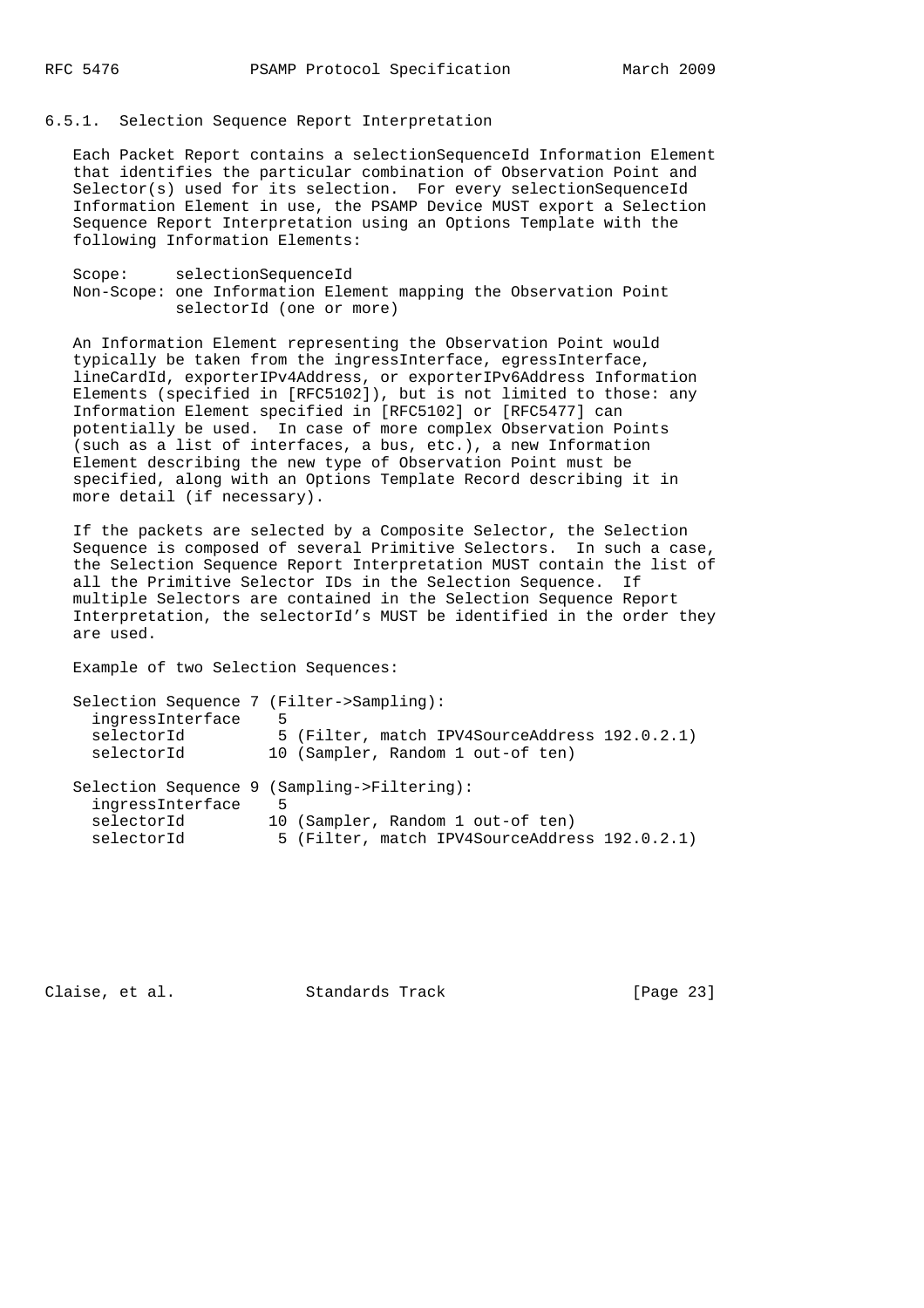RFC 5476

 $\overline{2}$  $\cap$  $\mathbf{1}$  $\mathbf{R}$ 0 1 2 3 4 5 6 7 8 9 0 1 2 3 4 5 6 7 8 9 0 1 2 3 4 5 6 7 8 9 0 1 Length =  $26$ Set ID =  $3$  $\mathbf{L}$ Template ID = 262  $\mathbb{R}$ Field Count = 4 Scope Field Count =  $1$  | 0| selectionSequenceId = 301 | ingressInterface = 10 | Scope 1 Length =  $4$  | 0| Field Length =  $4$  | 0| selectorId = 302 Field Length =  $4$  | 0| selectorId = 302 Field Length =  $4$  | +-+-+-+-+-+-+-+-+-+-+-+-+-+-+-+-+

The associated IPFIX Data Record:

IPFIX Options Template Record:

 $\Omega$  $\mathbf{1}$ 2  $\mathcal{R}$ 0 1 2 3 4 5 6 7 8 9 0 1 2 3 4 5 6 7 8 9 0 1 2 3 4 5 6 7 8 9 0 1 Set ID =  $262$  $\sim$ Length = 36  $7^{\circ}$  $5$  $5^{\circ}$  $10$ +-+-+-+-+-+-+-+-+-+-+-+-+-+-+-+ -+-+-+-+-+-+-+-+-+-+-+-+-+-+-+ 9 +-+-+-+-+-+-+-+-+-+-+-+-+-+  $+-+$ 5 -+-+-+-+-+-+-+-+-+-+-+-+-+-+-+ -+-+-+-+-+-+-+-+-+-+-+-+-+-+-+  $10$ 5 

Figure G: Example of a Selection Sequence Report Interpretation

Claise, et al.

Standards Track

 $[Page 24]$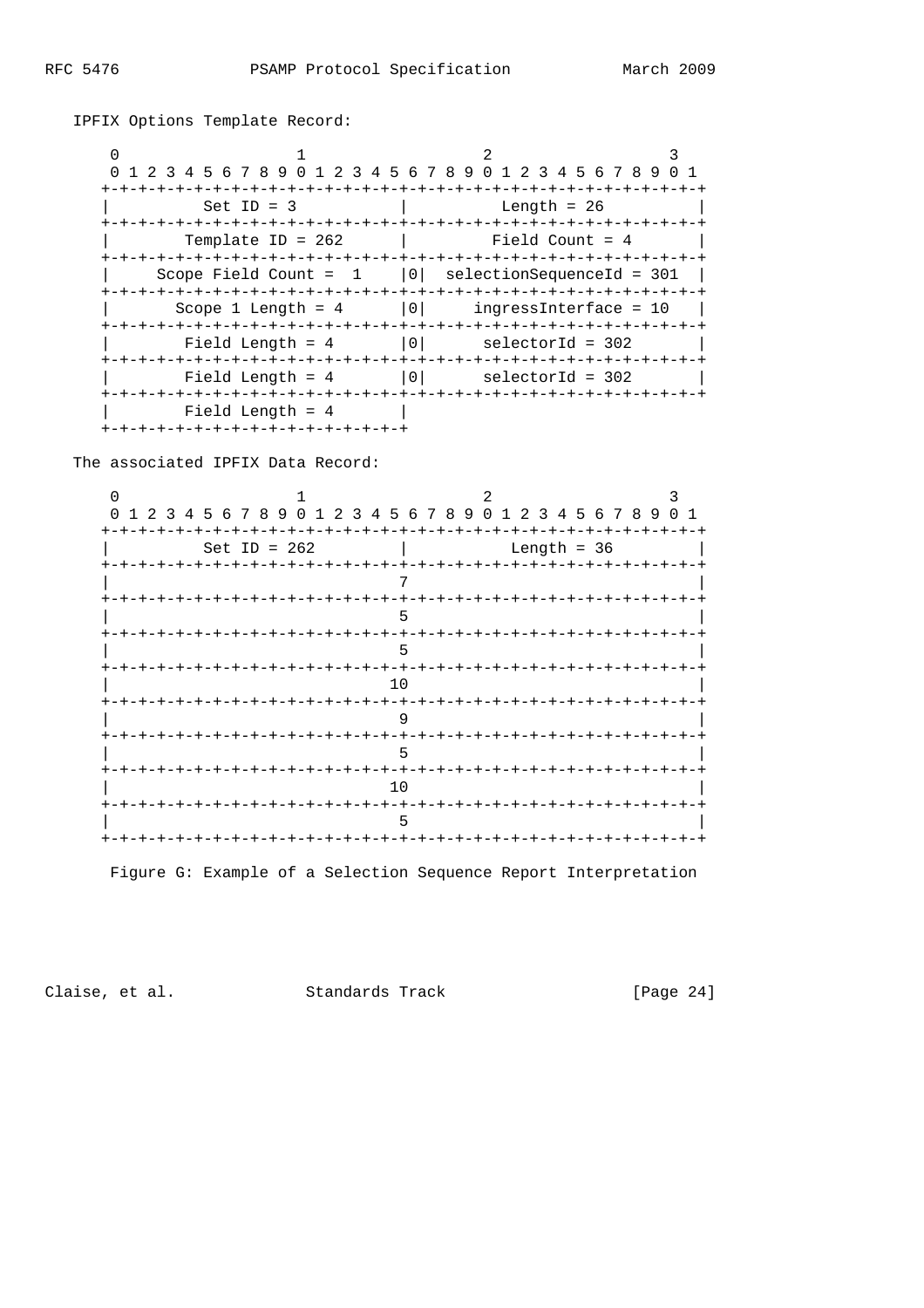Notes:

- \* There are two Records here in the same Data Set. Each record defines a different Selection Sequence.
- \* If, for example, a different Selection Sequence is composed of three Selectors, then a different Options Template with three selectorId Information Elements (instead of two) must be used.

#### 6.5.2. Selector Report Interpretation

 An IPFIX Data Record, defined by an Options Template Record, MUST be used to send the configuration details of every Selector in use. The Options Template Record MUST contain the selectorId Information Element as the Scope field and the SelectorAlgorithm Information Element followed by some specific configuration parameters:

```
 Scope: selectorId
Non-scope: selectorAlgorithm
          algorithm-specific Information Elements
```
 The algorithm-specific Information Elements are specified in the following subsections, depending on the selection method represented by the value of the selectorAlgorithm [RFC5477].

## 6.5.2.1. Systematic Count-Based Sampling

 In systematic count-based Sampling, the start and stop triggers for the Sampling interval are defined in accordance with the spatial packet position (packet count) [RFC5475].

 The REQUIRED algorithm-specific Information Elements in the case of systematic count-based Sampling are:

 samplingPacketInterval: number of packets selected in a row samplingPacketSpace: number of packets between selections

 Example of a simple 1 out-of 10 systematic count-based Selector definition, where the samplingPacketInterval is 1 and the samplingPacketSpace is 9.

Claise, et al. Standards Track [Page 25]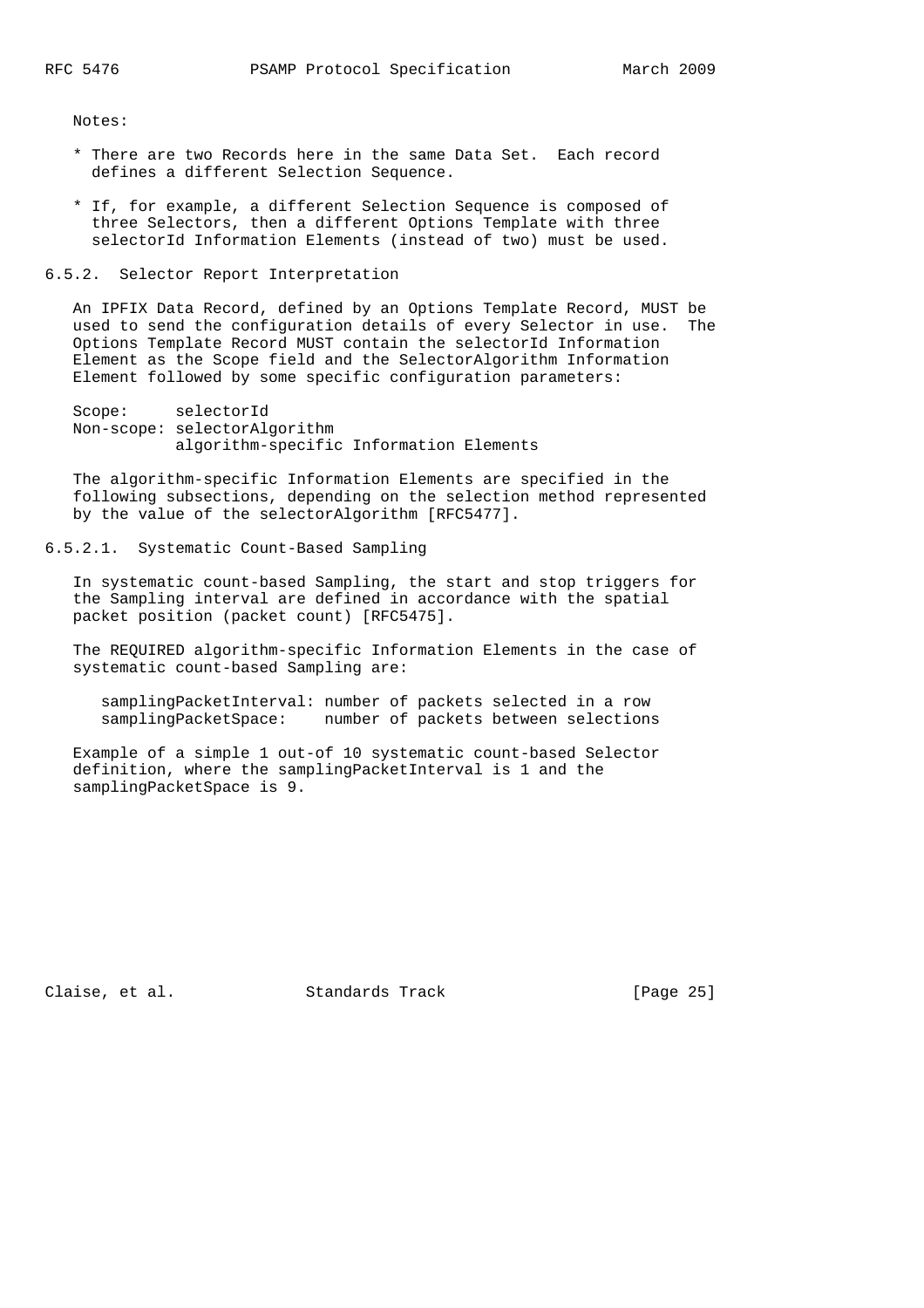IPFIX Options Template Record:

| 0<br>1 2 3 4 5 6 7 8 9 0 1 2 3 4 5 6 7 8 9 0 1 2 3 4 5 6 7 8 9 |                                      |
|----------------------------------------------------------------|--------------------------------------|
| +-+-+-+-+-+-+-+-+                                              |                                      |
| $Set ID = 3$                                                   | Length = $26$                        |
| +-+-+-+-+-+-+-+-+<br>Template ID = $263$                       | -+-+-+-+-+-+-+-<br>Field Count = 4   |
| Scope Field Count =<br>$\overline{\phantom{0}}$                | 0 <br>selectorId = 302               |
| Scope 1 Length $= 4$                                           | 0 <br>selectorAlgorithm = 304        |
| Field Length = $1$                                             | $ 0 $ sampling Packet Interval = 305 |
| Field Length $= 1$                                             | 0   samplingPacketSpace = 306        |
| Field Length = $1$<br>+-+-+-+-+-+-+-+-+-+-+-+-+-+-+-+-+-+      |                                      |

Associated IPFIX Data Record:

| 0 1 2 3 4 5 6 7 8 9 0 1 2 3 4 5 6 7 8 9 0 1 2 3 4 5 6 7 8 9 0 1 |               |  |
|-----------------------------------------------------------------|---------------|--|
|                                                                 |               |  |
| Set ID = $263$                                                  | Length $= 11$ |  |
|                                                                 |               |  |
|                                                                 | 15            |  |
|                                                                 |               |  |
|                                                                 |               |  |
|                                                                 |               |  |
|                                                                 |               |  |

 Figure H: Example of the Selector Report Interpretation for Systematic Count-Based Sampling

Notes:

- \* A selectorAlgorithm value of 1 represents systematic count-based Sampling.
- \* samplingPacketInterval and samplingPacketSpace are of type unsigned32 but are compressed down to one octet here, as allowed by the IPFIX protocol specifications [RFC5101].

Claise, et al. Standards Track [Page 26]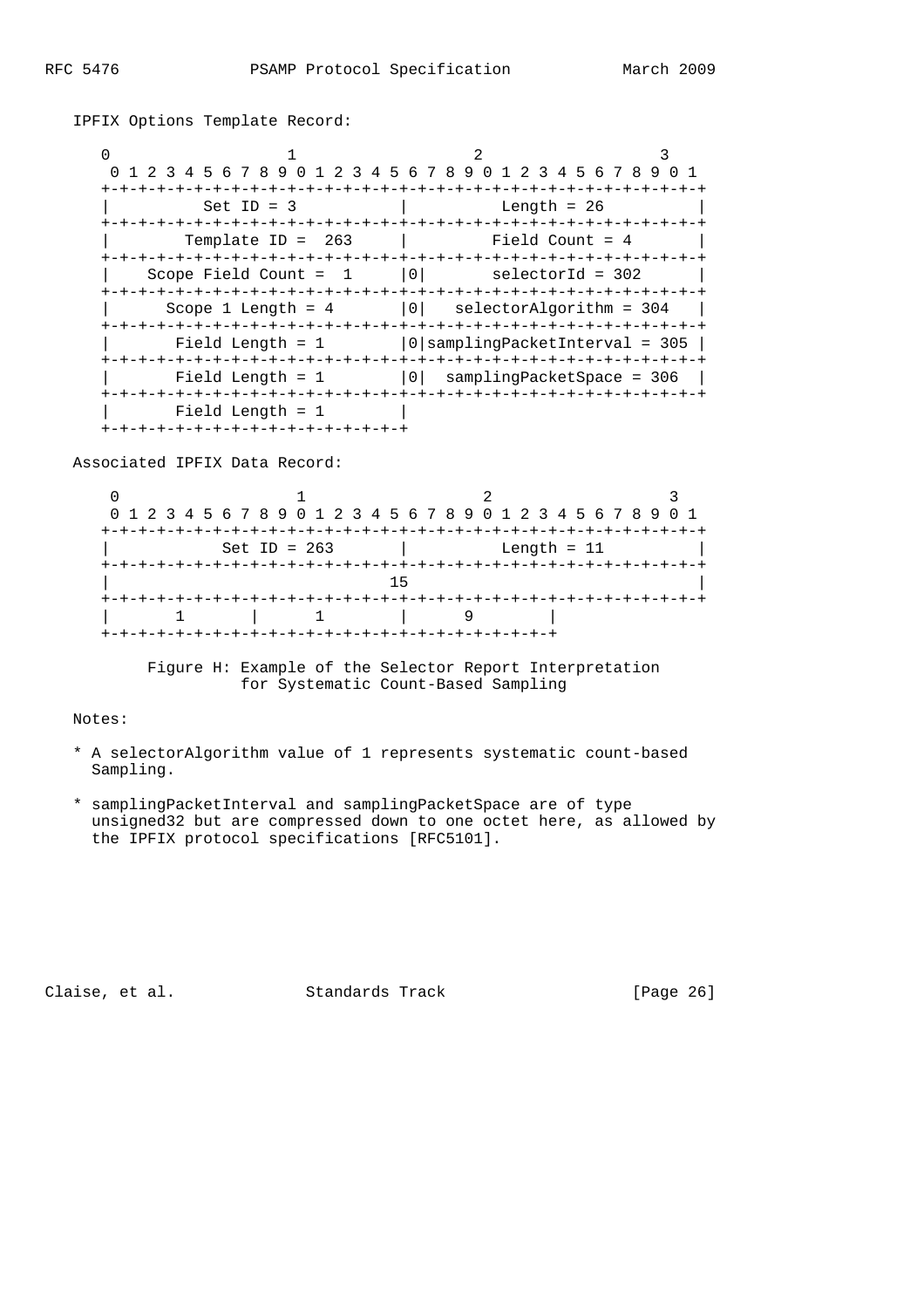# 6.5.2.2. Systematic Time-Based Sampling

 In systematic time-based Sampling, the start and stop triggers are used to define the Sampling intervals [RFC5475]. The REQUIRED algorithm-specific Information Elements in the case of systematic time-based Sampling are:

 samplingTimeInterval: time (in microseconds) when packets are selected samplingTimeSpace: time (in microseconds) between selections

 Example of a 100 microsecond out-of 1000 microsecond systematic time-based Selector definition, where the samplingTimeInterval is 100 and the samplingTimeSpace is 900.

IPFIX Options Template Record:

|                                    | 1 2 3 4 5 6 7 8 9 0 1 2 3 4 5 6 7 8 9 0 1 2 3 4 5 6 7 8 9 0 1 |
|------------------------------------|---------------------------------------------------------------|
|                                    | -+-+-+-+-+-+-+-+-+-+-+-+-+<br>-+-+-+-+-+-+-+-+                |
| Set ID = $3$                       | Length = $26$                                                 |
|                                    |                                                               |
| Template ID = $264$                | Field Count = $4$                                             |
|                                    |                                                               |
| Scope Field Count $= 1$            | 0 <br>selectorId = 302                                        |
|                                    |                                                               |
| Scope 1 Length = $4$               | 0 <sup>1</sup><br>selectorAlgorithm = 304                     |
|                                    |                                                               |
| Field Length = $1$                 | $ 0 $ sampling Time Interval = 307                            |
|                                    |                                                               |
| Field Length $= 1$                 | 0   samplingTimeSpace = 308                                   |
|                                    |                                                               |
| Field Length $= 2$                 |                                                               |
| +-+-+-+-+-+-+-+-+-+-+-+-+-+-+-+-+- |                                                               |

Associated IPFIX Data Record:

| 0 1 2 3 4 5 6 7 8 9 0 1 2 3 4 5 6 7 8 9 0 1 2 3 4 5 6 7 8 9 0 1 |               |  |
|-----------------------------------------------------------------|---------------|--|
|                                                                 |               |  |
| Set ID = $264$                                                  | Length = $12$ |  |
|                                                                 |               |  |
|                                                                 | 1 ค           |  |
|                                                                 |               |  |
| 1 N N                                                           | 900           |  |
|                                                                 |               |  |

Figure I: Example of the Selector Report Interpretation

Claise, et al. Standards Track [Page 27]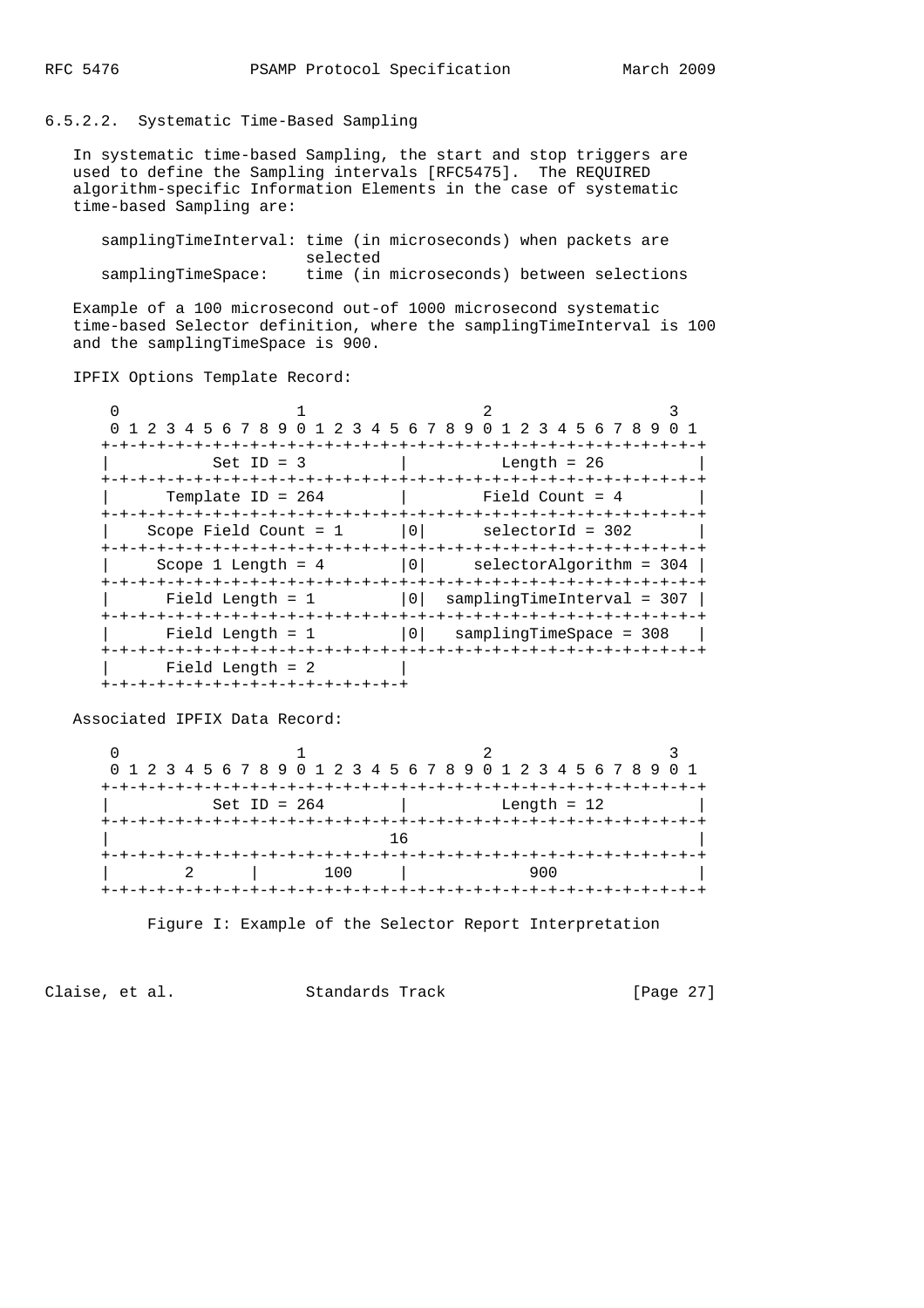for Systematic Time-Based Sampling

Notes:

- \* A selectorAlgorithm value of 2 represents systematic time-based Sampling.
- \* samplingTimeInterval and samplingTimeSpace are of type unsigned32 but are compressed down here.

6.5.2.3. Random n-out-of-N Sampling

 In random n-out-of-N Sampling, n elements are selected out of the parent Population that consists of N elements [RFC5475]. The REQUIRED algorithm-specific Information Elements in case of random n-out-of-N Sampling are:

samplingSize: number of packets selected samplingPopulation: number of packets in selection Population

Example of a 1 out-of 10 random n-out-of-N Sampling Selector:

IPFIX Options Template Record:

|                                     | 0 1 2 3 4 5 6 7 8 9 0 1 2 3 4 5 6 7 8 9 0 1 2 3 4 5 6 7 8 9 0 1 |   |                                 |  |
|-------------------------------------|-----------------------------------------------------------------|---|---------------------------------|--|
| <u> + - + - + - + - + - + - + -</u> |                                                                 |   |                                 |  |
|                                     | $Set$ ID = 3                                                    |   | Length = 26                     |  |
|                                     |                                                                 |   |                                 |  |
|                                     | Template ID = $265$                                             |   | Field Count = $4$               |  |
|                                     |                                                                 |   |                                 |  |
|                                     | Scope Field Count = $1$                                         | 0 | selectorId = 302                |  |
|                                     |                                                                 |   |                                 |  |
|                                     | Scope 1 Length = $4$                                            |   | $ 0 $ selectorAlgorithm = 304   |  |
|                                     |                                                                 |   |                                 |  |
|                                     | Field Length = $1$                                              | 0 | $sample = 309$                  |  |
|                                     |                                                                 |   |                                 |  |
|                                     | Field Length $= 1$                                              |   | $ 0 $ sampling Population = 310 |  |
|                                     |                                                                 |   |                                 |  |
|                                     | Field Length = $1$                                              |   |                                 |  |
|                                     | +-+-+-+-+-+-+-+-+-+-+-+-+-+-+-+-+-+                             |   |                                 |  |

Claise, et al. Standards Track [Page 28]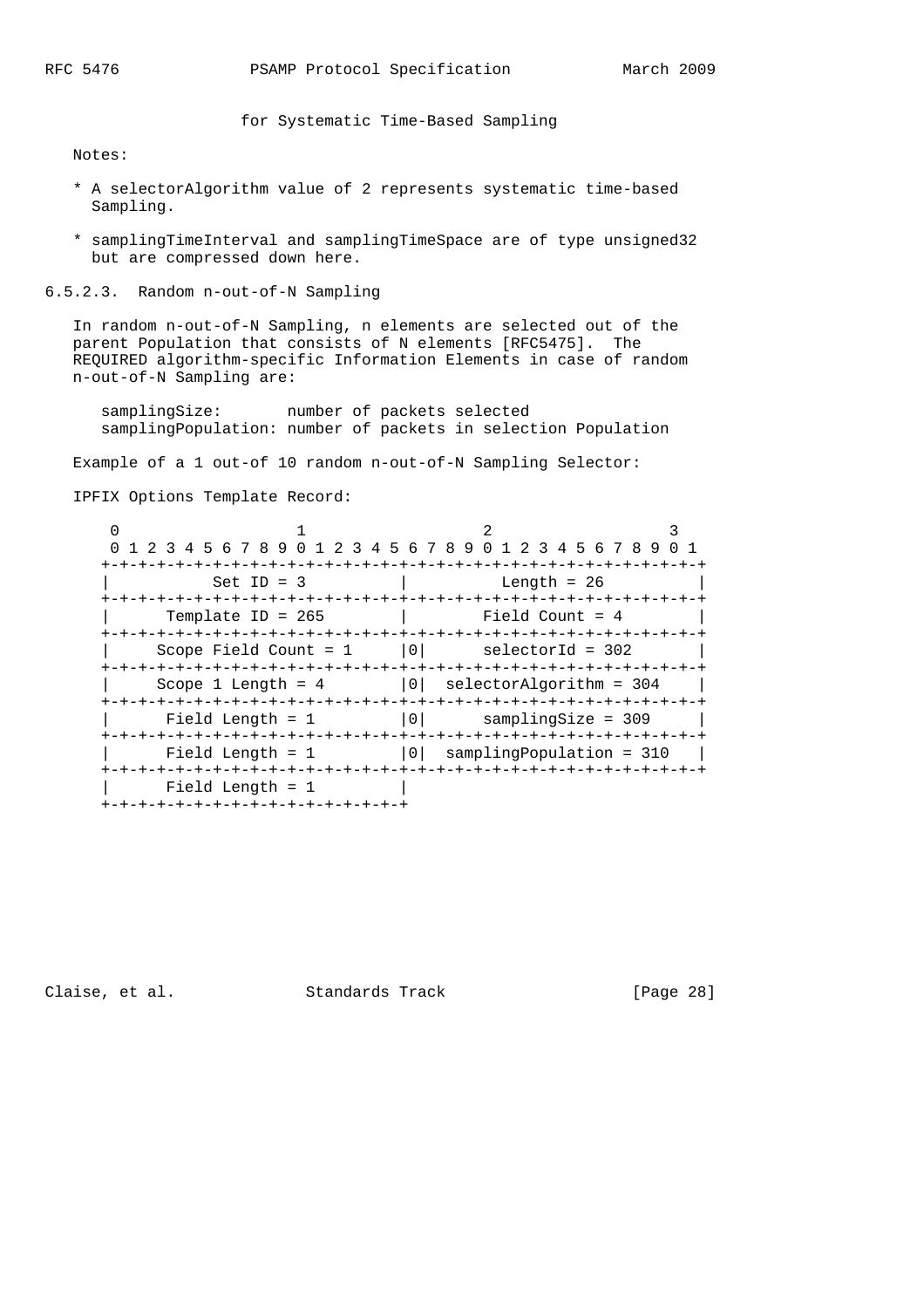$0$  1 2 3 0 1 2 3 4 5 6 7 8 9 0 1 2 3 4 5 6 7 8 9 0 1 2 3 4 5 6 7 8 9 0 1 +-+-+-+-+-+-+-+-+-+-+-+-+-+-+-+-+-+-+-+-+-+-+-+-+-+-+-+-+-+-+-+-+  $Set ID = 265$  +-+-+-+-+-+-+-+-+-+-+-+-+-+-+-+-+-+-+-+-+-+-+-+-+-+-+-+-+-+-+-+-+ | 17 | +-+-+-+-+-+-+-+-+-+-+-+-+-+-+-+-+-+-+-+-+-+-+-+-+-+-+-+-+-+-+-+-+ | 3 | 1 | 10 | +-+-+-+-+-+-+-+-+-+-+-+-+-+-+-+-+-+-+-+-+-+-+-+-+ Figure J: Example of the Selector Report Interpretation for Random n-out-of-N Sampling

Notes:

- \* A selectorAlgorithm value of 3 represents Random n-out-of-N Sampling.
- \* samplingSize and samplingPopulation are of type unsigned32 but are compressed down to one octet here.

6.5.2.4. Uniform Probabilistic Sampling

Associated IPFIX Data Record:

 In uniform probabilistic Sampling, each element has the same probability p of being selected from the parent Population [RFC5475]. The algorithm-specific Information Element in case of uniform probabilistic Sampling is:

 samplingProbability: a floating point number for the Sampling probability.

Claise, et al. Standards Track [Page 29]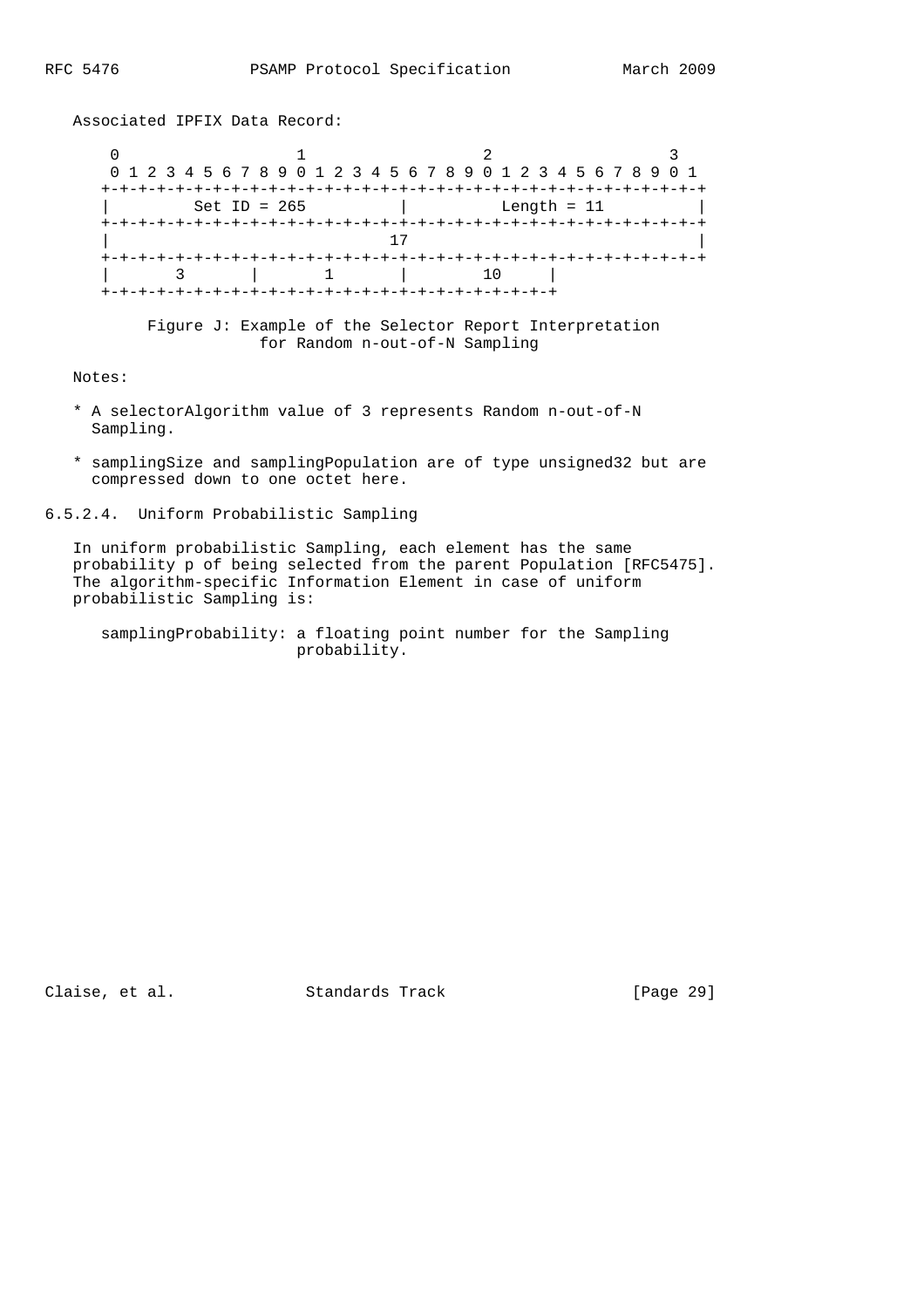### Example of a 15% uniform probability Sampling Selector:

IPFIX Options Template Record:

 $0$  1 2 3 0 1 2 3 4 5 6 7 8 9 0 1 2 3 4 5 6 7 8 9 0 1 2 3 4 5 6 7 8 9 0 1 +-+-+-+-+-+-+-+-+-+-+-+-+-+-+-+-+-+-+-+-+-+-+-+-+-+-+-+-+-+-+-+-+  $Length = 22$  +-+-+-+-+-+-+-+-+-+-+-+-+-+-+-+-+-+-+-+-+-+-+-+-+-+-+-+-+-+-+-+-+ Template ID = 271 | Field Count = 3 +-+-+-+-+-+-+-+-+-+-+-+-+-+-+-+-+-+-+-+-+-+-+-+-+-+-+-+-+-+-+-+-+  $Scope Field Count = 1$  |0| selectorId = 302 +-+-+-+-+-+-+-+-+-+-+-+-+-+-+-+-+-+-+-+-+-+-+-+-+-+-+-+-+-+-+-+-+  $\text{Field Length} = 4$   $|0|$  selectorAlgorithm = 304 | +-+-+-+-+-+-+-+-+-+-+-+-+-+-+-+-+-+-+-+-+-+-+-+-+-+-+-+-+-+-+-+-+ Field Length =  $1$  |0| samplingProbability = 311 | +-+-+-+-+-+-+-+-+-+-+-+-+-+-+-+-+-+-+-+-+-+-+-+-+-+-+-+-+-+-+-+-+ | Field Length = 4 | +-+-+-+-+-+-+-+-+-+-+-+-+-+-+-+-+

Associated IPFIX Data Record:

 $0$  and  $1$  and  $2$  3 0 1 2 3 4 5 6 7 8 9 0 1 2 3 4 5 6 7 8 9 0 1 2 3 4 5 6 7 8 9 0 1 +-+-+-+-+-+-+-+-+-+-+-+-+-+-+-+-+-+-+-+-+-+-+-+-+-+-+-+-+-+-+-+-+ | Set ID = 271 | Length = 11 | +-+-+-+-+-+-+-+-+-+-+-+-+-+-+-+-+-+-+-+-+-+-+-+-+-+-+-+-+-+-+-+-+ | 20 | +-+-+-+-+-+-+-+-+-+-+-+-+-+-+-+-+-+-+-+-+-+-+-+-+-+-+-+-+-+-+-+-+ | 4 | 0.15 | 0.15 | 0.15 | 0.15 | 0.15 | 0.15 | 0.15 | 0.15 | 0.15 | 0.15 | 0.15 | 0.15 | 0.15 | 0.15 | 0.15 | 0.15 | 0.15 | 0.15 | 0.15 | 0.15 | 0.15 | 0.15 | 0.15 | 0.15 | 0.15 | 0.15 | 0.15 | 0.15 | 0.15 | 0.15 | 0.15 | +-+-+-+-+-+-+-+-+-+-+-+-+-+-+-+-+-+-+-+-+-+-+-+-+-+-+-+-+-+-+-+-+ | | +-+-+-+-+-+-+-+-+

> Figure K: Example of the Selector Report Interpretation for Uniform Probabilistic Sampling

Notes:

- \* A selectorAlgorithm value of 4 represents Uniform Probabilistic Sampling.
- \* samplingProbability is of type float64 but is compressed down to a float32 here.

Claise, et al. Standards Track [Page 30]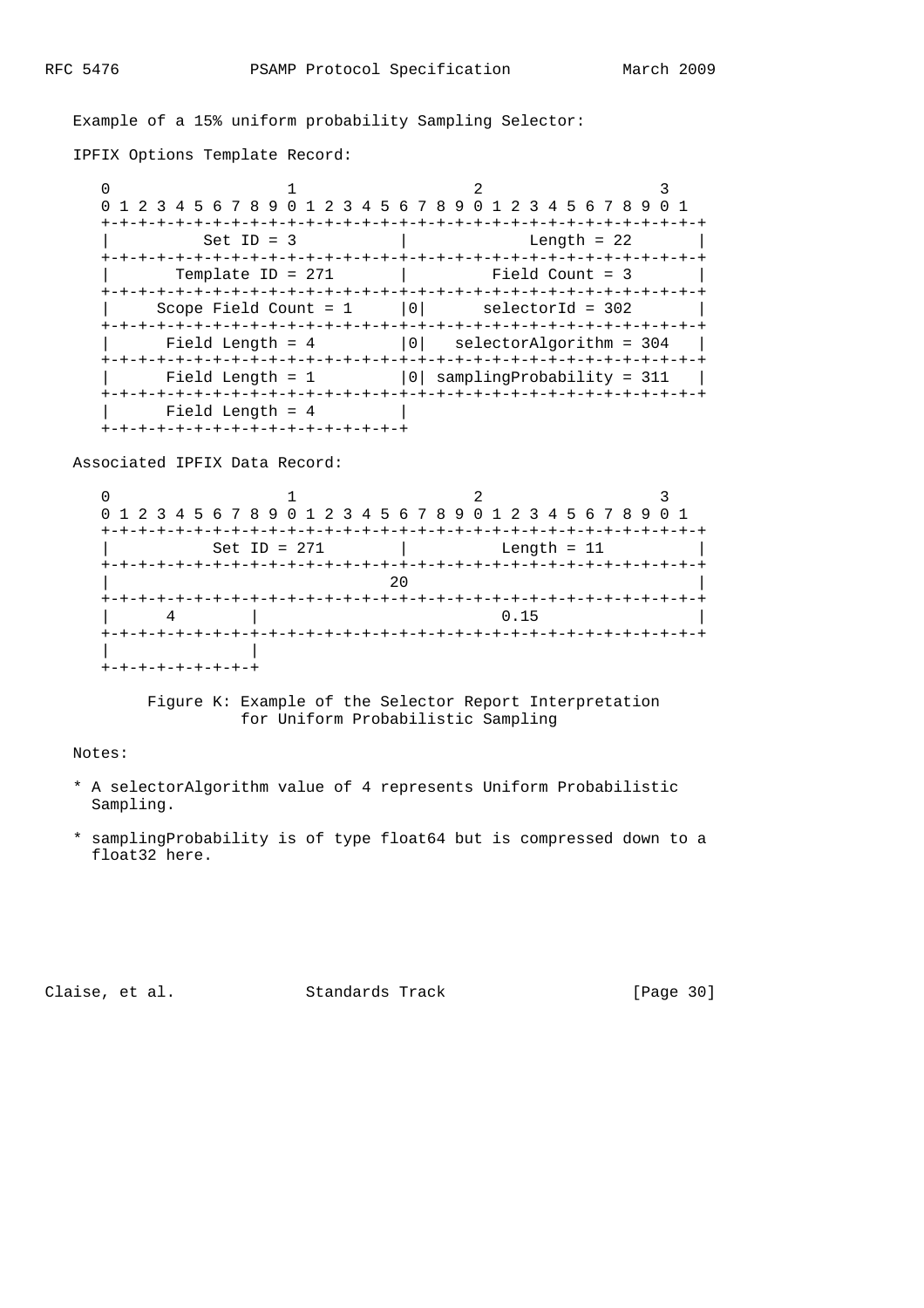# 6.5.2.5. Property Match Filtering

 This classification includes match(es) on field(s) within a packet and/or on properties of the router state. With this method, a packet is selected if a specific field in the packet equals a predefined value.

 The algorithm-specific Information Elements defining configuration parameters for Property Match Filtering are taken from the full range of available Information Elements.

 When multiple different Information Elements are defined, the filter acts as a logical AND. Note that the logical OR is not covered by these PSAMP specifications. The Property Match Filtering Options Template Record MUST NOT have multiple identical Information Elements. The result of the filter is independent from the order of the Information Elements in the Options Template Record, but the order may be important for implementation purposes, as the first filter will have to work at a higher rate. In any case, an implementation is not constrained to respect the filter ordering as long as the result is the same, and it may even implement the composite Filtering in one single step.

 Since encryption alters the meaning of encrypted fields, when the Property Match Filtering classification is based on the encrypted field(s) in the packet, it MUST be able to recognize that the field(s) are not available and MUST NOT select those packets unless specifically directed by the Information Element description. Even if they are ignored, the encrypted packets MUST be accounted for in the Selector packetsObserved Information Element [RFC5477], part of the Selection Sequence Statistics Report Interpretation.

```
 Example of a match-based filter Selector, whose rules are:
  IPv4 Source Address = 192.0.2.1
   IPv4 Next-Hop Address = 192.0.2.129
```
Claise, et al. Standards Track [Page 31]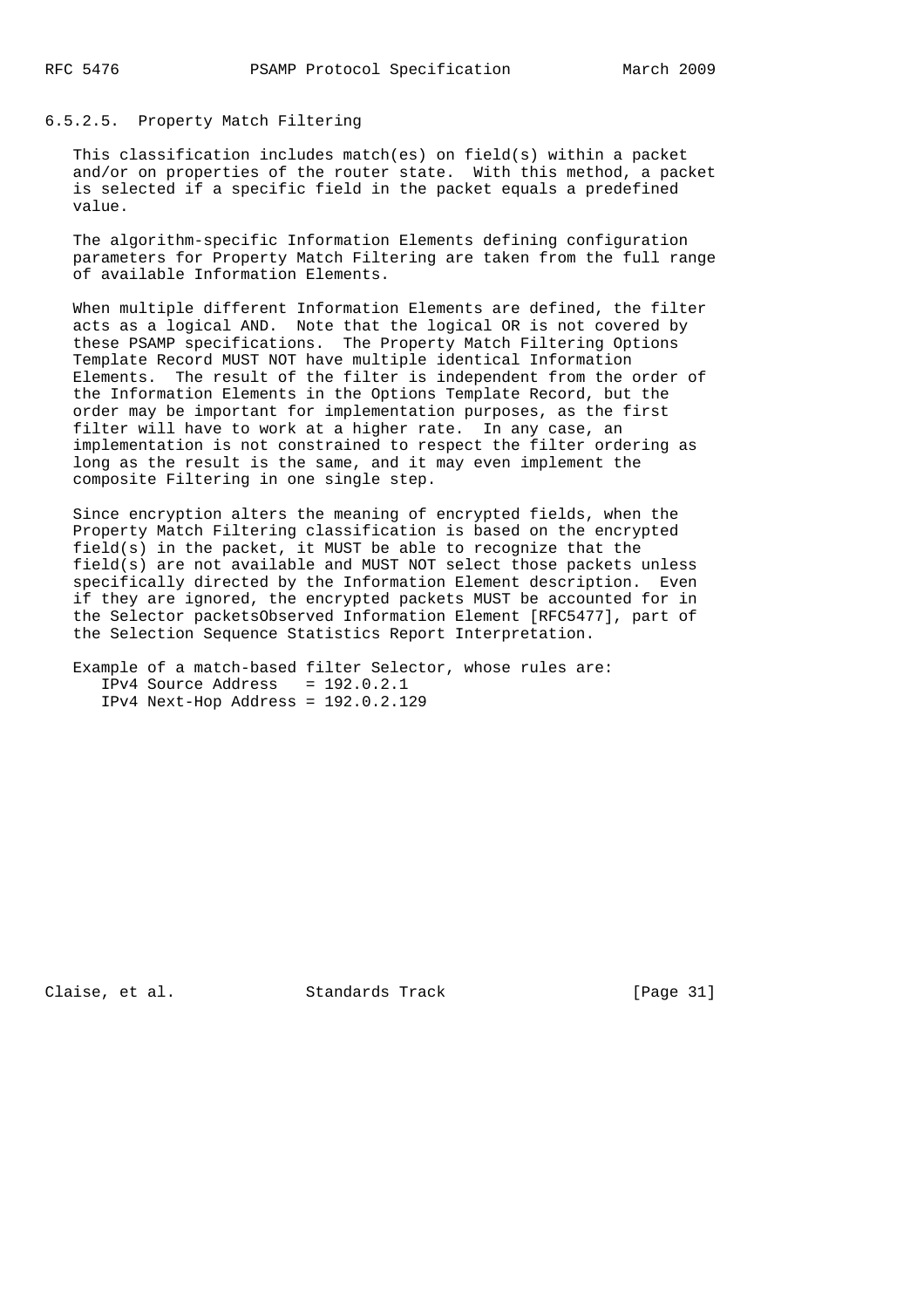| 0 1 2 3 4 5 6 7 8 9 0 1 2 3 4 5 6 7 8 9 0 1 2 3 4 5 6 7 8 9 |                                 |  |
|-------------------------------------------------------------|---------------------------------|--|
|                                                             | -+-+-+-+-+-+-+-+-+-+-+-+-+-+-+- |  |
| $Set ID = 3$                                                | Length = $26$                   |  |
| Template ID = $266$                                         | Field Count = 4                 |  |
| Scope Field Count = $1$   0  selectorId = 302               |                                 |  |
| Scope $1$ Length = $4$                                      | 0 <br>selectorAlgorithm = 304   |  |
| Field Length = $1$                                          | 0 <br>$sourceIPv4Address = 8$   |  |
| Field Length = $4$                                          | $ 0 $ ipNextHopIPv4Address = 15 |  |
| Field Length = $4$                                          |                                 |  |
| +-+-+-+-+-+-+-+-+-+-+-+-+-+-+-+-+-                          |                                 |  |

IPFIX Options Template Record:

Associated IPFIX Data Record:

| 0 1 2 3 4 5 6 7 8 9 0 1 2 3 4 5 6 7 8 9 0 1 2 3 4 5 6 7 8 9 |                           |                                |  |
|-------------------------------------------------------------|---------------------------|--------------------------------|--|
|                                                             | -+-+-+-+-+-+-+-+-+-+-+-+- |                                |  |
| Set ID = $266$                                              |                           | Length = $11$                  |  |
|                                                             |                           |                                |  |
|                                                             | 21                        |                                |  |
|                                                             |                           |                                |  |
|                                                             |                           | 192.0.2                        |  |
| .1                                                          |                           | 192.0.2                        |  |
|                                                             |                           | +-+-+-+-+-+-+-+-+-+-+-+-+-+-+- |  |
| .129                                                        |                           |                                |  |
| +-+-+-+-+-+-+-+-+                                           |                           |                                |  |

 Figure L: Example of the Selector Report Interpretation for Match-Based and Router State Filtering

# Notes:

- \* A selectorAlgorithm value of 5 represents Property Match Filtering.
- \* In this filter, there is a mix of information from the packet and information from the router.

Claise, et al. Standards Track [Page 32]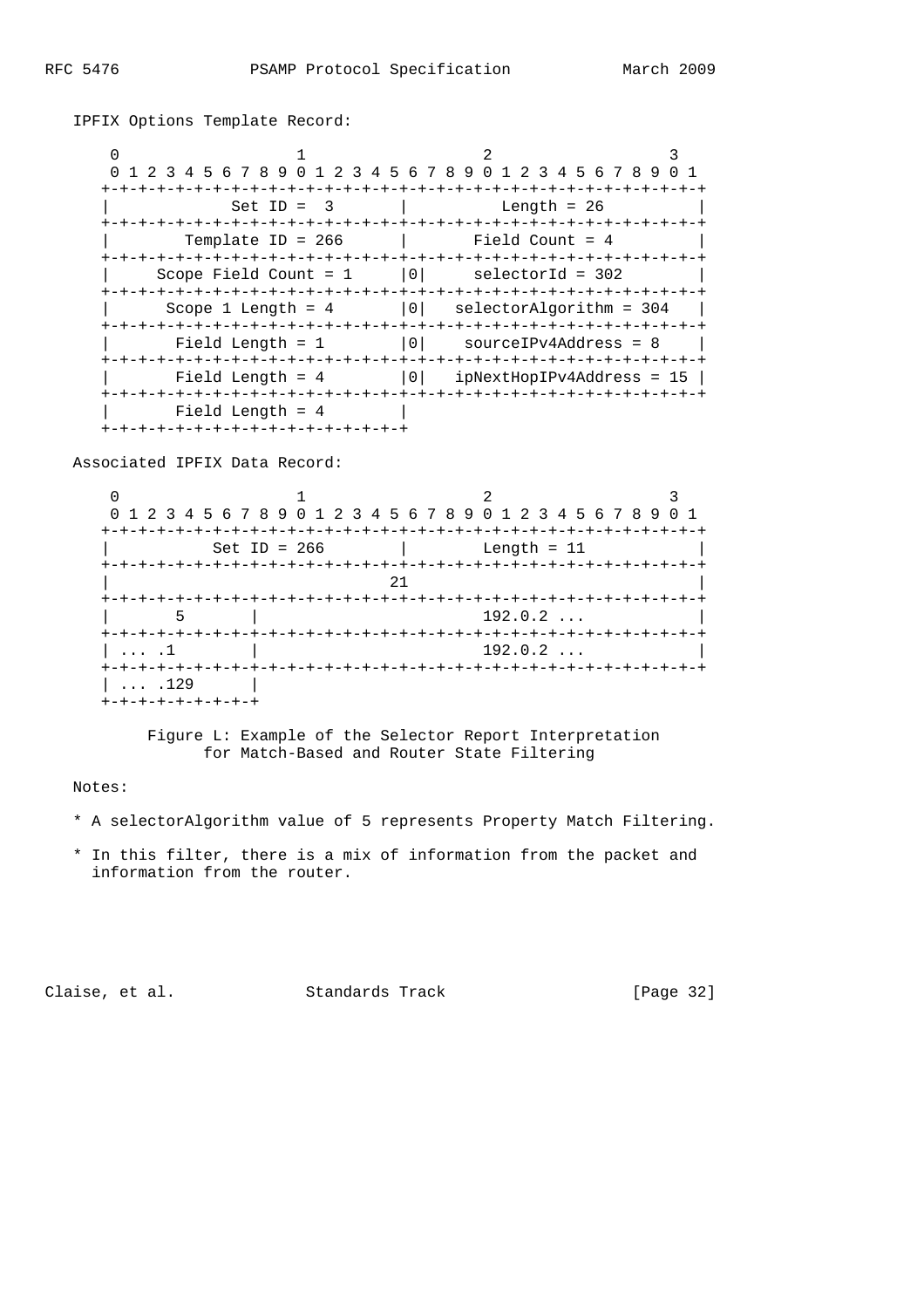# 6.5.2.6. Hash-Based Filtering

 In Hash-based Selection, a Hash Function is run on IPv4 traffic. The following fields MUST be used as input to that Hash Function:

- IP identification field
- Flags field
- Fragment offset
- Source IP address
- Destination IP address
- A number of bytes from the IP payload. The number of bytes and starting offset MUST be configurable if the Hash Function supports it.

 For the bytes taken from the IP payload, IPSX has a fixed offset of 0 bytes and a fixed size of 8 bytes. The number and offset of payload bytes in the BOB function MUST be configurable.

The minimum configuration ranges MUST be as follows:

 Number of bytes: from 8 to 32 Offset: from 0 to 64

 If the selected payload bytes are not available and the Hash Function can take a variable-sized input, then the Hash Function MUST be run with the information that is available and a shorter size. Passing 0 as a substitute for missing payload bytes is only acceptable if the Hash Function takes a fixed size as is the case with IPSX.

 If the Hash Function can take an initialization value, then this value MUST be configurable.

 A Hash-based Selection function MAY be configurable as a digest function. Any Selection Process that is configured as a digest function MUST have the output value included in the basic Packet Report for any selected packet.

 Each Hash Function used as a Hash-based Selection Selector requires its own value for the selectorAlgorithm. Currently, we have BOB (6), IPSX (7), and CRC (8) defined and any MAY be used for either Filtering or creating a Packet Digest. Only BOB is recommended though and SHOULD be used.

Claise, et al. Standards Track [Page 33]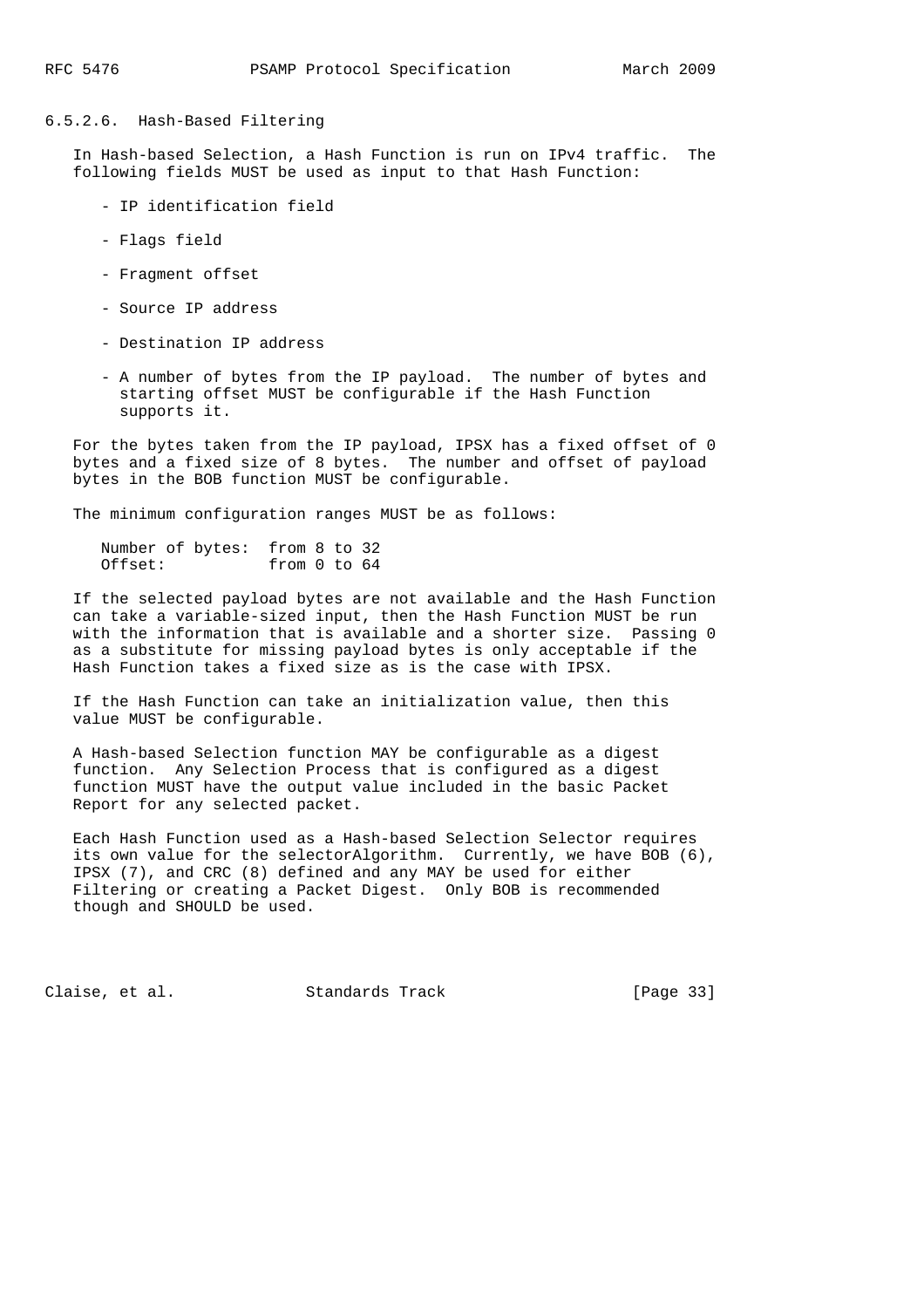The REQUIRED algorithm-specific Information Elements in case of Hash-based Selection are:

- hashIPPayloadOffset The payload offset used by a Hash-based Selection Selector
- hashIPPayloadSize The payload size used by a Hash-based Selection Selector
- hashOutputRangeMin One or more values for the beginning of each potential output range.
- hashOutputRangeMax One or more values for the end of each potential output range.
- hashSelectedRangeMin One or more values for the beginning of each selected range.
- hashSelectedRangeMax One or more values for the end of each selected range.
- hashDigestOutput A boolean value, TRUE if the output from this Selector has been configured to be included in the Packet Report as a packet digest.

 Note: If more than one selection or output range needs to be sent, then the minimum and maximum elements may be repeated as needed. These MUST make one or more non-overlapping ranges. The elements SHOULD be sent as pairs of minimum and maximum in ascending order; however, if they are sent out of order, then there will only be one way to interpret the ranges to produce a non-overlapping range and the Collecting Process MUST be prepared to accept and decode this.

 The following algorithm-specific Information Element MAY be sent, but is optional for security considerations:

hashInitialiserValue - The initialiser value to the Hash Function.

 Since encryption alters the meaning of encrypted fields, when the Hash-based Filtering classification is based on the encrypted field(s) in the packet, it MUST be able to recognize that the field(s) are not available and MUST NOT select those packets. Even if they are ignored, the encrypted packets MUST be accounted for in the Selector packetsObserved Information Element [RFC5477], which is part of the Selection Sequence Statistics Report Interpretation.

Claise, et al. Standards Track [Page 34]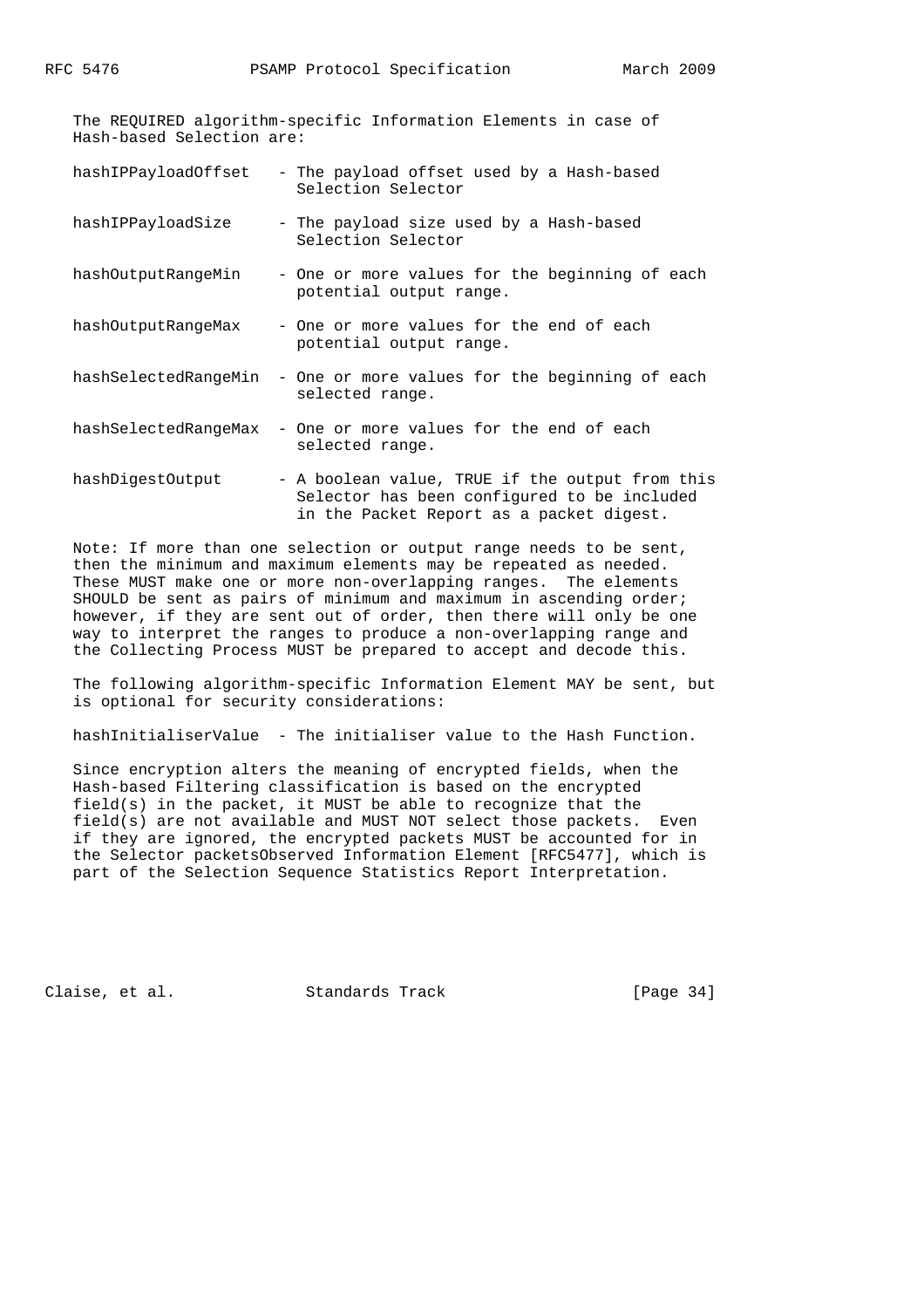|                                     | Example of a Hash-based Filter Selector, whose configuration is: |  |
|-------------------------------------|------------------------------------------------------------------|--|
| Hash Function                       | $= BOB$                                                          |  |
| Hash IP Payload Offset $= 0$        |                                                                  |  |
| Hash IP Payload Size                | $= 16$                                                           |  |
| Hash Initialiser Value = 0x9A3F9A3F |                                                                  |  |
| Hash Output Range                   | $= 0$ to $0x$ FFFFFFFFF                                          |  |
| Hash Selected Range                 | $= 100$ to 200 and 400 to 500                                    |  |

IPFIX Options Template Record:

| $\Omega$                                         | 4 5 6 7 8 9 0 1 2 3 4 5 6 7 8 9 0 1 2 3 4 5 6 7 8 9 0 1              |
|--------------------------------------------------|----------------------------------------------------------------------|
| $\overline{\phantom{a}}$<br>$Set$ ID =           | Length = $50$                                                        |
|                                                  |                                                                      |
| Template ID = $269$<br>+-+-+-+-+-+-+-+-+-+-+-+-+ | Field Count = 8<br>$+ - + - + - + - + - +$<br>-+-+-+-+-+-+-+-+-+-+-+ |
| Scope Field Count = $1$                          | $ 0 $ selectorId = 302                                               |
|                                                  | Scope 1 Length = $4$   0  selectorAlgorithm = 302                    |
| Field Length = $1$                               | 0 <br>hashIPpayloadOffset = 327                                      |
| Field Length = $4$                               | $ 0 $ hashIPpayloadSize = 328                                        |
| Field Length = $4$                               | $ 0 $ hashInitialiserValue = 329                                     |
| Field Length = $4$                               | 0 <br>hashOutputRangeMin = 330                                       |
| Field Length = $4$                               | 0  hashOutputRangeMax = 331                                          |
| Field Length = $4$                               | $ 0 $ hashSeletionRangeMin = 332                                     |
| Field Length = $4$                               | 0  hashSeletionRangeMax = 333                                        |
|                                                  | Field Length = $4$   0   hashSeletionRangeMin = 332                  |
| Field Length = $4$                               | -+-+-+-+-+-+-+-+-+-+-+<br>$ 0 $ hashSeletionRangeMax = 333           |
| Field Length = $4$                               |                                                                      |
| +-+-+-+-+-+-+-+-+-+-+-+-+-+-+-+-+                |                                                                      |

Claise, et al. Standards Track [Page 35]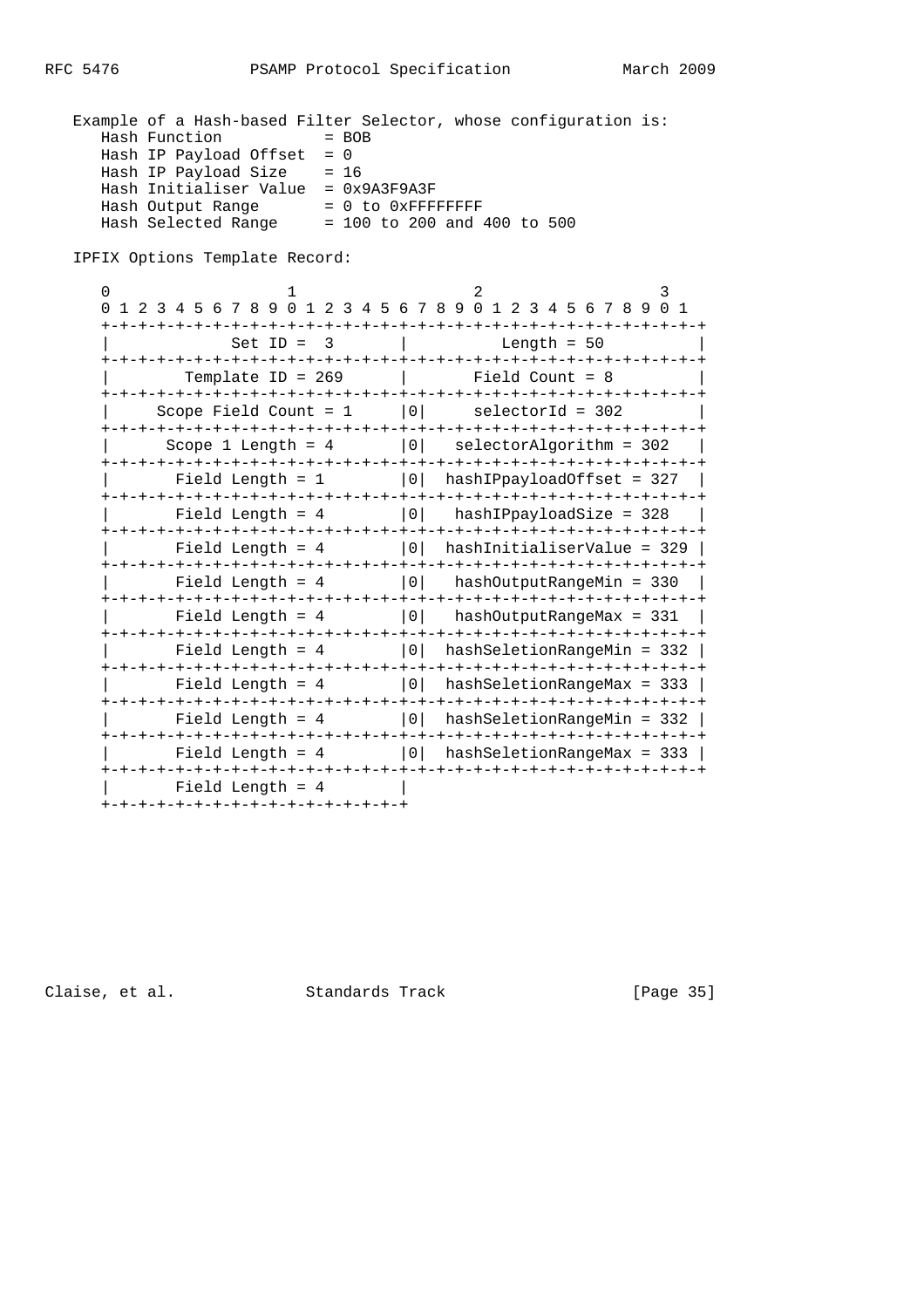| $\Omega$<br>$\Omega$         | 1 2 3 4 5 6 7 8 9 0 1 2 3 4 5 6 7 8 9 0 1 2 3 4 5 6 7 8 9 0 1 |                                                                        |                |
|------------------------------|---------------------------------------------------------------|------------------------------------------------------------------------|----------------|
|                              | Set ID = $266$                                                | Length = $45$                                                          |                |
|                              |                                                               | 22<br>-+-+                                                             | $-+$           |
| 6                            |                                                               | -+-+-+-+<br>-+-+-+-+-+-+-+-+-+-+                                       |                |
| $+ - + - + - + - + - +$<br>0 |                                                               |                                                                        |                |
| $+ - + - +$<br>16<br>.       |                                                               | 0x9A3F9A                                                               | $\ddotsc$      |
| 3F<br>.                      |                                                               | -+-+                                                                   | -+-+-+-+-+     |
| -+-+-+-+                     | +-+-+-+-+-+-+-+-+-+-+-+-+-                                    | -+-+-+-+-+-+-+-+-+-+-+-+<br>$0x$ FFFFFFF<br>$- + - + - +$<br>$- + - +$ | $-+$           |
| $+ - + - +$<br>$_{\rm FF}$   |                                                               | 100                                                                    | -+-+-+-+-+-+-+ |
|                              | +-+-+-+-+-+-+-+-+-+-+-+                                       | -+-+-+-+-+-+-+-+-+-+-+<br>200                                          | -+-+-+-+-+-+   |
| $+ - + - +$<br>ナーナーナーナーナーナーナ |                                                               | 400<br>-+-+-+-+-+-+                                                    | -+-+-+-+-+-+   |
|                              |                                                               | 500                                                                    |                |
| <b>+-+-+-+-+-+-+-+-+</b>     |                                                               |                                                                        |                |

Associated IPFIX Data Record:

 Figure M: Example of the Selector Report Interpretation for Hash-based Filtering

Notes:

 \* A selectorAlgorithm value of 6 represents Hash-based Filtering using the BOB algorithm.

6.5.2.7. Other Selection Methods

 Some potential new selection methods MAY be added. Some of the new selection methods, such as non-uniform probabilistic Sampling and flow-state-dependent Sampling, are described in [RFC5475], with further references.

Claise, et al. Standards Track [Page 36]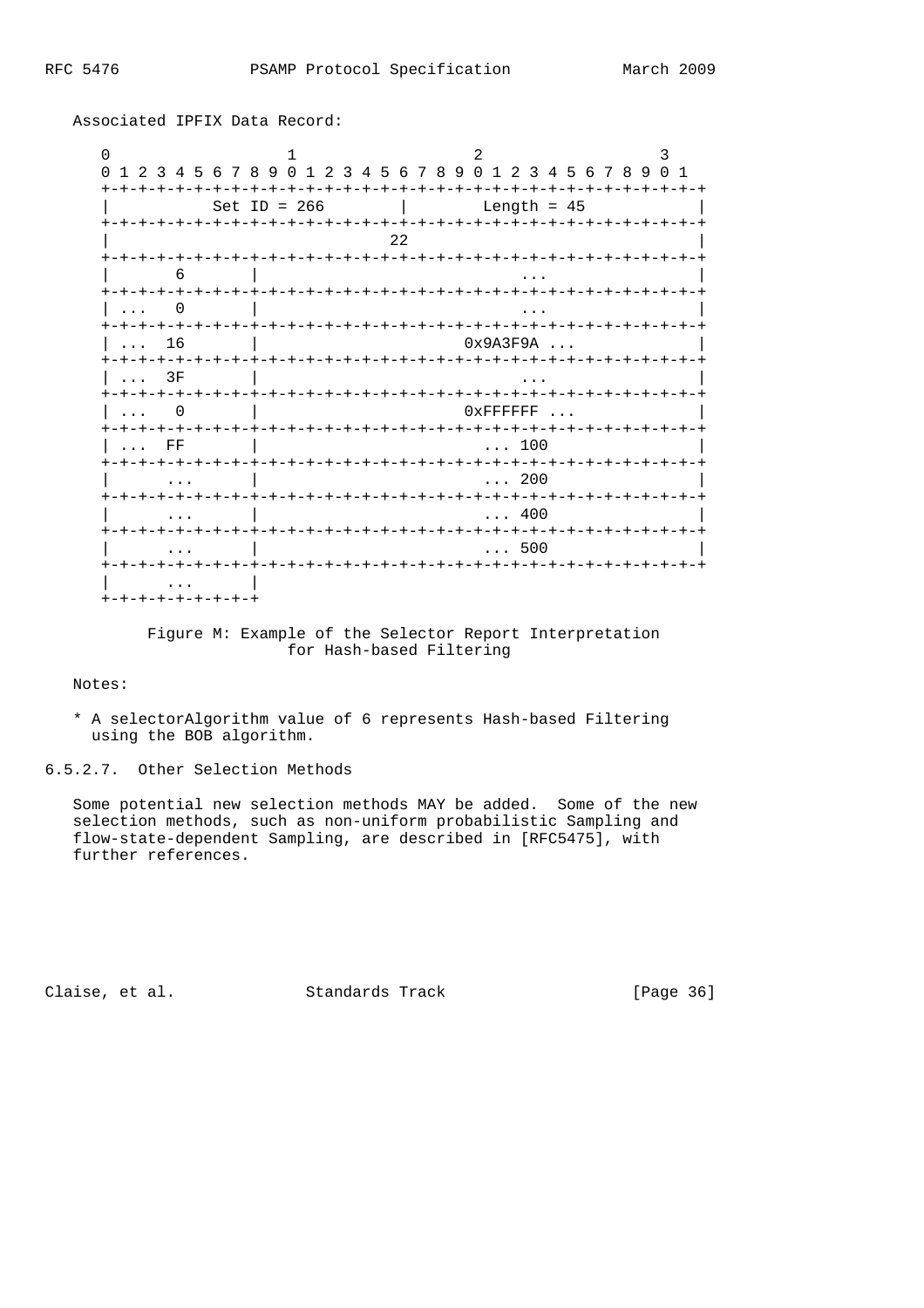Each new selection method MUST be assigned a unique value for the selectorAlgorithm Information Element. Its configuration parameter(s), along with the way to report it/them with an Options Template, MUST be clearly specified.

6.5.3. Selection Sequence Statistics Report Interpretation

 A Selector MAY be used in multiple Selection Sequences. However, each use of a Selector must be independent, so each separate logical instance of a Selector MUST maintain its own individual Selection State and statistics.

 The Selection Sequence Statistics Report Interpretation MUST include the number of observed packets (Population Size) and the number of packets selected (Sample Size) by each instance of its Primitive Selectors.

 Within a Selection Sequence composed of several Primitive Selectors, the number of packets selected for one Selector is equal to the number of packets seen by the next Selector. The order of the Selectors in the Selection Sequence Statistics Report Interpretation MUST match the order of the Selectors in the Selection Sequence.

 If the full set of statistics is not sent as part of the Basic Packet Reports, the PSAMP Device MUST export a Selection Sequence Statistics Report Interpretation for every Selection Sequence, using an Options Template containing the following Information Elements:

| Score:     | selectionSequenceId              |
|------------|----------------------------------|
| Non-scope: | packetsObserved                  |
|            | packetsSelected (first Selector) |
|            | $\cdots$                         |
|            | packetsSelected (last Selector)  |

 The packetsObserved Information Element [RFC5477] MUST contain the number of packets seen at the Observation Point, and as a consequence passed to the first Selector in the Selection Sequence. The packetsSelected Information Element [RFC5477] contains the number of packets selected by a Selector in the Selection Sequence.

 The Attained Selection Fraction for the Selection Sequence is calculated by dividing the number of selected packets (packetsSelected Information Element) for the last Selector by the number of observed packets (packetsObserved Information Element). The Attained Selection Fraction can be calculated for each Selector by dividing the number of packets selected for that Selector by the value for the previous Selector.

Claise, et al. Standards Track [Page 37]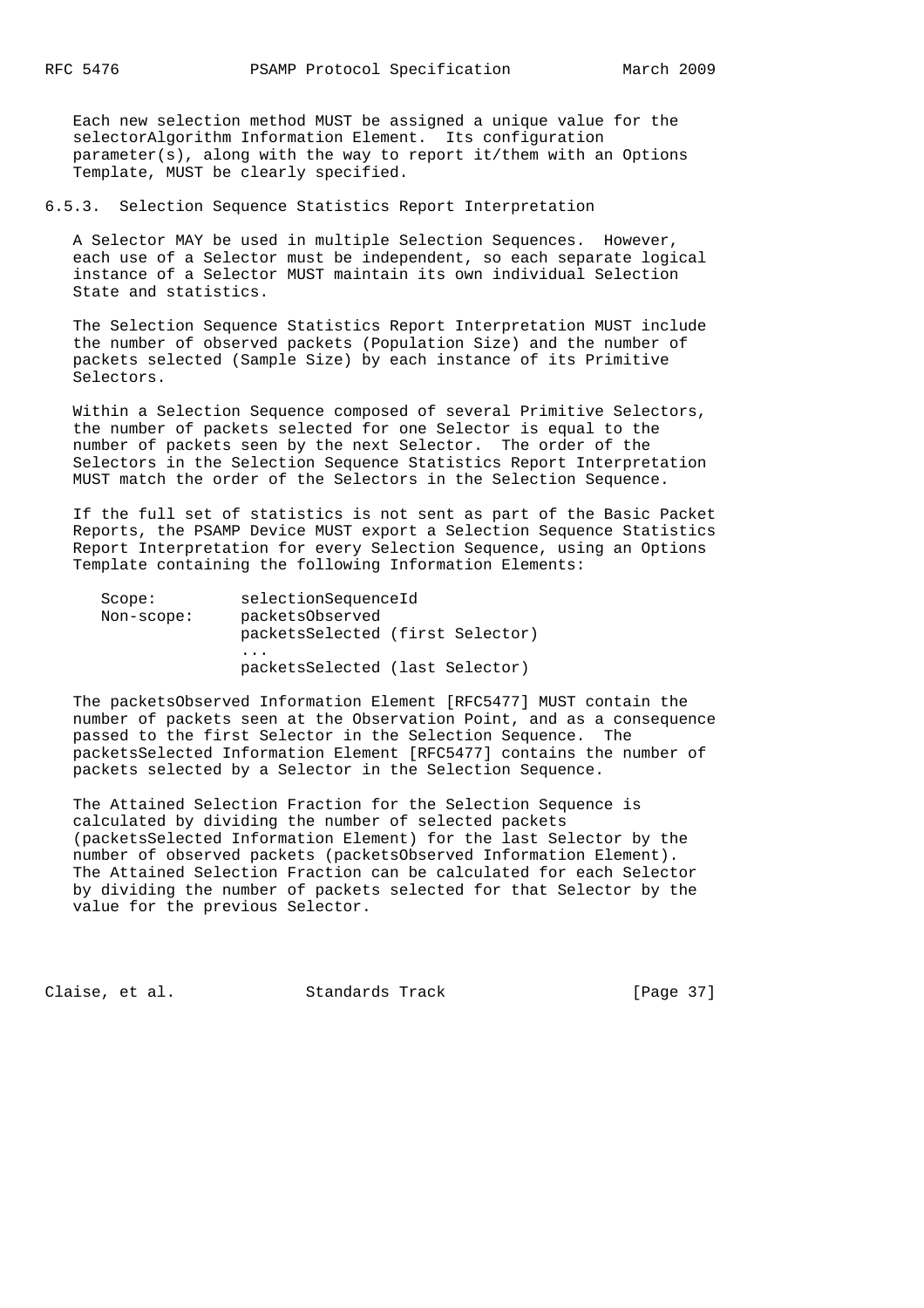The statistics for the whole sequence SHOULD be taken at a single logical point in time; the input value for a Selector MUST equal the output value of the previous Selector.

 The Selection Sequence Statistics Report Interpretation MUST be exported periodically.

Example of Selection Sequence Statistics Report Interpretation:

Selection Sequence 7 (Filter->Sampling):

|          | Observed 100 (observationPointId 1, Interface 5)     |
|----------|------------------------------------------------------|
| Selected | 50 (selectorId 5, match IPV4SourceAddress 192.0.2.1) |
| Selected | 6 (selectorId 10, Sampler: Random one out-of ten)    |

Selection Sequence 9 (Sampling->Filtering):

| Observed | 100 (observationPointId 1, Interface 5)             |
|----------|-----------------------------------------------------|
| Selected | 10 (selectorId 10, Sampler: Random one out-of ten)  |
| Selected | 3 (selectorId 5, match IPV4SourceAddress 192.0.2.1) |

IPFIX Options Template Record:

| 0 1 2 3 4 5 6 7 8 9 0 1 2 3 4 5 6 7 8 9 0 1 2 3 4 5 6 7 8 9 0 1 |                         |                      |                                 |                        |
|-----------------------------------------------------------------|-------------------------|----------------------|---------------------------------|------------------------|
|                                                                 |                         | -+-+-+-+-+-+-+-+-+-+ |                                 | -+-+-+-+-+-+-+-+-+-+-+ |
|                                                                 | $Set$ ID = 3            |                      | Length = $26$                   |                        |
|                                                                 |                         |                      |                                 |                        |
| Template ID = $267$                                             |                         |                      | Field Count = $4$               |                        |
|                                                                 |                         |                      |                                 |                        |
|                                                                 | Scope Field Count = $1$ |                      | $ 0 $ selectionSequenceId = 301 |                        |
|                                                                 |                         |                      |                                 |                        |
| Scope 1 Length = $4$                                            |                         | 0                    | packetsObserved = 318           |                        |
|                                                                 |                         |                      |                                 |                        |
| Field Length = $4$                                              |                         | 0 <sup>1</sup>       | packetsSelected = 319           |                        |
|                                                                 |                         |                      |                                 |                        |
| Field Length = $4$                                              |                         |                      | 0 packetsSelected = 319         |                        |
|                                                                 |                         |                      |                                 |                        |
| Field Length = $4$                                              |                         |                      |                                 |                        |
| +-+-+-+-+-+-+-+-+-+-+-+-+-+-+-+-+-                              |                         |                      |                                 |                        |

Claise, et al. Standards Track [Page 38]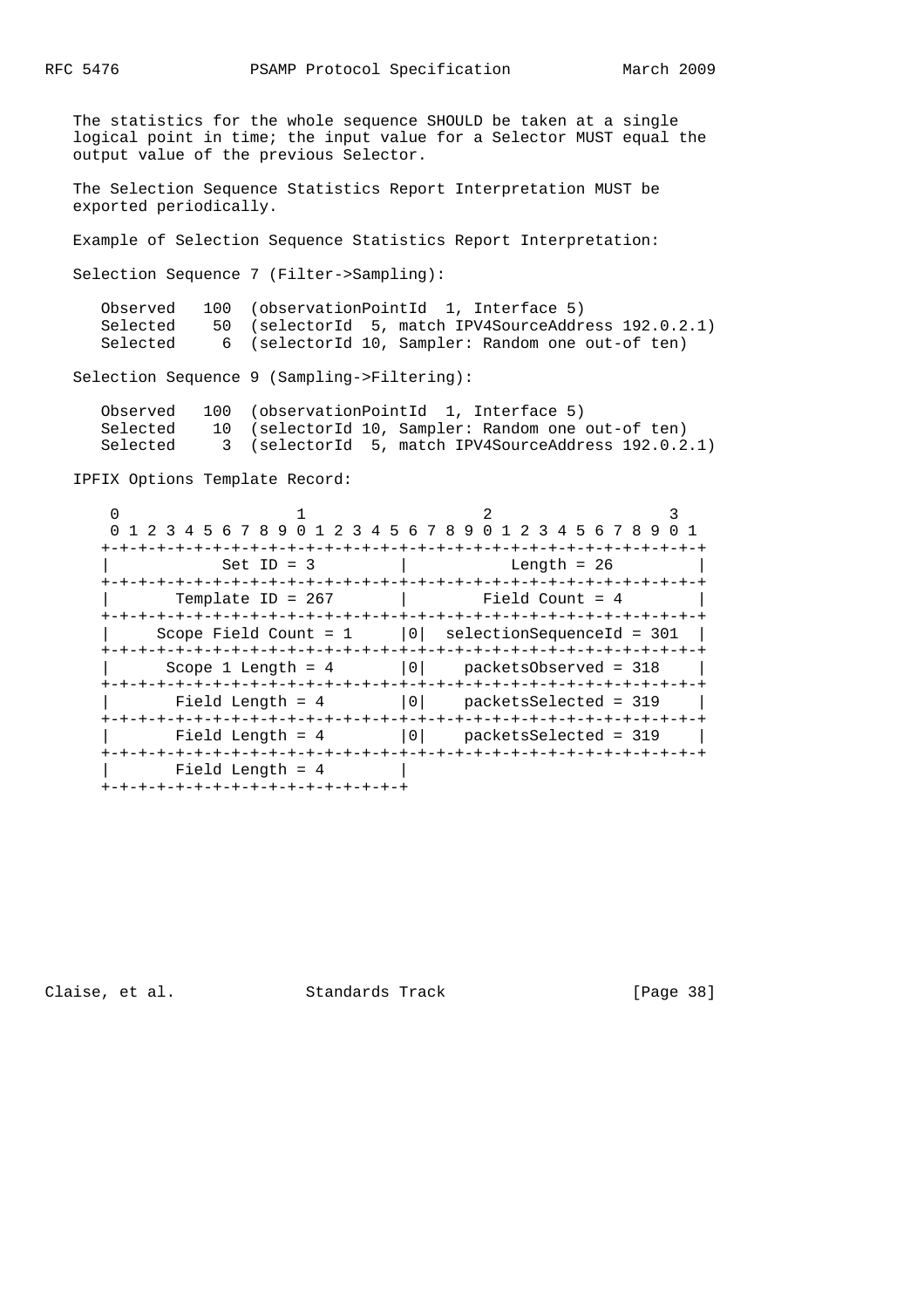$0$  1 2 3 0 1 2 3 4 5 6 7 8 9 0 1 2 3 4 5 6 7 8 9 0 1 2 3 4 5 6 7 8 9 0 1 +-+-+-+-+-+-+-+-+-+-+-+-+-+-+-+-+-+-+-+-+-+-+-+-+-+-+-+-+-+-+-+-+  $Set ID = 267$  | +-+-+-+-+-+-+-+-+-+-+-+-+-+-+-+-+-+-+-+-+-+-+-+-+-+-+-+-+-+-+-+-+ | 7 | +-+-+-+-+-+-+-+-+-+-+-+-+-+-+-+-+-+-+-+-+-+-+-+-+-+-+-+-+-+-+-+-+ | 100 | +-+-+-+-+-+-+-+-+-+-+-+-+-+-+-+-+-+-+-+-+-+-+-+-+-+-+-+-+-+-+-+-+ | 50 | +-+-+-+-+-+-+-+-+-+-+-+-+-+-+-+-+-+-+-+-+-+-+-+-+-+-+-+-+-+-+-+-+ | 6 | +-+-+-+-+-+-+-+-+-+-+-+-+-+-+-+-+-+-+-+-+-+-+-+-+-+-+-+-+-+-+-+-+ | 9 | +-+-+-+-+-+-+-+-+-+-+-+-+-+-+-+-+-+-+-+-+-+-+-+-+-+-+-+-+-+-+-+-+ | 100 | +-+-+-+-+-+-+-+-+-+-+-+-+-+-+-+-+-+-+-+-+-+-+-+-+-+-+-+-+-+-+-+-+ | 10 | +-+-+-+-+-+-+-+-+-+-+-+-+-+-+-+-+-+-+-+-+-+-+-+-+-+-+-+-+-+-+-+-+ | 3 | +-+-+-+-+-+-+-+-+-+-+-+-+-+-+-+-+-+-+-+-+-+-+-+-+-+-+-+-+-+-+-+-+

The associated IPFIX Data Record:

 Figure N: Example of the Selection Sequence Statistics Report Interpretation

Notes:

- \* The Attained Selection Fractions for Selection Sequence 7 are: Filter 10: 50/100 Sampler 5: 6/50 Number of samples selected: 6
- \* The Attained Selection Fractions for Selection Sequence 9 are: Sampler 5: 10/100 Filter 10: 3/10 Number of samples selected: 3

6.5.4. Accuracy Report Interpretation

 In order for the Collecting Process to determine the inherent accuracy of the reported quantities (for example, timestamps), the PSAMP Device SHOULD send an Accuracy Report Interpretation.

 The Accuracy Report Interpretation MUST be exported by an Options Template Record with a scope that contains the Information Element for which the accuracy is required. In case the accuracy is specific

Claise, et al. Standards Track [Page 39]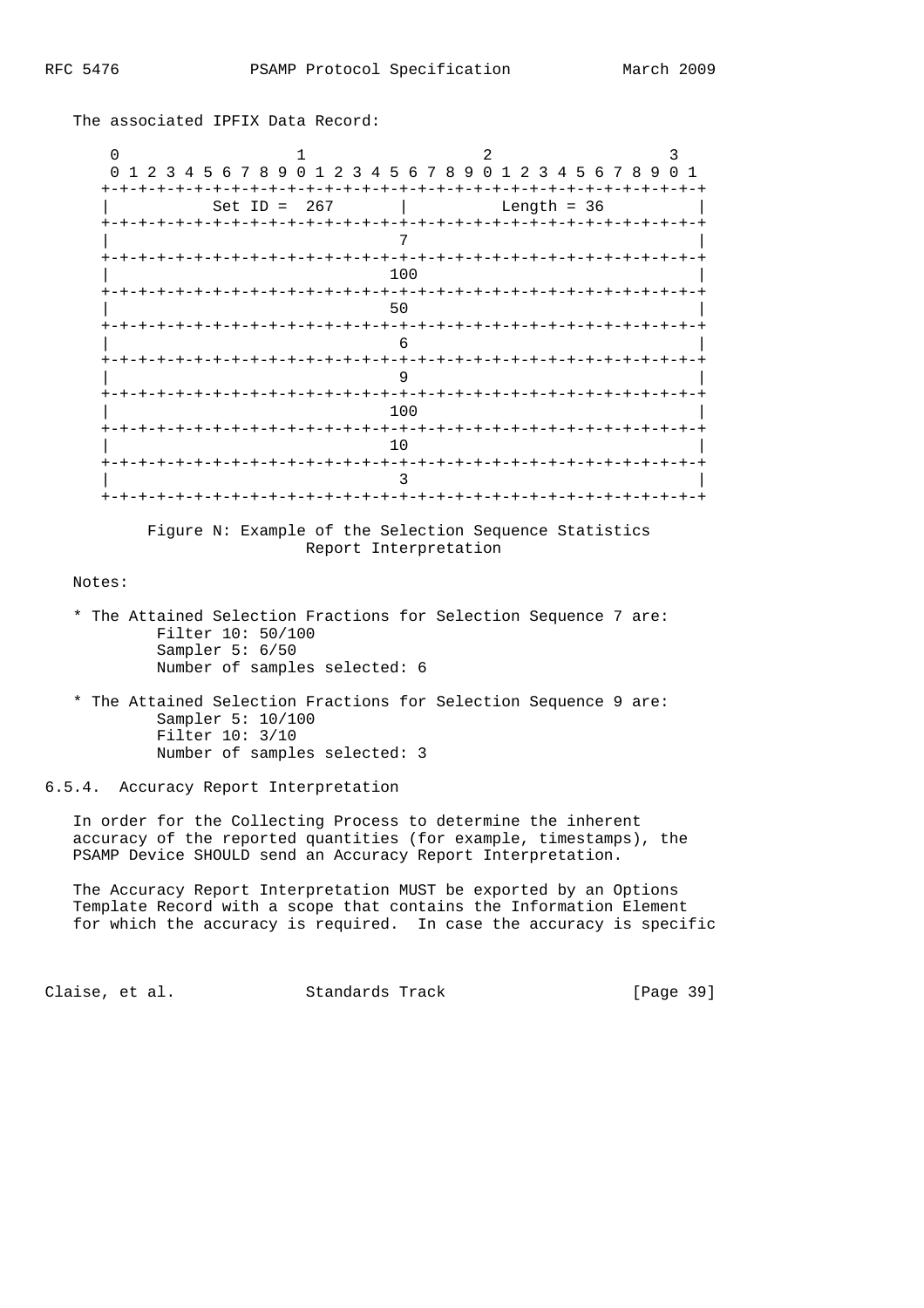to a template, a second scope containing the templateId value MUST be added to the Options Template Record. The accuracy SHOULD be reported either with the absoluteError Information Element [RFC5477] or with the relativeError Information Element [RFC5477].

 Accuracy Report Interpretation using the absoluteError Information Element:

 Scope: informationElementId Non-scope: absoluteError

 Accuracy Report Interpretation using the absoluteError Information Element and a double scope: Scope: templateId informationElementId

Non-scope: absoluteError

 Accuracy Report Interpretation using the relativeError Information Element: Scope: informationElementId Non-scope: relativeError

 Accuracy Report Interpretation using the relativeError Information Element and a double scope: Scope: templateId informationElementId Non-scope: relativeError

 For example, the accuracy of an Information Element whose Abstract Data Type is dateTimeMilliseconds [RFC5102], for which the unit is specified as milliseconds, can be specified with the absoluteError Information Element with the milliseconds units. In this case, the error interval is the Information Element value +/- the value reported in the absoluteError.

 For example, the accuracy of an Information Element to estimate the accuracy of a sampled flow, for which the unit would be specified in octets, can be specified with the relativeError Information Element with the octet units. In this case, the error interval is the Information Element value +/- the value reported in the relativeError times the reported Information Element value.

 An alternative to reporting either the absoluteError Information Element or the relativeError Information Element in the Accuracy Report Interpretation, is to report both. For this case whatever is least accurate for the reported value should be used.

 If the accuracy of a reported quantity changes on the Metering Process, a new Accuracy Report Interpretation MUST be generated. The

Claise, et al. Standards Track [Page 40]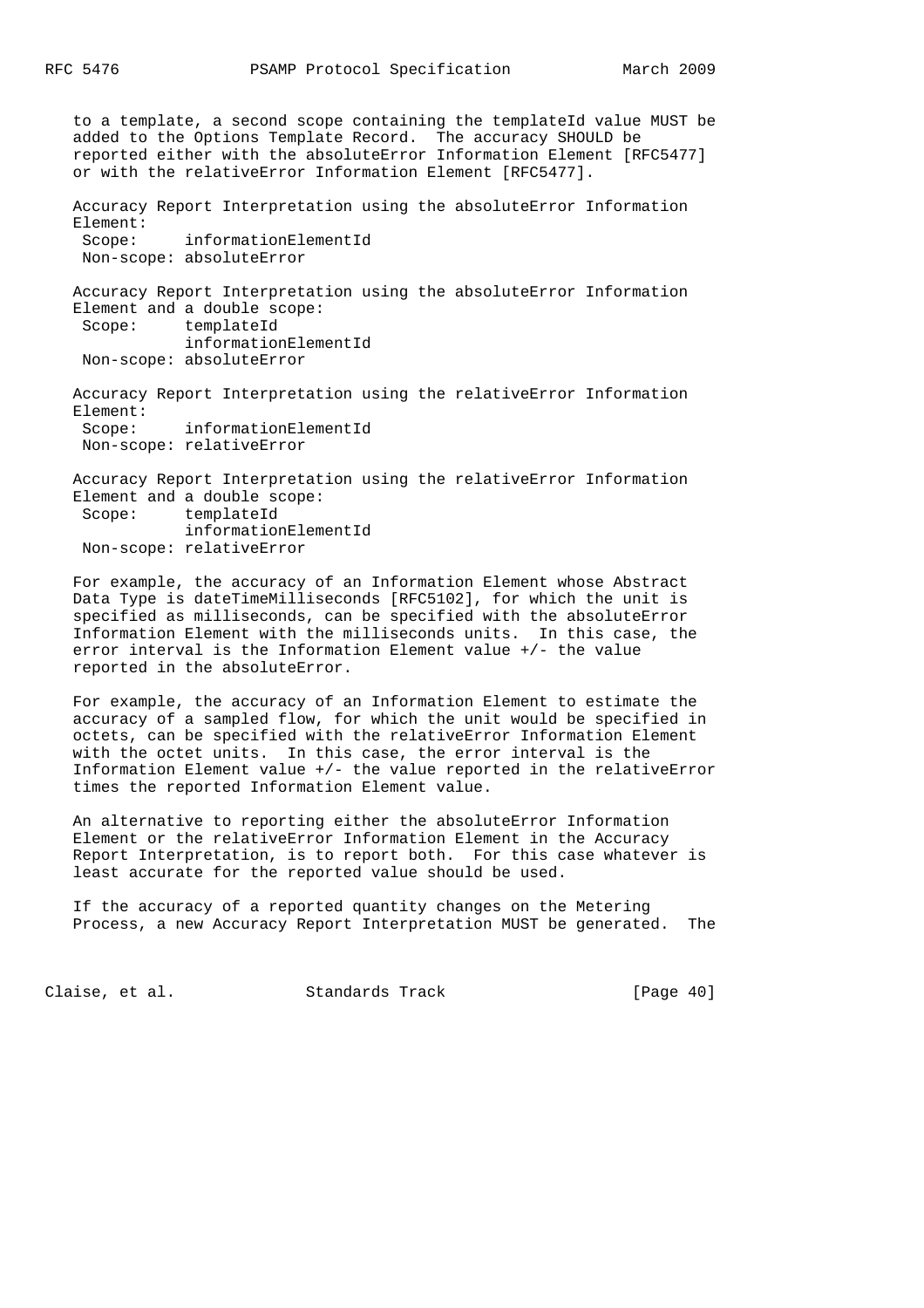Collecting Process MUST keep the accuracy of the latest Accuracy Report Interpretation.

 Example of an Accuracy Report Interpretation using the absoluteError Information Element and a double scope: the timeMicroseconds contained in the Template 5 has an accuracy of  $+/- 2$  ms, represented by the absoluteError Information Element.

Scope: templateId = 6 informationElementId = timeMicroseconds Non-scope: absoluteError = 2 ms

IPFIX Options Template Record:

| 0 1 2 3 4 5 6 7 8 9 0 1 2 3 4 5 6 7 8 9 0 1 2 3 4 5 6 7 8 9 0 1 |                |                              |  |
|-----------------------------------------------------------------|----------------|------------------------------|--|
|                                                                 |                |                              |  |
| $Set ID = 3$                                                    |                | Length = $22$                |  |
|                                                                 |                |                              |  |
| Template ID = $267$                                             |                | Field Count = 3              |  |
|                                                                 |                |                              |  |
| Scope Field Count = $2$                                         | 0 <sup>1</sup> | templateId = 145             |  |
|                                                                 |                |                              |  |
| Scope 1 Length $= 2$                                            |                | 0 InformationElementId = 303 |  |
|                                                                 |                |                              |  |
| Scope 2 Length $= 2$                                            | 0 <sup>1</sup> | absoluteError = 320          |  |
|                                                                 |                |                              |  |
| Field Length = $4$                                              |                |                              |  |
| -+-+-+-+-+-+-+-+-+-+-+-+-+-                                     |                |                              |  |

The associated IPFIX Data Record:

 $0$  1 2 3 0 1 2 3 4 5 6 7 8 9 0 1 2 3 4 5 6 7 8 9 0 1 2 3 4 5 6 7 8 9 0 1 +-+-+-+-+-+-+-+-+-+-+-+-+-+-+-+-+-+-+-+-+-+-+-+-+-+-+-+-+-+-+-+-+ | Set ID = 267 | Length = 12 | +-+-+-+-+-+-+-+-+-+-+-+-+-+-+-+-+-+-+-+-+-+-+-+-+-+-+-+-+-+-+-+-+ | 5 | 324 | +-+-+-+-+-+-+-+-+-+-+-+-+-+-+-+-+-+-+-+-+-+-+-+-+-+-+-+-+-+-+-+-+ 2 (encoded as a float32) +-+-+-+-+-+-+-+-+-+-+-+-+-+-+-+-+-+-+-+-+-+-+-+-+-+-+-+-+-+-+-+-+

> Figure O: Example of the Selection Sequence Statistics Report Interpretation

Claise, et al. Standards Track [Page 41]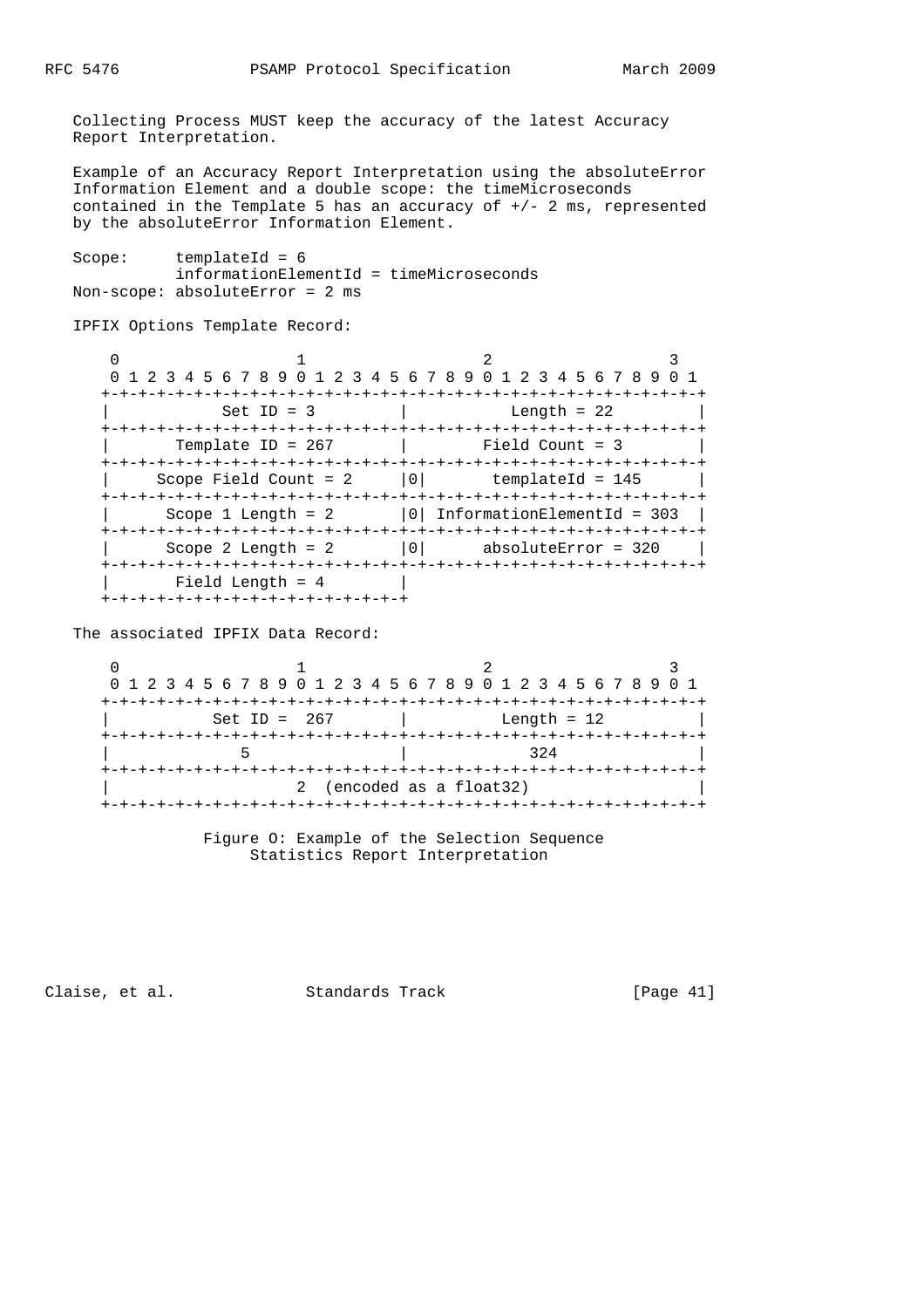Notes:

 \* absoluteError is of type float64 but is compressed down to a float32 here.

 The second example displays an Accuracy Report Interpretation using the relativeError Information Element and a single scope: the timeMicroseconds has an error of 5%, represented by the proportionalAccuracy Information Element.

 Scope: informationElementId = timeMicroseconds Non-scope: relativeError = 0.05

IPFIX Options Template Record:

| 0 1 2 3 4 5 6 7 8 9 0 1 2 3 4 5 6 7 8 9 0 1 2 3 4 5 6 7 8 9 0 1 |                   |                    |
|-----------------------------------------------------------------|-------------------|--------------------|
|                                                                 |                   |                    |
| $Set ID = 3$                                                    |                   | Length = $18$      |
|                                                                 |                   |                    |
| Template ID = $268$                                             | Field Count = $2$ |                    |
|                                                                 |                   |                    |
| Scope Field Count = $1$   0   InformationElementId = 303        |                   |                    |
|                                                                 |                   |                    |
| Scope 1 Length $= 2$                                            | 0 <sup>1</sup>    | relativeError= 321 |
|                                                                 |                   |                    |
| Field Length = $4$                                              |                   |                    |
| +-+-+-+-+-+-+-+-+-+-+-+-+-+-+-+-+-+                             |                   |                    |

The associated IPFIX Data Record:

0  $1$   $2$   $3$  0 1 2 3 4 5 6 7 8 9 0 1 2 3 4 5 6 7 8 9 0 1 2 3 4 5 6 7 8 9 0 1 +-+-+-+-+-+-+-+-+-+-+-+-+-+-+-+-+-+-+-+-+-+-+-+-+-+-+-+-+-+-+-+-+ | Set ID = 267 | Length = 10 | +-+-+-+-+-+-+-+-+-+-+-+-+-+-+-+-+-+-+-+-+-+-+-+-+-+-+-+-+-+-+-+-+ | 324 | 0.05 ... | +-+-+-+-+-+-+-+-+-+-+-+-+-+-+-+-+-+-+-+-+-+-+-+-+-+-+-+-+-+-+-+-+  $|\ldots|$  encoded as a float 32) | +-+-+-+-+-+-+-+-+-+-+-+-+-+-+-+-+

> Figure P: Example of the Selection Sequence Statistics Report Interpretation

Notes:

 \* relativeError is of type float64 but is compressed down to a float32 here.

Claise, et al. Standards Track [Page 42]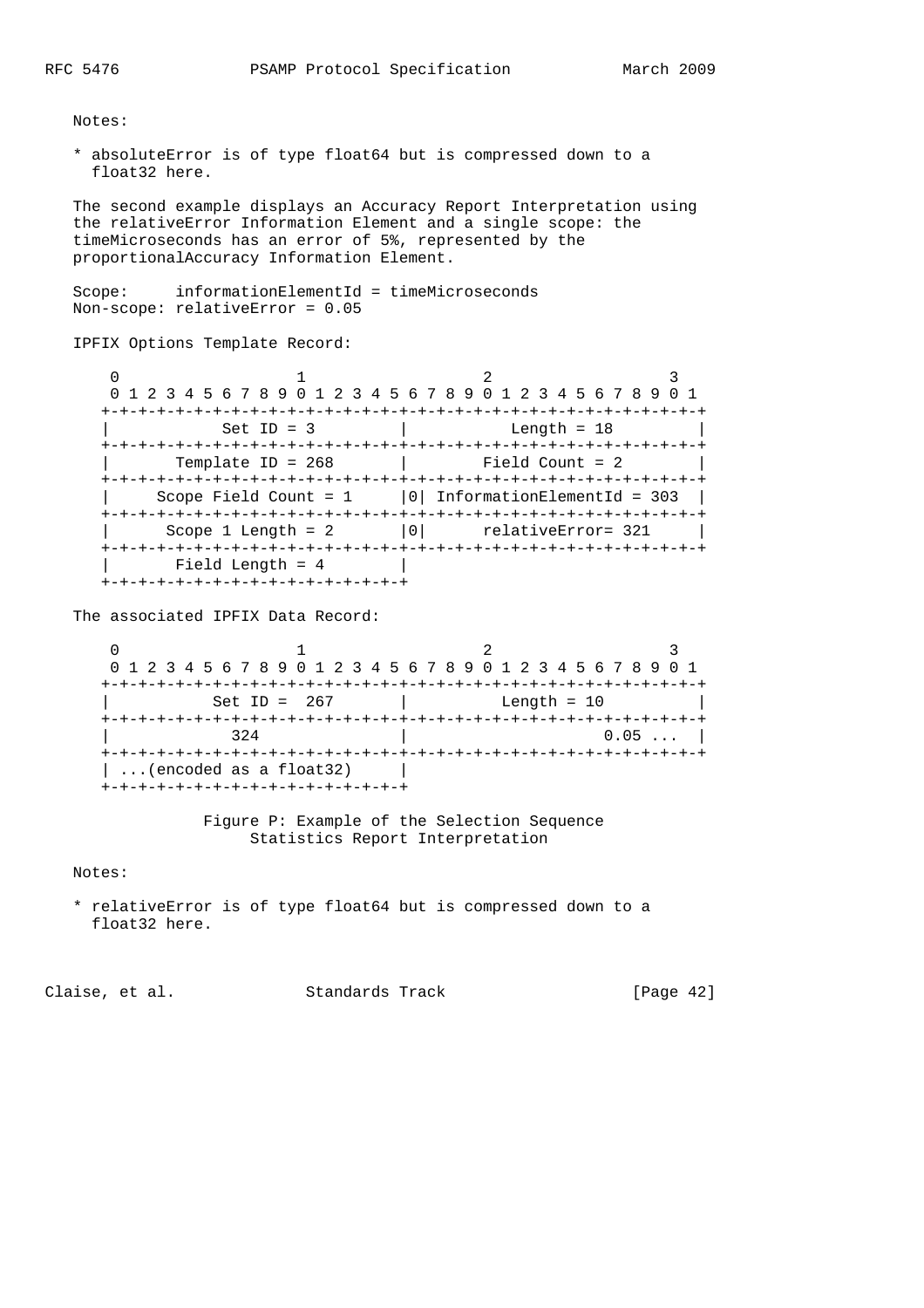## 7. Security Considerations

 As IPFIX has been selected as the PSAMP export protocol and as the PSAMP security requirements are not stricter than the IPFIX security requirements, refer to the IPFIX export protocol [RFC5101] for the security considerations.

 In the basic Packet Report, a PSAMP Device exports some number of contiguous bytes from the start of the packet, including the packet header (which includes link layer, network layer, and other encapsulation headers) and some subsequent bytes of the packet payload. The PSAMP Device SHOULD NOT export the full payload of conversations, as this would mean wiretapping [RFC2804]. The PSAMP Device MUST respect local privacy laws.

## 8. IANA Considerations

 The PSAMP protocol, as set out in this document, has two sets of assigned numbers. Considerations for assigning them are discussed in this section, using the example policies as set out in [RFC5226], "Guidelines for IANA Considerations".

## 8.1. IPFIX-Related Considerations

 As the PSAMP protocol uses the IPFIX protocol, refer to the IANA considerations section in [RFC5101] for the assignments of numbers used in the protocol and for the numbers used in the information model.

### 8.2. PSAMP-Related Considerations

 Each new selection method MUST be assigned a unique value for the selectorAlgorithm Information Element [RFC5477]. Initial contents of this registry are found in Section 8.2.1 in [RFC5477]. Its configuration parameter(s), along with the way to report them with an Options Template, MUST be clearly specified.

 New assignments for the PSAMP selection method will be administered by IANA, on a First Come First Served basis [RFC5226], subject to Expert Review [RFC5226]. The group of experts must double check the Information Elements definitions with already defined Information Elements for completeness, accuracy, and redundancy. These experts will initially be drawn from the Working Group Chairs and document editors of the IPFIX and PSAMP Working Groups.

Claise, et al. Standards Track [Page 43]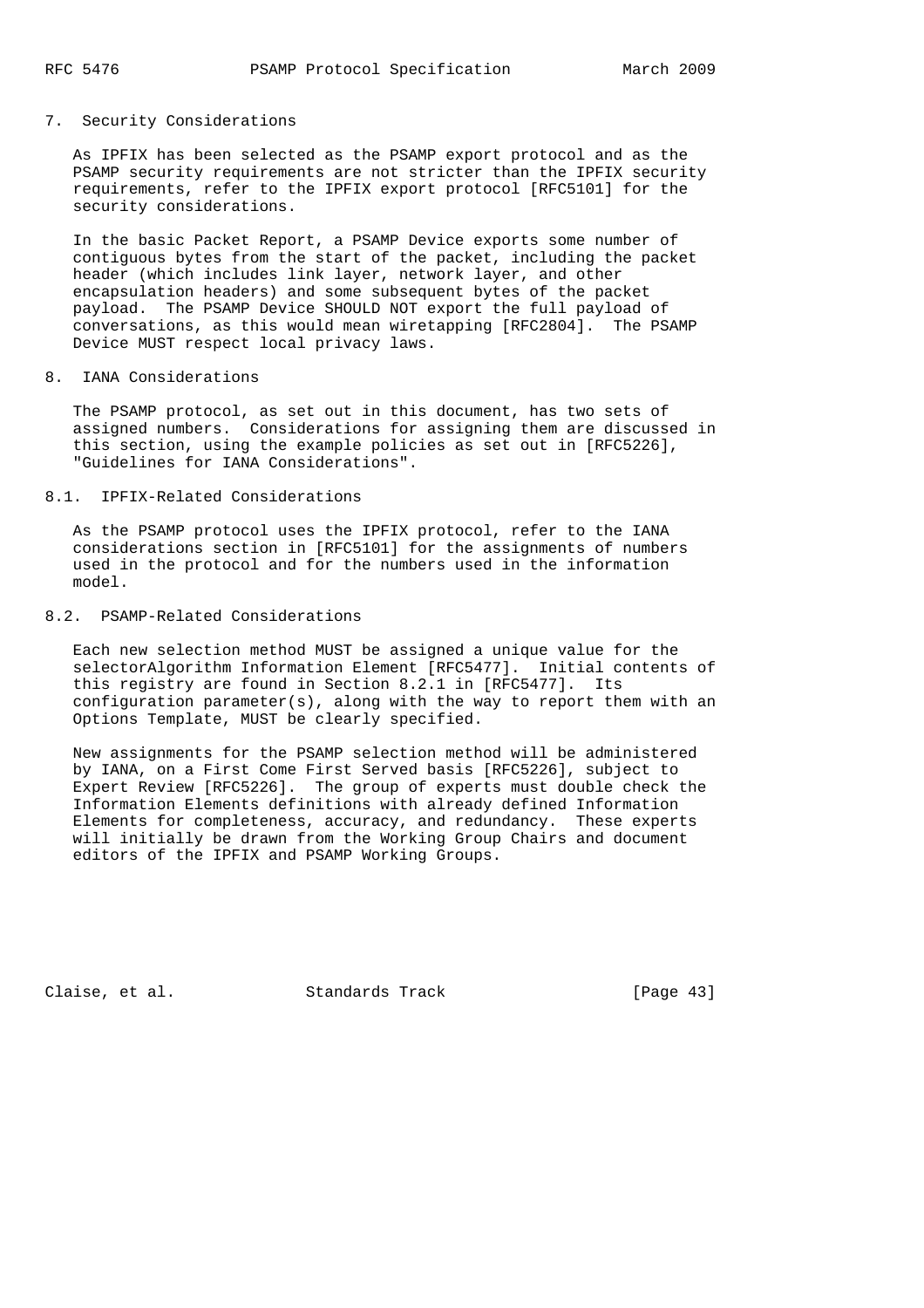# 9. References

9.1. Normative References

- [RFC2119] Bradner, S., "Key words for use in RFCs to Indicate Requirement Levels", BCP 14, RFC 2119, March 1997.
- [RFC5101] Claise, B., Ed., "Specification of the IP Flow Information Export (IPFIX) Protocol for the Exchange of IP Traffic Flow Information", RFC 5101, January 2008.
- [RFC5102] Quittek, J., Bryant, S., Claise, B., Aitken, P., and J. Meyer, "Information Model for IP Flow Information Export", RFC 5102, January 2008.
- [RFC5226] Narten, T. and H. Alvestrand, "Guidelines for Writing an IANA Considerations Section in RFCs", BCP 26, RFC 5226, May 2008.
- [RFC5475] Zseby, T., Molina, M., Duffield, N., Niccolini, S., and F. Raspall, "Sampling and Filtering Techniques for IP Packet Selection", RFC 5475, March 2009.
- [RFC5477] Dietz, T., Claise, B., Aitken, P., Dressler, F., and G. Carle, "Information Model for Packet Sampling Exports", RFC 5477, March 2009.
- 9.2. Informative References
	- [RFC2804] IAB and IESG, "IETF Policy on Wiretapping", RFC 2804, May 2000.
	- [RFC3917] Quittek, J., Zseby, T., Claise, B., and S. Zander, "Requirements for IP Flow Information Export (IPFIX)", RFC 3917, October 2004.
	- [RFC4271] Rekhter, Y., Ed., Li, T., Ed., and S. Hares, Ed., "A Border Gateway Protocol 4 (BGP-4)", RFC 4271, January 2006.
	- [RFC5470] Sadasivan, G., Brownlee, N., Claise, B., and J. Quittek, "Architecture for IP Flow Information Export" RFC 5470, March 2009.
	- [RFC5474] Duffield, N., Ed., "A Framework for Packet Selection and Reporting", RFC 5474, March 2009.

Claise, et al. Standards Track [Page 44]